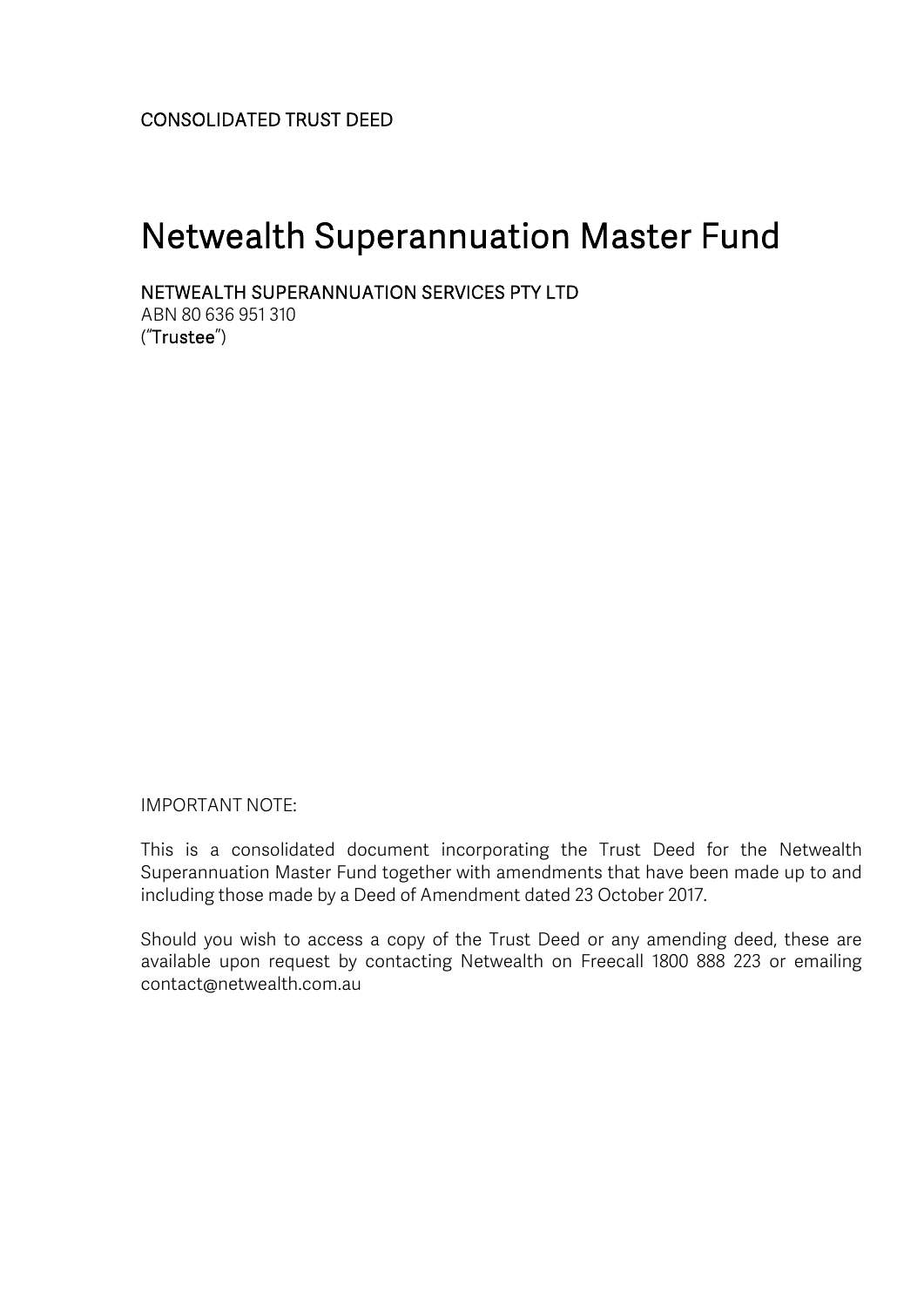# Netwealth Superannuation Master Fund Table of Contents

| 1              | Definitions and interpretation                                                                                                                                                                                                                                                     | 4                                                        |
|----------------|------------------------------------------------------------------------------------------------------------------------------------------------------------------------------------------------------------------------------------------------------------------------------------|----------------------------------------------------------|
|                | Schedules<br>Severability                                                                                                                                                                                                                                                          | 11<br>11                                                 |
| $\overline{2}$ | Establishment of the fund                                                                                                                                                                                                                                                          | 12                                                       |
|                | Categories<br>Beneficiary's interest<br>Restrictions<br>Liability to pay Beneficiaries                                                                                                                                                                                             | 12<br>12<br>12<br>12                                     |
| 3              | Eligibility and membership                                                                                                                                                                                                                                                         | 13                                                       |
|                | Application for participation<br>Trustee may reject application<br>Notice of Acceptance<br>Membership<br>Beneficiary bound<br>Change of Category<br><b>Transfer to the Trust</b><br>Transfer from the Trust<br>Ceasing to be a Beneficiary<br>Ceasing to be a Member of a Category | 13<br>13<br>13<br>13<br>13<br>14<br>14<br>14<br>15<br>15 |
| 4              | Contributions                                                                                                                                                                                                                                                                      | 15                                                       |
|                | Manner and times<br>General                                                                                                                                                                                                                                                        | 15<br>15                                                 |
| 5              | <b>Benefit Entitlement</b>                                                                                                                                                                                                                                                         | 16                                                       |
|                | <b>Benefits</b><br>Preservation<br>Retained benefits<br>Trustee determinations<br>Assignments                                                                                                                                                                                      | 16<br>16<br>16<br>17<br>17                               |
| 6              | Restrictions on benefit entitlement                                                                                                                                                                                                                                                | 17                                                       |
|                | Other Laws<br>Restrictions applicable to Restricted UK Tax-Relieved Amounts                                                                                                                                                                                                        | 17<br>17                                                 |
| 7              | <b>Payment of benefits</b>                                                                                                                                                                                                                                                         | 17                                                       |
|                | Payment<br>Annuity<br>Payment to other fund<br>Death Benefit nominations and directions<br>Death Benefit Binding Direction - Trustee consent<br>Death of a Member with a Death Benefit Non-binding Nomination 19                                                                   | 17<br>18<br>18<br>18<br>19                               |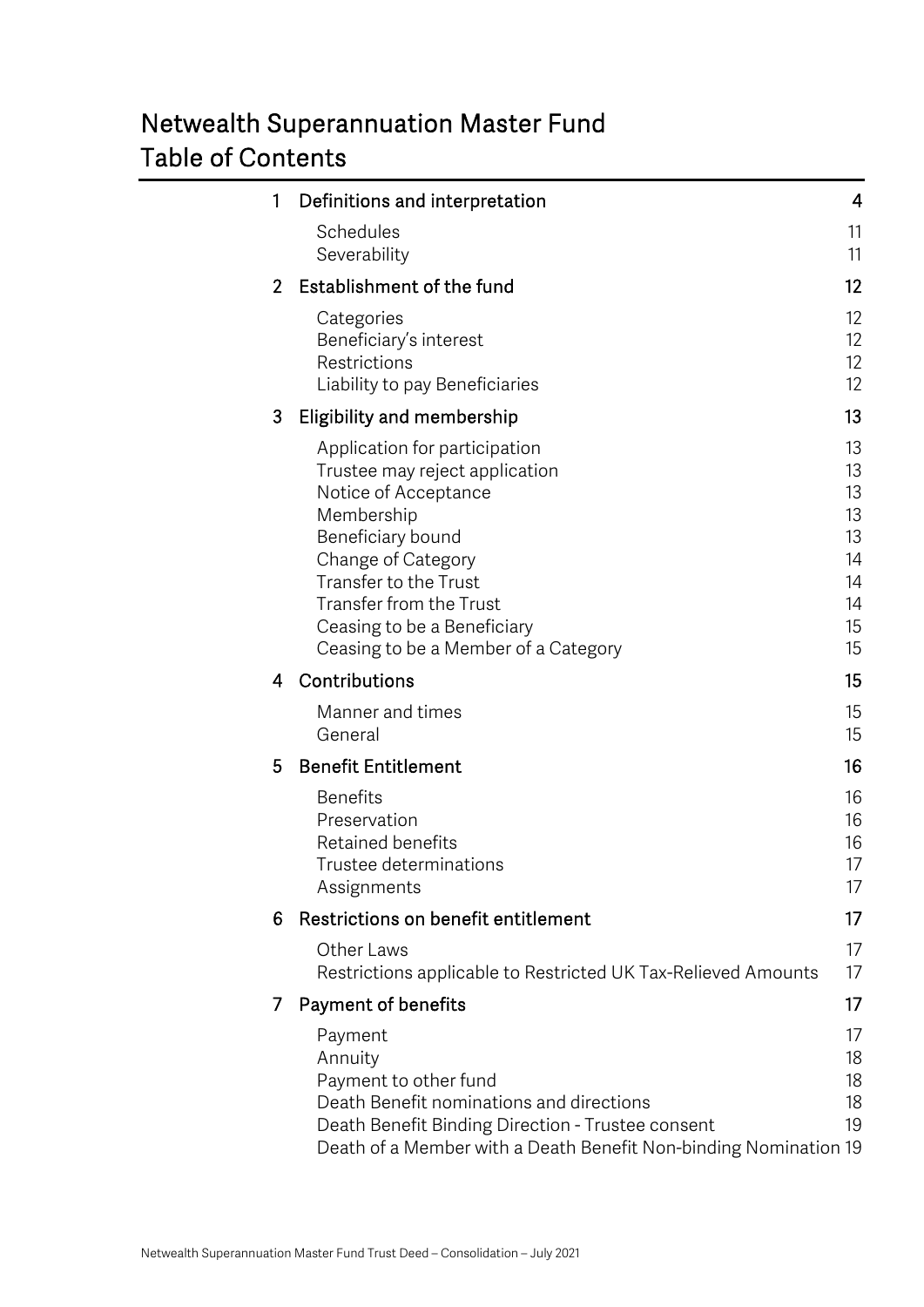|    | Death of a Member with a Death Benefit Binding Nomination<br>(section 59(1A) nomination)<br>Death of a Member with a Death Benefit Binding Direction (section<br>59(1)(a) nomination)<br>Death of a Member with a Reversionary Pension Direction<br>Death Benefit payable to legal personal representative<br>Death Benefit payable as a lump sum or pension or both<br>Transfer of assets<br>Trustee's discharge<br>Financial incapacity<br>Tax<br>Release authorities<br>7A Options for Non-member Spouses and Adjusting Benefits for | 19<br>20<br>21<br>22<br>22<br>22<br>22<br>23<br>23<br>23             |
|----|-----------------------------------------------------------------------------------------------------------------------------------------------------------------------------------------------------------------------------------------------------------------------------------------------------------------------------------------------------------------------------------------------------------------------------------------------------------------------------------------------------------------------------------------|----------------------------------------------------------------------|
|    | <b>Payment Splits</b>                                                                                                                                                                                                                                                                                                                                                                                                                                                                                                                   | 23                                                                   |
| 8  | Death and disability insurance                                                                                                                                                                                                                                                                                                                                                                                                                                                                                                          | 25                                                                   |
| 9  | <b>Valuation of the Trust</b>                                                                                                                                                                                                                                                                                                                                                                                                                                                                                                           | 26                                                                   |
|    | Time<br>Valuer<br>Valuation principles                                                                                                                                                                                                                                                                                                                                                                                                                                                                                                  | 26<br>26<br>26                                                       |
|    | 10 Investment Directions                                                                                                                                                                                                                                                                                                                                                                                                                                                                                                                | 26                                                                   |
| 11 | Records and accounts                                                                                                                                                                                                                                                                                                                                                                                                                                                                                                                    | 27                                                                   |
|    | Records<br>Financial statements and audit<br>Audit certificate<br>Expense Reserve Account<br><b>Beneficiary Accounts</b><br>Cash Holding Account<br>Tax - Employer-sponsored Category<br>Employer's Reserve<br>Operational Risk Reserve Account                                                                                                                                                                                                                                                                                         | 27<br>28<br>28<br>28<br>29<br>30<br>31<br>31<br>32                   |
|    | 12 Investments                                                                                                                                                                                                                                                                                                                                                                                                                                                                                                                          | 33                                                                   |
|    | 13 Trustee                                                                                                                                                                                                                                                                                                                                                                                                                                                                                                                              | 33                                                                   |
|    | Nature<br>Trustee may retire<br>Assets of Trust to vest in new Trustee<br>Effect of appointment<br>Delegation<br>Custodian<br>Manager or administrator<br>Trustee's powers<br>Meetings<br>Apportionment of tax<br>Apportionment of Liabilities<br>Trustee's discretions                                                                                                                                                                                                                                                                 | 33<br>33<br>34<br>34<br>34<br>34<br>34<br>34<br>35<br>35<br>36<br>36 |
|    |                                                                                                                                                                                                                                                                                                                                                                                                                                                                                                                                         |                                                                      |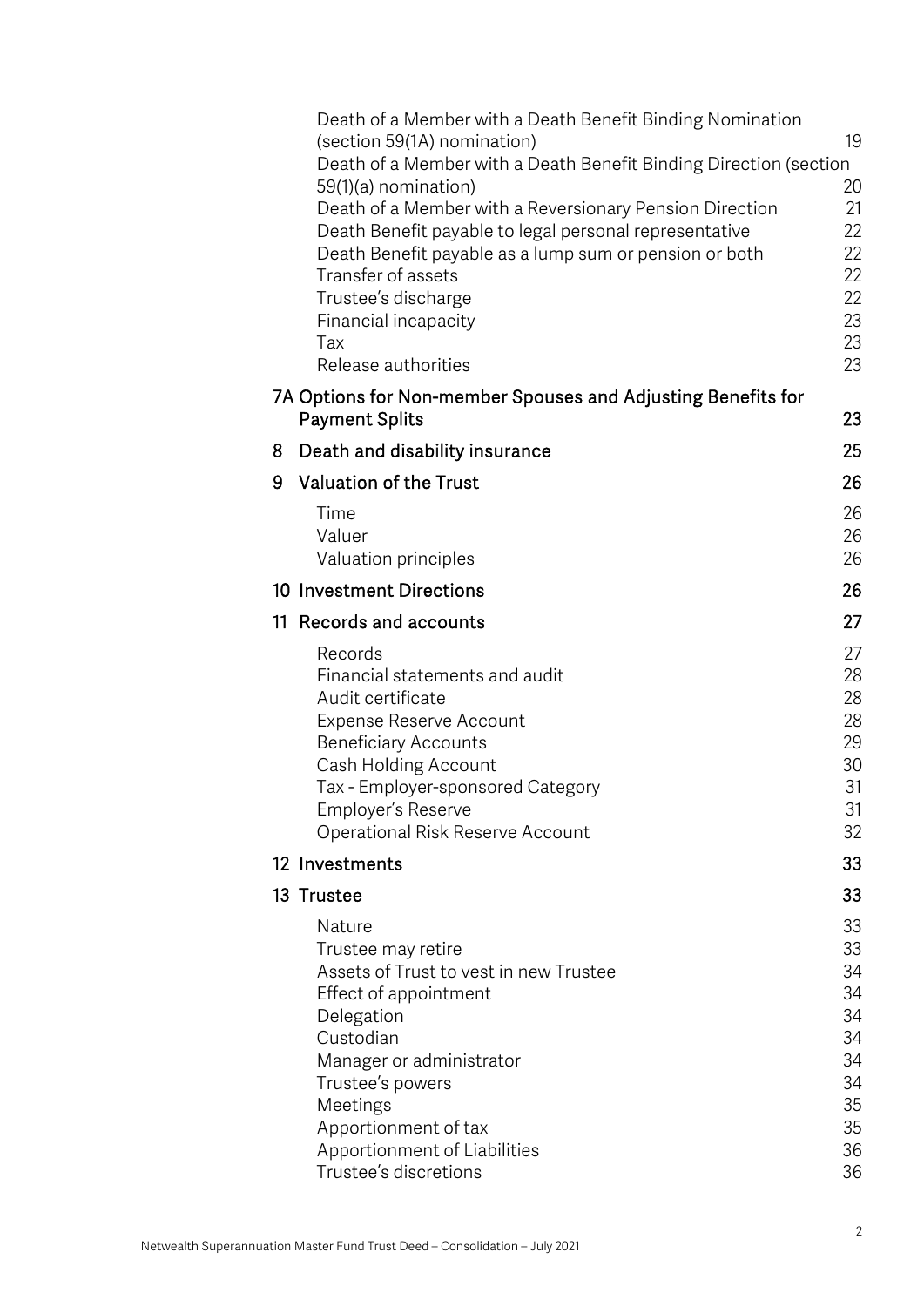| Trustee's liability                                 | 36       |
|-----------------------------------------------------|----------|
| Beneficiary authorisation<br>Employer authorisation | 37<br>37 |
| 14 Fees and expenses                                | 37       |
| Entry fee                                           | 37       |
| Ongoing administration fee                          | 37       |
| netwealth Managed Account fees                      | 37       |
| Beneficiary service fees                            | 38       |
| Exit fee                                            | 40       |
| Adviser review fees                                 | 40       |
| Account Based Income Stream fee                     | 40       |
| Other fees                                          | 40<br>40 |
| Changes to fees<br>Retention of fees                | 40       |
| <b>Transaction costs</b>                            | 41       |
| Trustee's indemnity                                 | 41       |
| Payments from Trust                                 | 41       |
| Payments for advice                                 | 42       |
| Goods and services tax (GST)                        | 43       |
| 15 Administration                                   | 43       |
| Deed and Rules                                      | 43       |
| Information                                         | 43       |
| Confidentiality                                     | 43       |
| <b>Notices</b>                                      | 43<br>44 |
| Power of attorney<br>Governing law                  | 44       |
| Other rights unaffected                             | 44       |
| Employer not fiduciary                              | 44       |
| 16 Termination of Trust                             | 44       |
| Termination                                         | 44       |
| <b>Application of Trust</b>                         | 45       |
| Payment to Employers                                | 45       |
| Payment of benefits                                 | 45       |
| 17 Amendment of deed and rules                      | 45       |
| Power to amend                                      | 45       |
| Form of amendment                                   | 45       |
| Date of effect                                      | 46       |
| Limitation of power                                 | 46       |
| 18 Saving provision                                 | 46       |
| 19 Compliance with Superannuation Law               | 46       |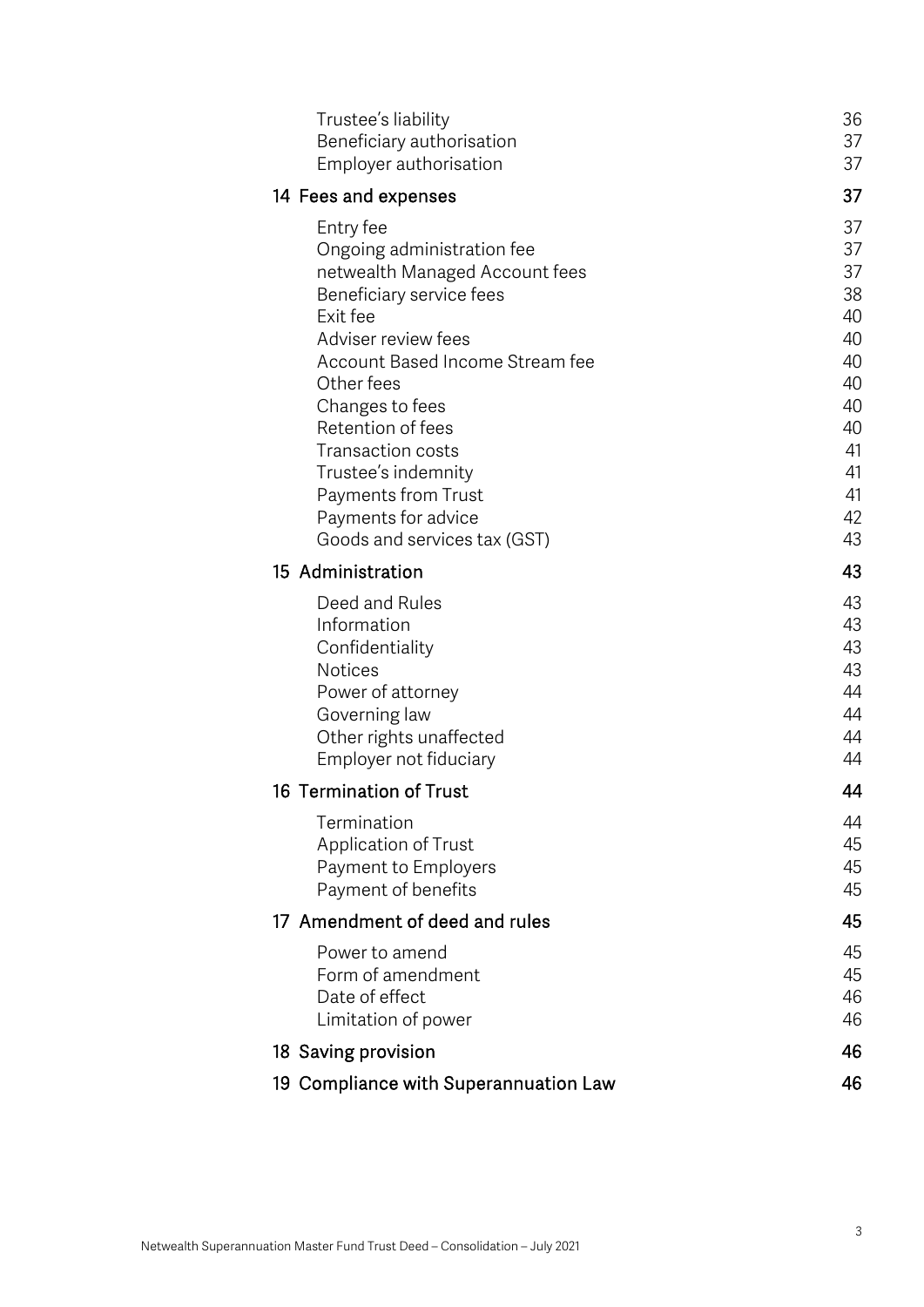## RULES

## 1 Definitions and interpretation

1.1 Unless the contrary intention appears:

Account Based Income Stream: an income stream payable under rule B3 of the Schedule for the Account Based Income Stream Category which either:

- (a) complies with the standards set out in subregulations 1.06(1) and 1.06(9A)(a) of the Superannuation Industry (Supervision) Regulations 1994; or
- (b) is a Transition to Retirement Income Stream.

The balance of an Account Based Income Stream at any time is the balance of the Beneficiary Account maintained by the Trustee in respect of the person's Account Based Income Stream Category benefit.

Account Based Income Stream Category: the Category described in rule 2.1(b) and covered by the Schedule for the Account Based Income Stream Category.

Account Based Income Stream Category Member: a Member who is entitled to Account Based Income Stream Category benefits.

Assets: all the property, cash, investments, rights and income of the Trust held by the Trustee including without limitation, any amount owing to the Trust by a debtor (excluding bad debts), income accruing to the Trust and any pre-payments of expenditure by the Trust.

Award: an agreement certified or award made on or after 1 July 1986 or any other arrangement which the Employer and the Trustee agree should be treated as an Award.

#### Beneficiary:

- (a) a Member; or
- (b) any other person entitled to receive immediate benefits.

Beneficiary Account: an account established and maintained by the Trustee in respect of a Beneficiary pursuant to rule 11.7 to record the Assets held in respect of a Beneficiary.

Business Day means a day on which banks are open for general banking business in Victoria (not being a Saturday, Sunday or public holiday in that place).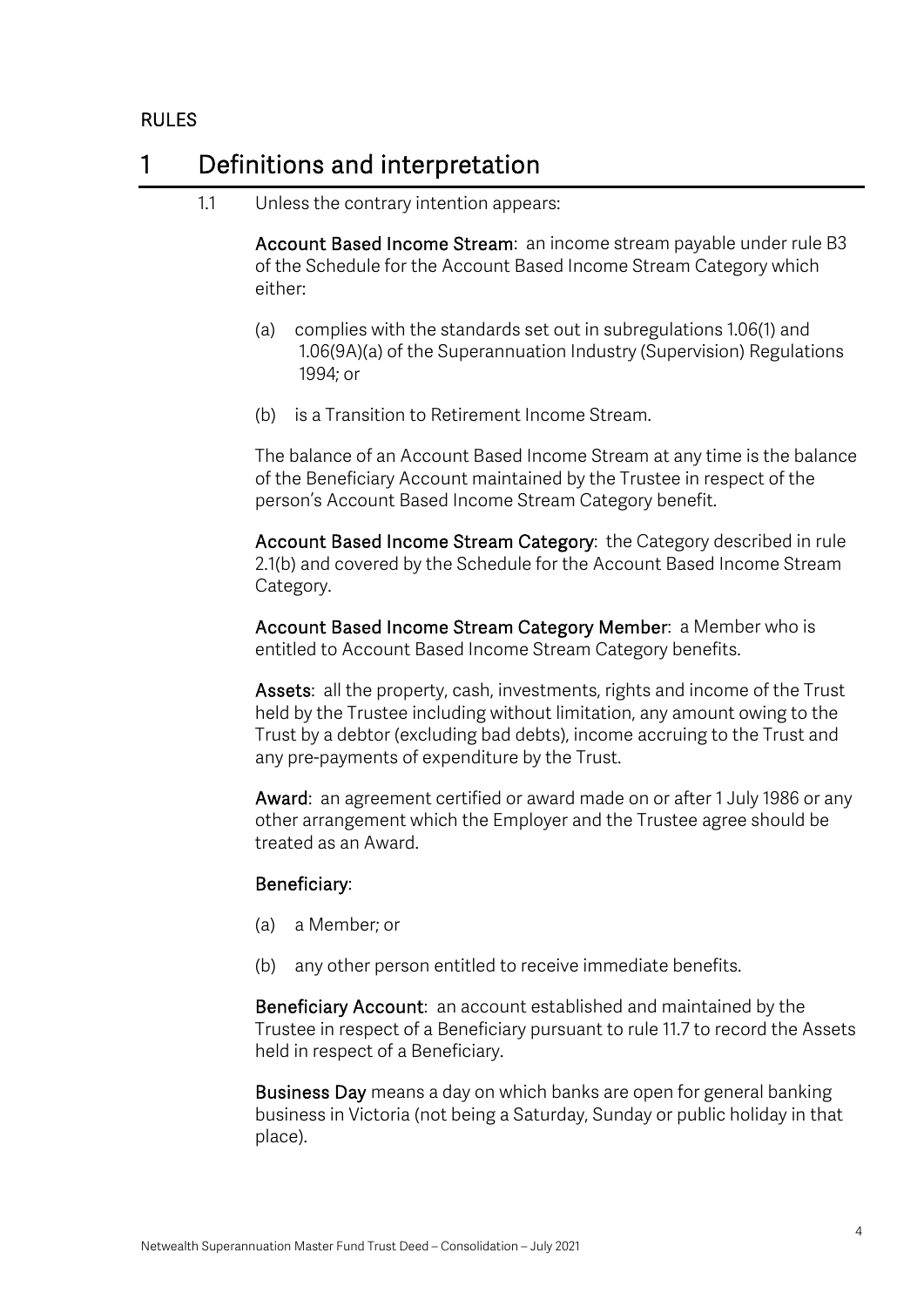Cash Holding Account: a Beneficiary Account maintained by the Trustee in respect of a Beneficiary under rule 11.8.

Category: in relation to a Beneficiary, a category of benefits to which the Beneficiary is admitted or transferred.

Child: has the meaning given to the term in the Superannuation Industry (Supervision) Act 1993.

Constitutional Corporation: has the same meaning as in the Superannuation Industry (Supervision) Act 1993.

Contributions Splitting Application means an application of the type referred to in regulation 6.44 of the Superannuation Industry (Supervision) Regulations 1994.

Controlled Party: an Employer controlled by a company that controls the Trustee for the purposes of section 259C of the Corporations Act 2001.

Death Benefit: in relation to a Member, the benefit (including a reversionary pension), if any, payable following the death of the Member. If a Member is a Member of more than one Category, the benefit payable following the death of the Member in respect of the Member's interest in each Category is a separate Death Benefit.

Death Benefit Binding Direction (or "Binding Direction"): a written notice given to the Trustee by a Member, which:

- (a) is in a form approved by the Trustee;
- (b) meets any requirements determined by the Trustee for the Death Benefit Nomination;
- (c) is clear on its face and is not a Death Benefit Binding Nomination;
- (d) nominates:
	- (i) one or more of the Member's Dependants and legal personal representative to receive the Death Benefit;
	- (ii) the proportions in which the Death Benefit is to be paid if more than one person is nominated; and
	- (iii) if the Member wishes, the manner in which the Death Benefit is to be paid.
- (e) is intended by the Member to be binding on the Trustee if the Trustee gives its consent;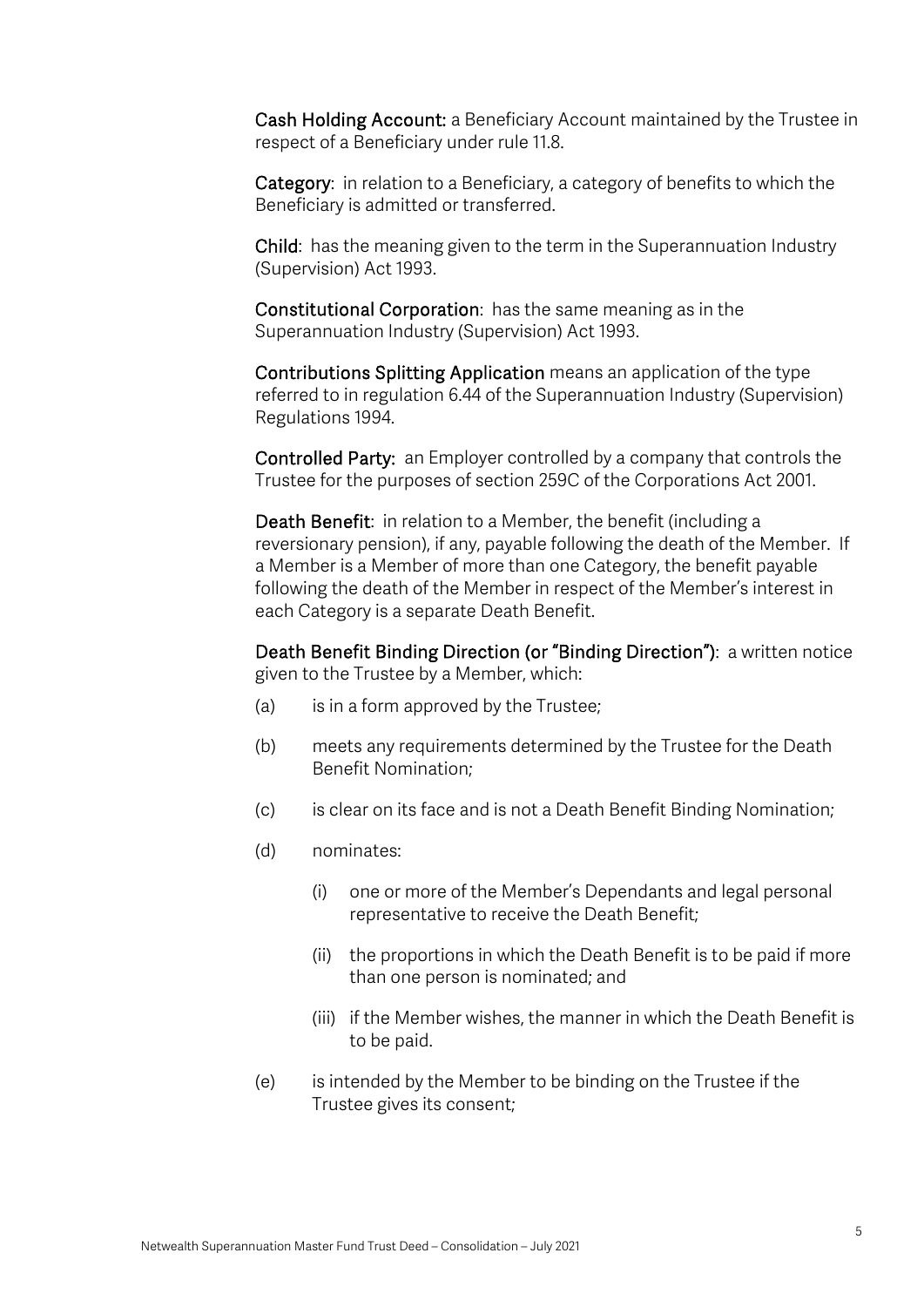- (f) if required by the Trustee, lapses at the end of a nominated period (which period may be fixed by the Trustee or, if permitted by the Trustee, the Member);
- (g) can be revoked or amended at any time by the Member in a form approved by the Trustee; and
- (h) the Trustee has given its consent under rule 7.10.

Death Benefit Binding Nomination (or "Binding Nomination"): a written notice given to the Trustee by a Member, which:

- (a) directs the Trustee to pay the Member's Death Benefit to any one or more of the Member's Dependants and legal personal representative;
- $(b)$  is in accordance with the requirements of section 59(1A) of the Superannuation Industry (Supervision) Act 1993; and
- (c) is in accordance with any additional requirements of the Trustee.

Death Benefit Non-binding Nomination (or "Non-binding Nomination"): a written notice given to the Trustee by a Member in a form or manner approved by the Trustee nominating any one or more of the Member's Dependants and legal personal representative to whom the Member wishes all or part of a Death Benefit of the Member to be paid. The nomination must not be, or be intended to be, a Death Benefit Binding Direction, Death Benefit Binding Nomination or Reversionary Pension Direction unless, in the case of an invalid nomination or direction, the Trustee has determined that the invalid nomination or direction is to be treated as a Death Benefit Nonbinding Nomination under rule 7.5.

Deed: the deed to which these Rules are attached.

Dependant: in relation to a Member:

- (a) a Spouse;
- (b) a Child;
- (c) in respect of a Member who dies after the date this subparagraph (c) is inserted into these Rules, any person who at the time of the Member's death the Trustee believes is a person with whom the Member had an "interdependency relationship" within the meaning of the Superannuation Industry (Supervision) Act; or
- (d) any other person who the Trustee believes is, or was at the date of the Member's death, wholly or partially financially dependent on the Member.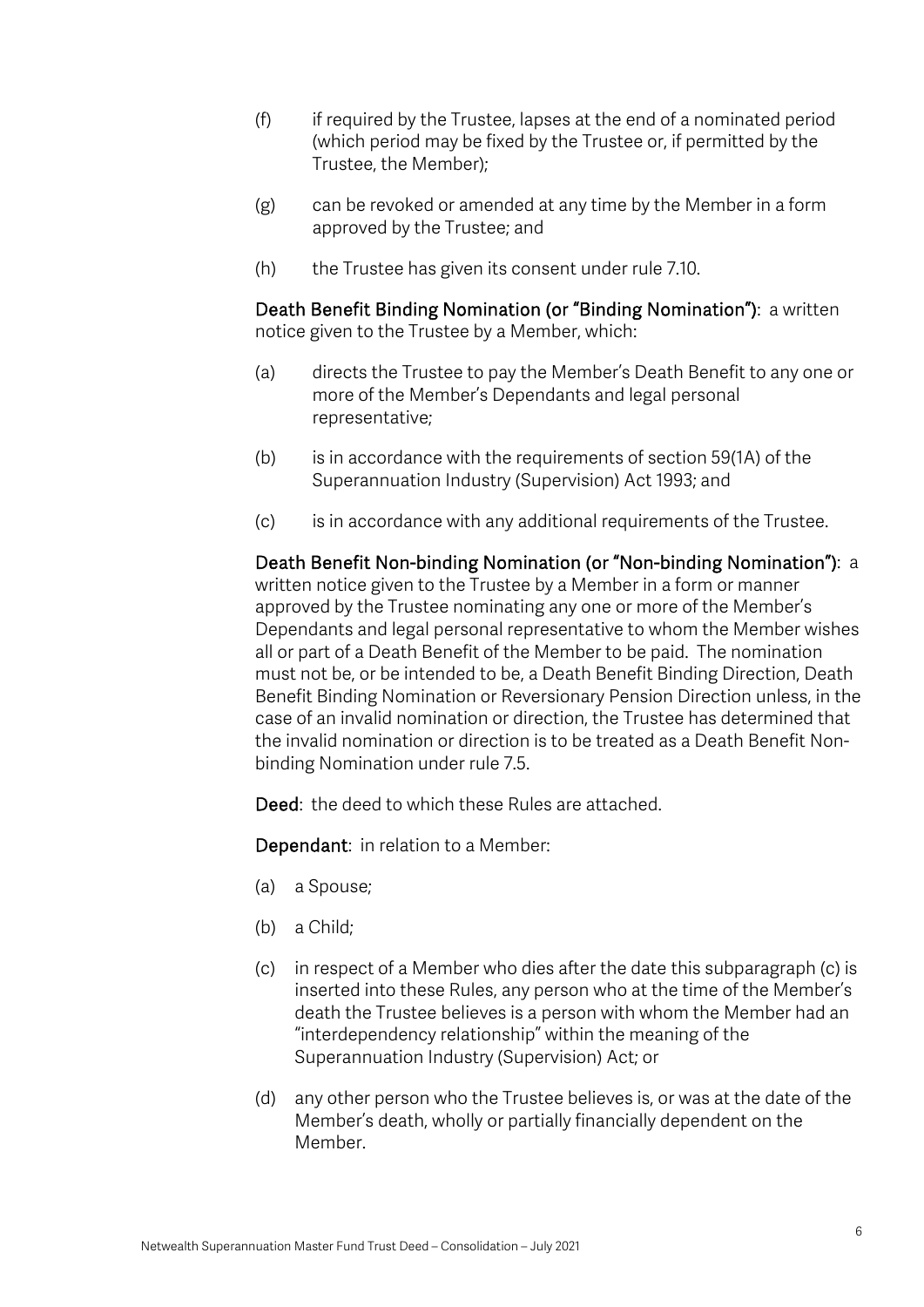Employee: a person nominated by the person's Employer.

Employee Application: the application made by an Employee under rule C1.1.

Employer: an employer which is admitted to the Trust under rule C1.3 and whose participation in the Trust has not been terminated under rule C1.5. In relation to an Employee or an Employer-sponsored Member, a reference to an Employer means the Employer currently employing or retaining the services of that Employee or that Member or as otherwise determined by the Trustee.

Employer Application: the application made under rule C1.4 and in relation to an Employer-sponsored Member, means the Employer Application of that Member's Employer.

Employer-sponsored Category: the Category described in rule 2.1(c) and covered by the Schedule for the Employer-sponsored Category.

Employer-sponsored Member: a Member who is entitled to Employersponsored Category benefits.

Employer's Reserve: a reserve kept under rule 11.12 and, in relation to an Employer, the Employer's Reserve kept for that Employer (or a group of Employers which includes the Employer) and its Employees. The balance of an Employer's Reserve at any time is the sum of the balance of the Assets recorded by the Trustee in respect of the Employer's Reserve at that time.

Expense Reserve Account means the account established and maintained by the Trustee pursuant to rule 11.5.

Financial Year: a year ending on 30 June, or that part of such a year occurring at the commencement or termination of the Trust.

GST: a goods and services tax, value added tax, consumption tax or any similar tax or tax on services introduced by a government.

Insurer: an insurance company with which a Policy included in the Trust has been effected.

Investment Direction: a direction given to the Trustee by a Beneficiary in accordance with rule 10.2 or deemed to be given in accordance with rule 10.3.

Investment Transaction Costs: the Trustee's estimate of the total cost of acquiring all of the Assets of the Trust and, where the Assets include units in trusts or common funds, it may include all or part of the Trustee's estimate of the sum of the difference between the purchase price of each unit and the redemption price of the unit.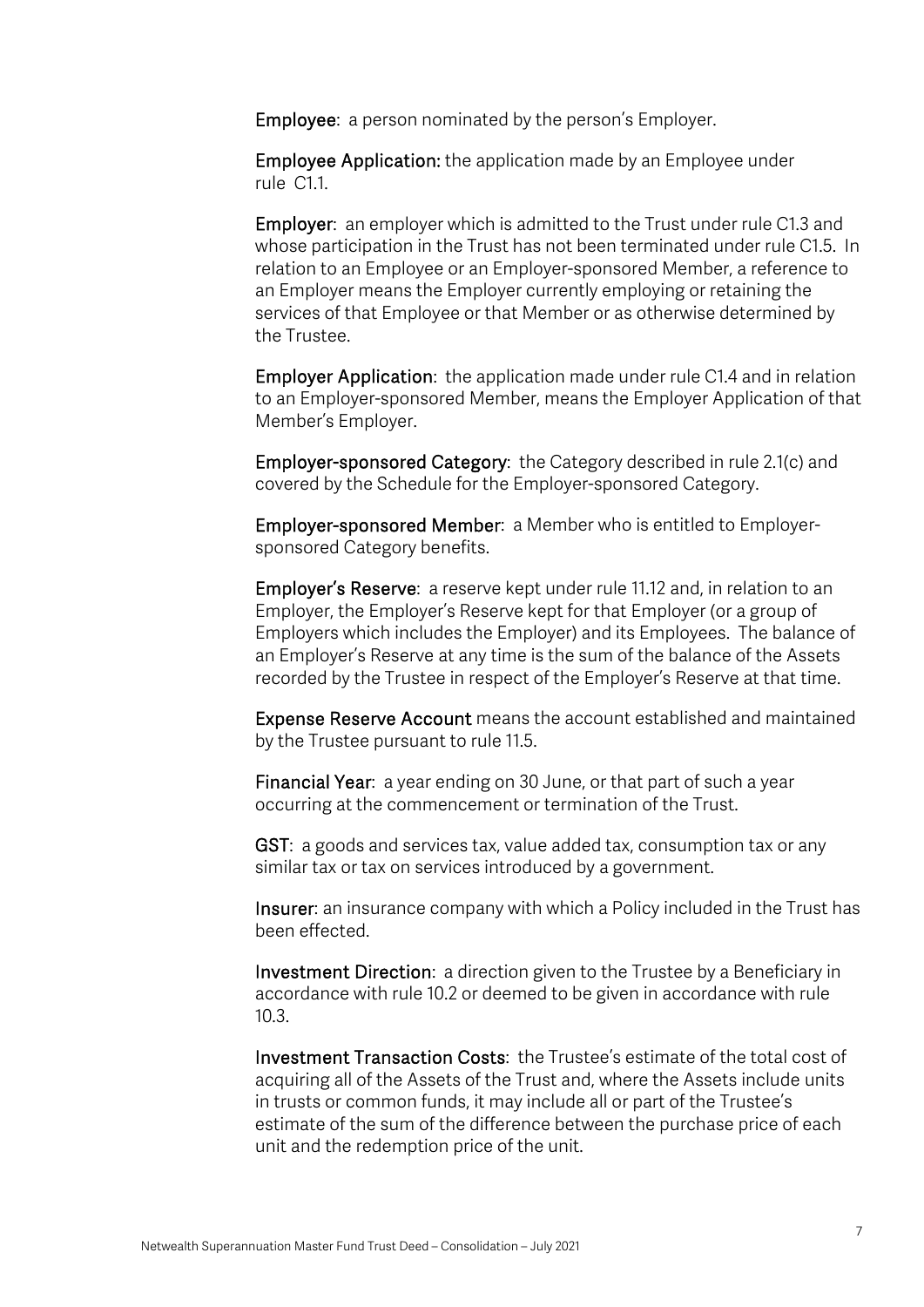#### Liabilities:

- (a) all liabilities of the Trust including:
	- (i) liabilities accrued but not yet paid; and
	- (ii) amounts payable to the Trustee; and
- (b) any provision which the Trustee considers should be taken into account in determining the liabilities of the Trust.

Managed Account Assets means assets held in the Trust that are managed under and in accordance with the terms of the netwealth Managed Account.

Managed Account Transaction means a transaction (including an acquisition and a disposal) involving Managed Account Assets.

Managed Model has the meaning given in the Constitution of the netwealth Managed Account.

Member: a person who has been admitted under rule 3.4 and has not ceased to be a Beneficiary under rule 3.12.

netwealth Managed Account means the managed investment scheme having the Australian Registered Scheme Number (ARSN) 604930252 and known as the netwealth Managed Account (or any other name as the responsible entity of the scheme determines from time to time).

Non-member Spouse has the same meaning given to that term in the Family Law Act 1975.

Operational Risk Reserve Account means an account established and maintained pursuant to rule 11.16.

Payment Split has the same meaning given to that term in the Family Law Act 1975.

Performance Fee Period means a calendar month or such other period determined by the Trustee.

Policy means an insurance policy of the form referred to in rule 8 under which the Member's benefit and the Member's insurance will, subject to the other provisions of this Deed, accumulate or be provided.

QROPS restrictions means any special terms and conditions imposed by the Trustee pursuant to rule 6.2.

QROPS status means the status of a Qualifying Recognised Overseas Pension Scheme for the purposes of the tax laws of the United Kingdom.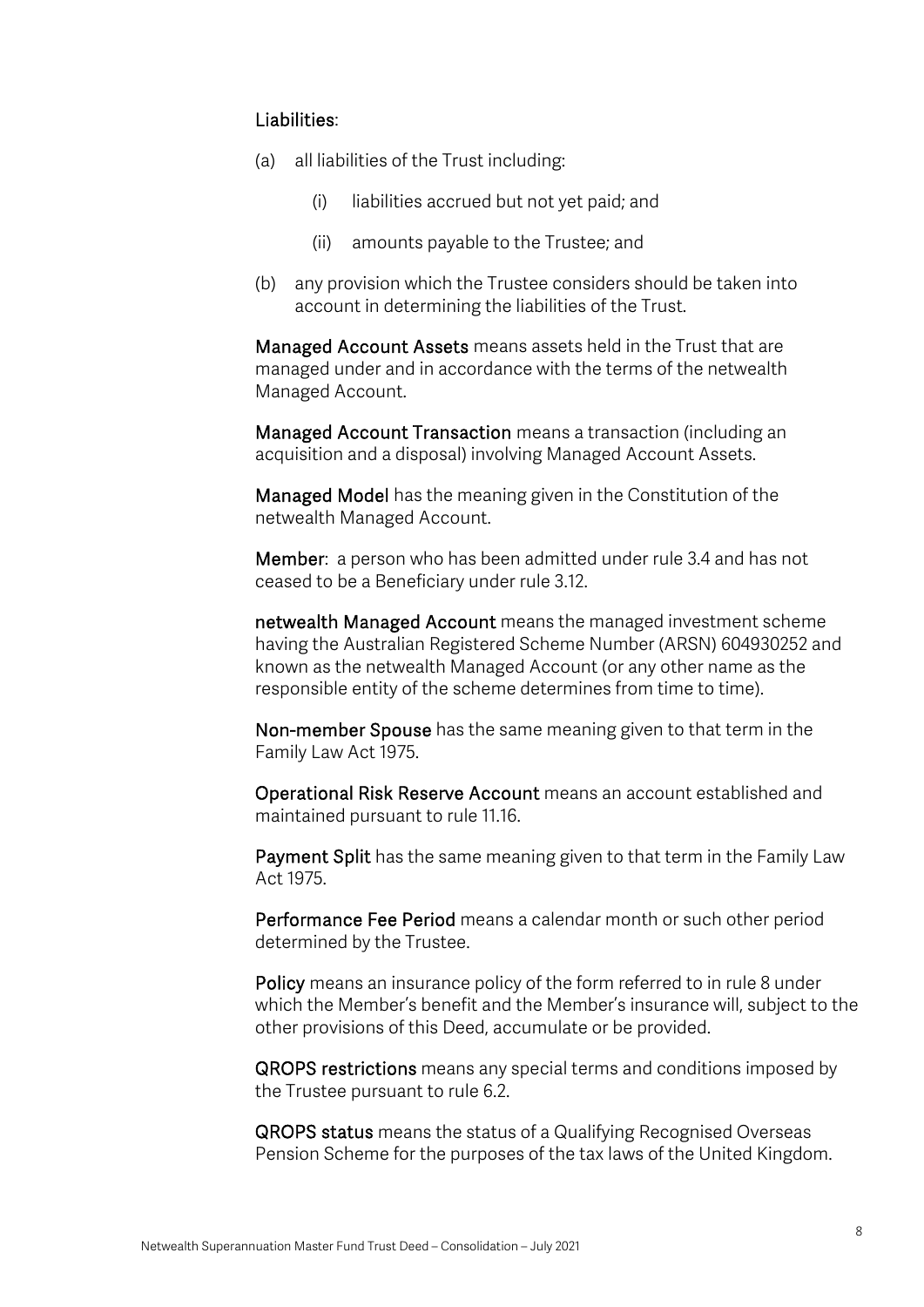Restricted UK Tax-Relieved Amounts means any portion of a Member's benefit in the Trust that represents a benefit that was transferred into the Trust and which represents an amount originally paid from a superannuation or similar fund operating in the United Kingdom, whether the benefit was transferred into the Trust from such a fund directly or from another fund with QROPS status, in either case on the basis that the Trust had QROPS status at the time the benefit was transferred to the Trust.

Reversionary Pension Direction: a written notice given to the Trustee by a Member in a form or manner approved by the Trustee directing the Trustee to continue to pay the pension payable to the Member at the Member's death to the person nominated in the direction. The nominated person must be a Dependant of the Member.

Rules: the provisions set out in the rules and schedules attached to the Deed.

Schedule: in relation to a Category, any Schedule which forms part of the Rules and which relates to the Category.

Service: the most recent continuous service of an Employer-sponsored Member as an Employee and includes:

- (a) any period during which the Member is off work because of injury or illness and receives workers' compensation, sickness pay or other regular income from either the Employer or any insurance scheme sponsored by the Employer; and
- (b) any other period declared by the Employer to be Service.

Shortfall Component: has the same meaning as in the Superannuation Guarantee (Administration) Act 1992.

Splittable Contribution in relation to rule 4.6 has the meaning given to that term in regulation 6.40 of the Superannuation Industry (Supervision) Regulations 1994.

Spouse: has the meaning given to that term in the Superannuation Industry (Supervision) Act 1993.

Superannuation Authority: the Australian Securities and Investments Commission or the Australian Prudential Regulation Authority or any other governmental authority responsible for administering the laws or any other rules governing superannuation funds or the availability of income tax concessions to superannuation funds.

Superannuation Category: the Category described in rule 2.1(a) and covered by the Schedule for the Superannuation Category.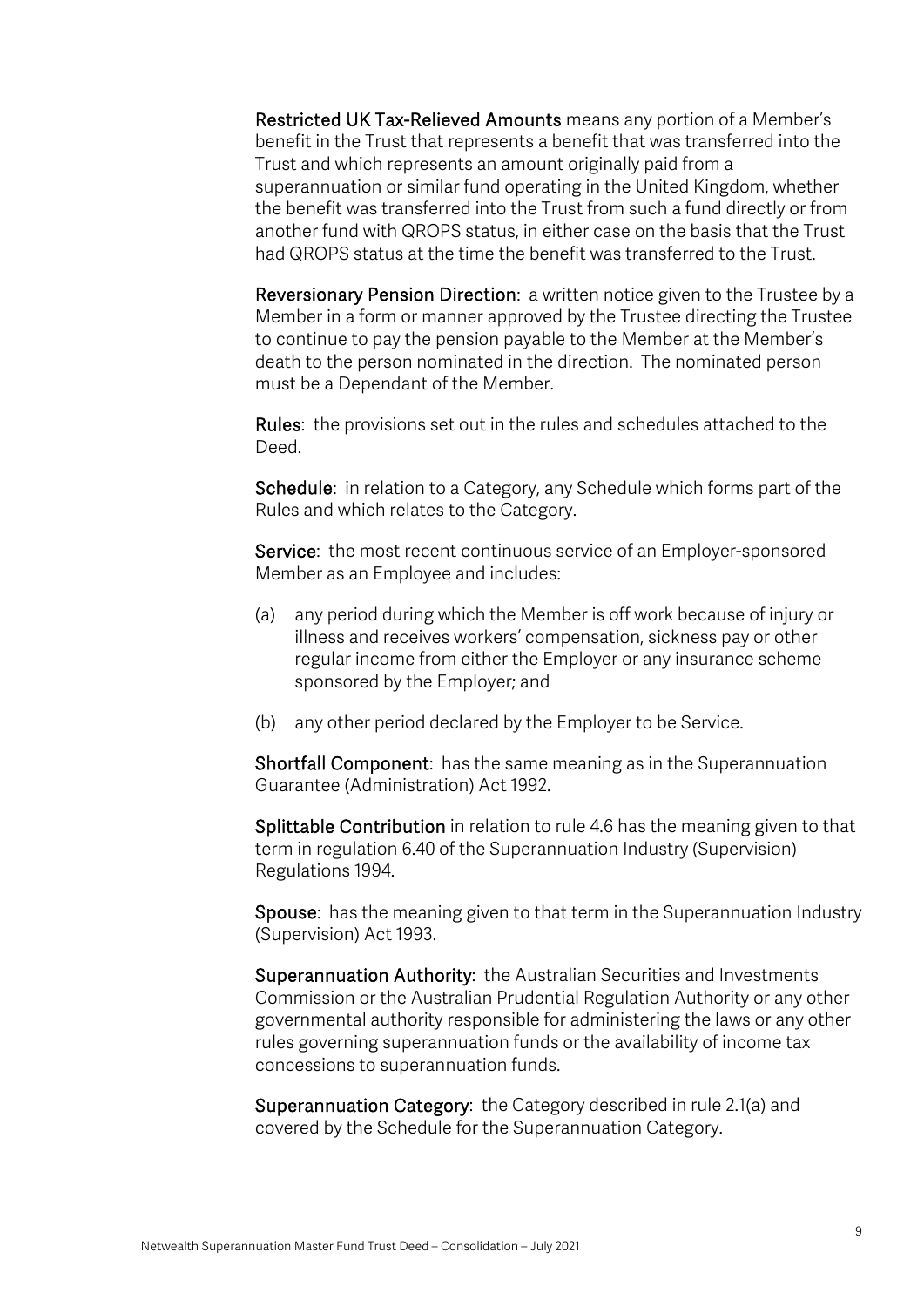Superannuation Category Member: a Member who is entitled to Superannuation Category benefits.

Superannuation Guarantee Charge: has the same meaning as in the Superannuation Guarantee (Administration) Act.

Superannuation Law: any requirements under the Superannuation Industry (Supervision) Act or any other law, or by a Superannuation Authority:

- (a) imposed on the Trustee; or
- (b) which the Trust must satisfy to qualify as a complying superannuation fund as defined in section 995-1 of the Income Tax Assessment Act 1997 or any provision that replaces it.

Term Allocated Pension: a pension payable under rule D2 of the Schedule for the Term Allocated Pension Category. The balance of a Term Allocated Pension at any time is the balance of the Beneficiary Account maintained by the Trustee in respect of the person's Term Allocated Pension Category benefit.

Term Allocated Pension Category: the Category described in rule 2.1(d) and covered by the Schedule for the Term Allocated Pensions Category.

Term Allocated Pension Category Member: a Member who is entitled to Term Allocated Pension Category benefits.

Transition to Retirement Income Stream: a pension which meets the definition of a 'transition to retirement income stream' in regulation 6.01 of the Superannuation Industry (Supervision) Regulations 1994.

Trust: the superannuation fund governed by these rules which is known as the Netwealth Superannuation Master Fund.

Trustee: the trustee of the Trust.

Withdrawal Benefit: in respect of a Beneficiary, at any time the balance of the Beneficiary Account of the Beneficiary other than those Beneficiary Accounts maintained by the Trustee in respect of the Account Based Income Stream benefit or the Term Allocated Pension benefit of the Beneficiary at that time.

Withdrawal Transaction Costs: the Trustee's estimate of the total cost of selling all of the Assets of the Trust and, where the Assets include units in trusts or common funds, it may include all or part of the Trustee's estimate of the sum of the difference between the purchase price of each unit and the redemption price of the unit.

1.2 Unless the contrary intention appears: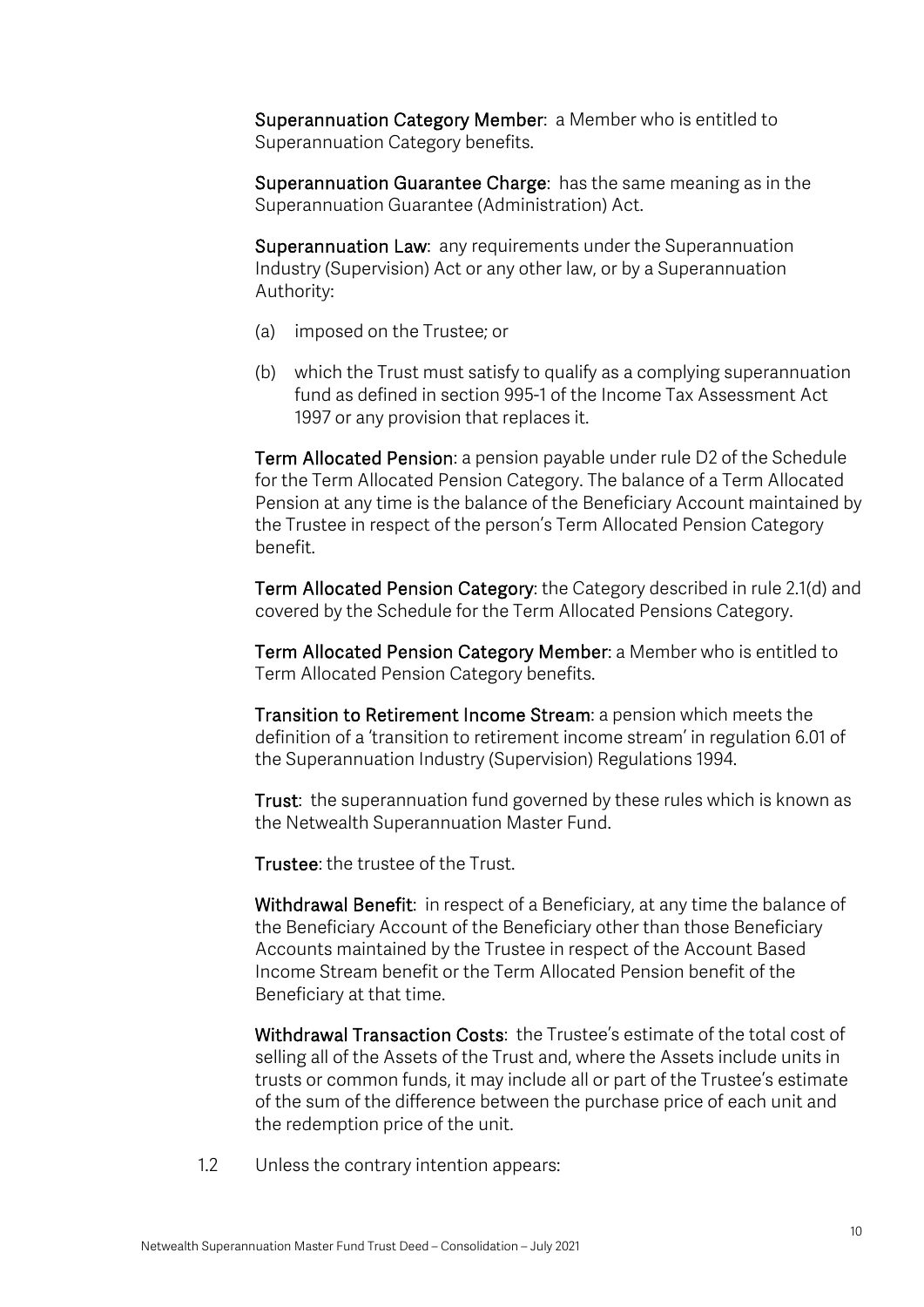- (a) a reference to a statute, ordinance, code or other law includes regulations and other instruments under it and consolidations, amendments, re-enactments or replacements of any of them;
- (b) the singular includes the plural and vice versa;
- (c) a power to appoint includes a power to vary or cancel the appointment;
- (d) headings and marginal notes are for convenience only and do not affect the interpretation of the Rules;
- (e) a reference to an Asset in relation to a Beneficiary, an Employer or a benefit means an Asset which is recorded in an account or subaccount kept for the Beneficiary or Employer or a benefit that is payable;
- (f) amend includes delete or replace;
- (g) balance in relation to an account means the balance of the account recorded by the Trustee after taking into account all liabilities or provisions for liabilities, that may be recorded in the account;
- (h) expense includes insurance premiums;
- (i) including when introducing a list of items does not exclude a reference to other items whether of the same class or genus or not;
- (j) person includes a firm, a body corporate, an unincorporated association or an authority;
- (k) tax includes all kinds of taxes, deductions, duties and charges imposed by a government, together with interest and penalties;
- (l) transfer includes rollover;
- (m) writing includes any mode of representing or reproducing words, figures, drawings or symbols in a visible form and for the avoidance of doubt, includes representations in electronic form.

### **Schedules**

1.3 The provisions contained in any present or future Schedule apply only to the benefits and Beneficiaries attributable to the Category to which the particular Schedule refers.

#### **Severability**

1.4 If the whole or any part of any rule or the Deed is void, unenforceable or illegal in a jurisdiction, it is severed for that jurisdiction. The remainder of the rule or the Deed (as appropriate) has full force and effect and its validity or enforceability in any other jurisdiction is not affected. This rule has no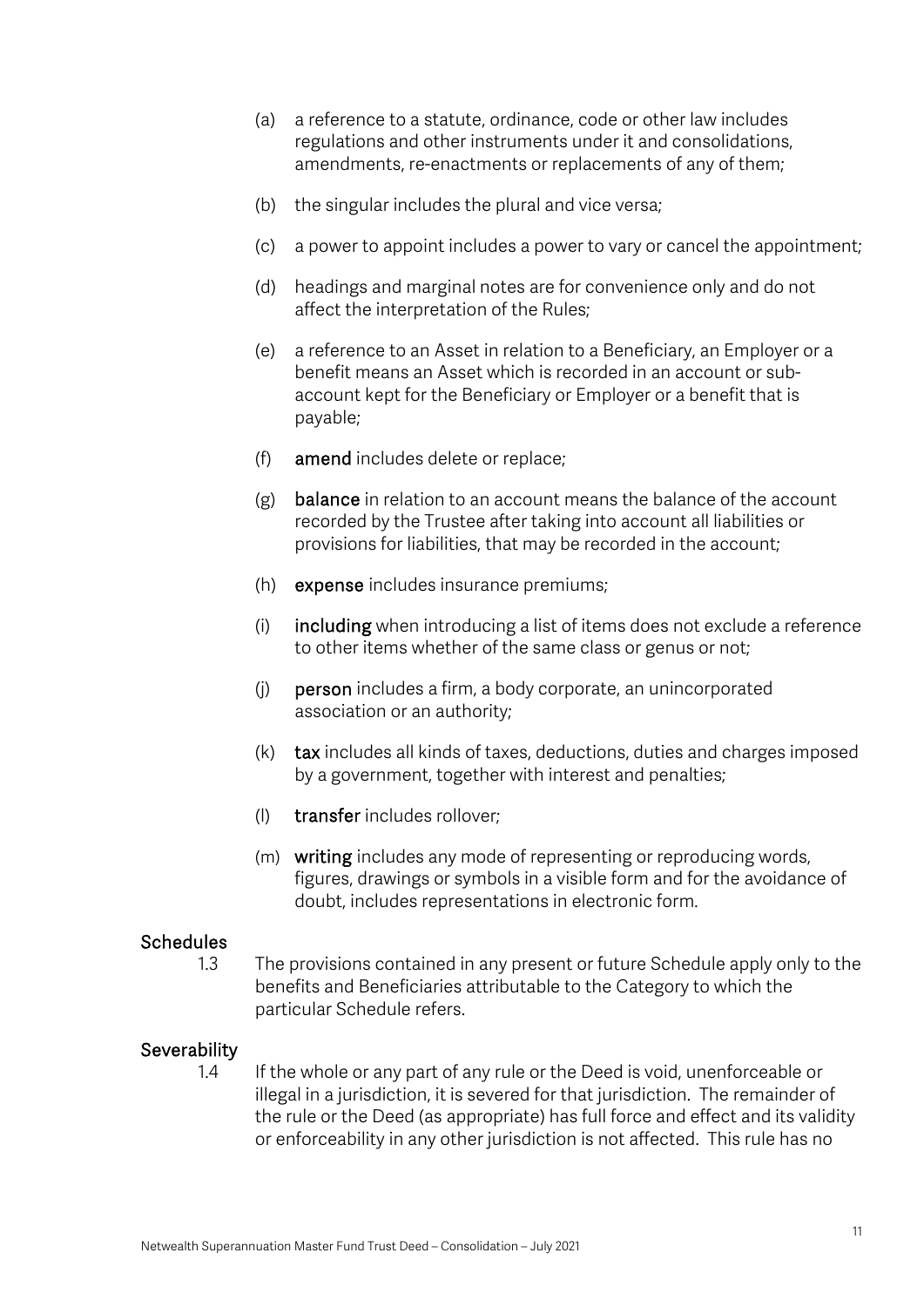effect if the severance alters the basic nature of the Trust or is contrary to public policy.

## 2 Establishment of the fund

### **Categories**

- 2.1 The Trust may provide benefits in respect of Beneficiaries in the following Categories:
	- (a) Superannuation Category;
	- (b) Account Based Income Stream Category;
	- (c) Employer-sponsored Category;
	- (d) Term Allocated Pension Category; and
	- (e) such other categories as the Trustee establishes.
- 2.2 The Trustee may establish a new Category by:
	- (a) resolving to establish the Category;
	- (b) naming the new Category; and
	- (c) making rules (contained in a Schedule) applicable to the new Category or resolving that the Schedule applicable to another Category is also applicable to the new Category.

#### Beneficiary's interest

2.3 Each Beneficiary has a beneficial interest in the Assets of the Trust. A Beneficiary does not have any interest in a particular Asset but only an interest in the Assets of the Trust as a whole.

## Restrictions

- 2.4 A Beneficiary may not:
	- (a) interfere with any rights or powers of the Trustee;
	- (b) exercise any right in respect of an Asset, lodge a caveat or other notice affecting an Asset or otherwise claim an interest in any particular Asset; or
	- (c) direct the Trustee to transfer an Asset to the Beneficiary.

#### Liability to pay Beneficiaries

2.5 Despite any other provision of the Deed, the liability of the Trustee to pay benefits to a person relates to all the Assets of the Trust and is not attributable to any particular Asset.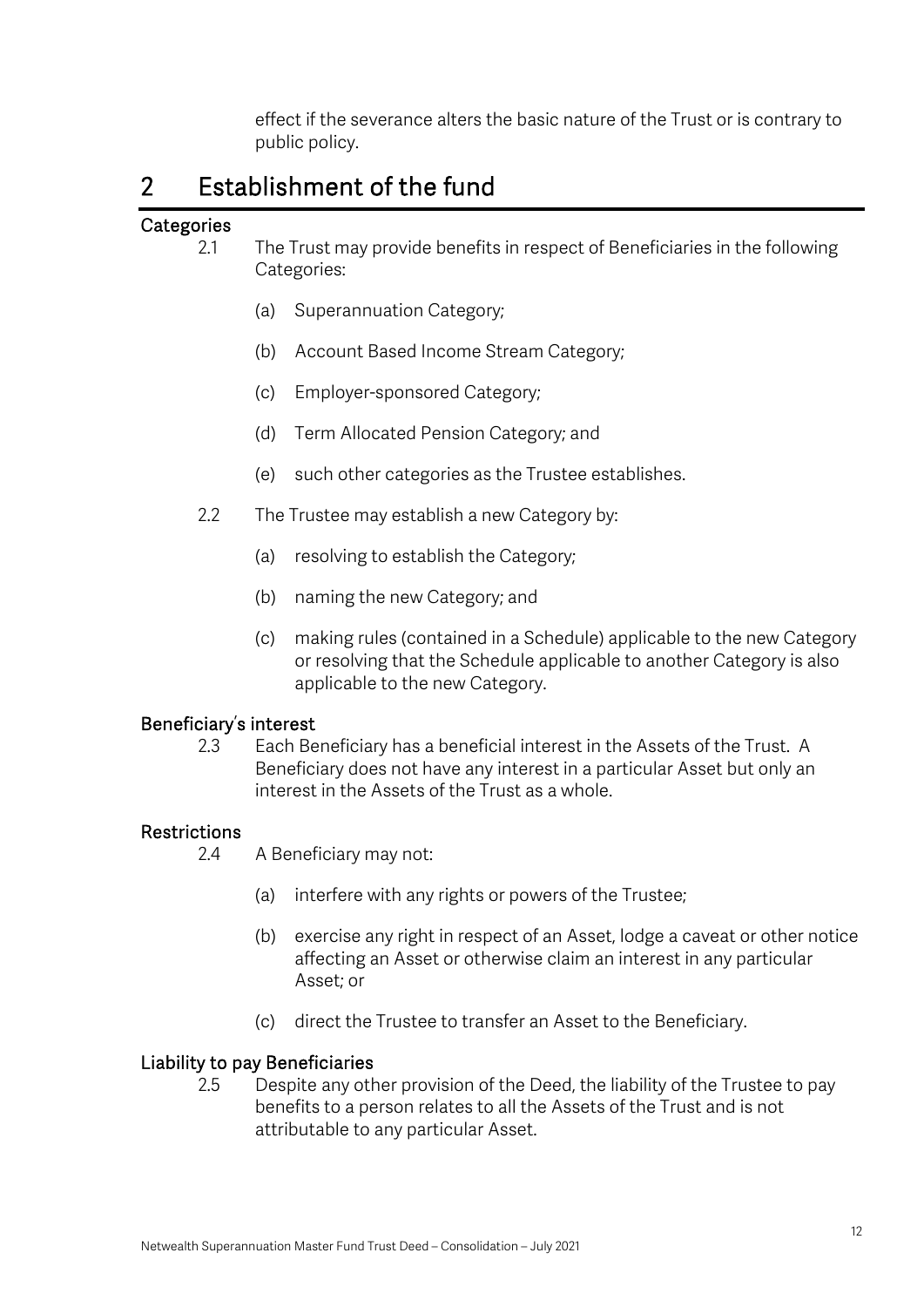# 3 Eligibility and membership

## Application for participation

- 3.1 A person who is:
	- (a) eligible for membership under the Schedule for a Category; or
	- (b) eligible to participate as an Employer under the Schedule for the Employer-Sponsored Category,

may apply to the Trustee to join or participate in that Category in a manner approved by the Trustee.

#### Trustee may reject application

3.2 The Trustee may accept or reject an application under rule 3.1.

#### Notice of Acceptance

3.3 On accepting a person's application to become a Member of a particular Category of the Trust, the Trustee must notify the person in writing of the acceptance.

#### Membership

- 3.4 A person becomes a Member:
	- (a) on the date when the Trustee has approved the person's application;
	- (b) if rule C1.1(b) applies, on the date directed by the Employer; or
	- (c) in the case of a successor fund transfer, on the date determined by the Trustee.
- 3.5 The Trustee, the Employer (if appropriate) and the Member may agree that the Member is to be regarded as having become a Member on a different date.
- 3.6 A Member may be a Member of more than one Category.
- 3.6A If the Trustee creates an interest in the Trust for a Non-member Spouse in accordance with the Family Law Act 1975, the Non-member Spouse will become a Member of the Trust.
- 3.6B The Trustee may create an interest in the Trust for the Member's Spouse after giving effect to a Contributions Splitting Application. If the Trustee creates such an interest, the Spouse will become a Member of the Trust.

#### Beneficiary bound

3.7 Each Beneficiary is bound by the Rules.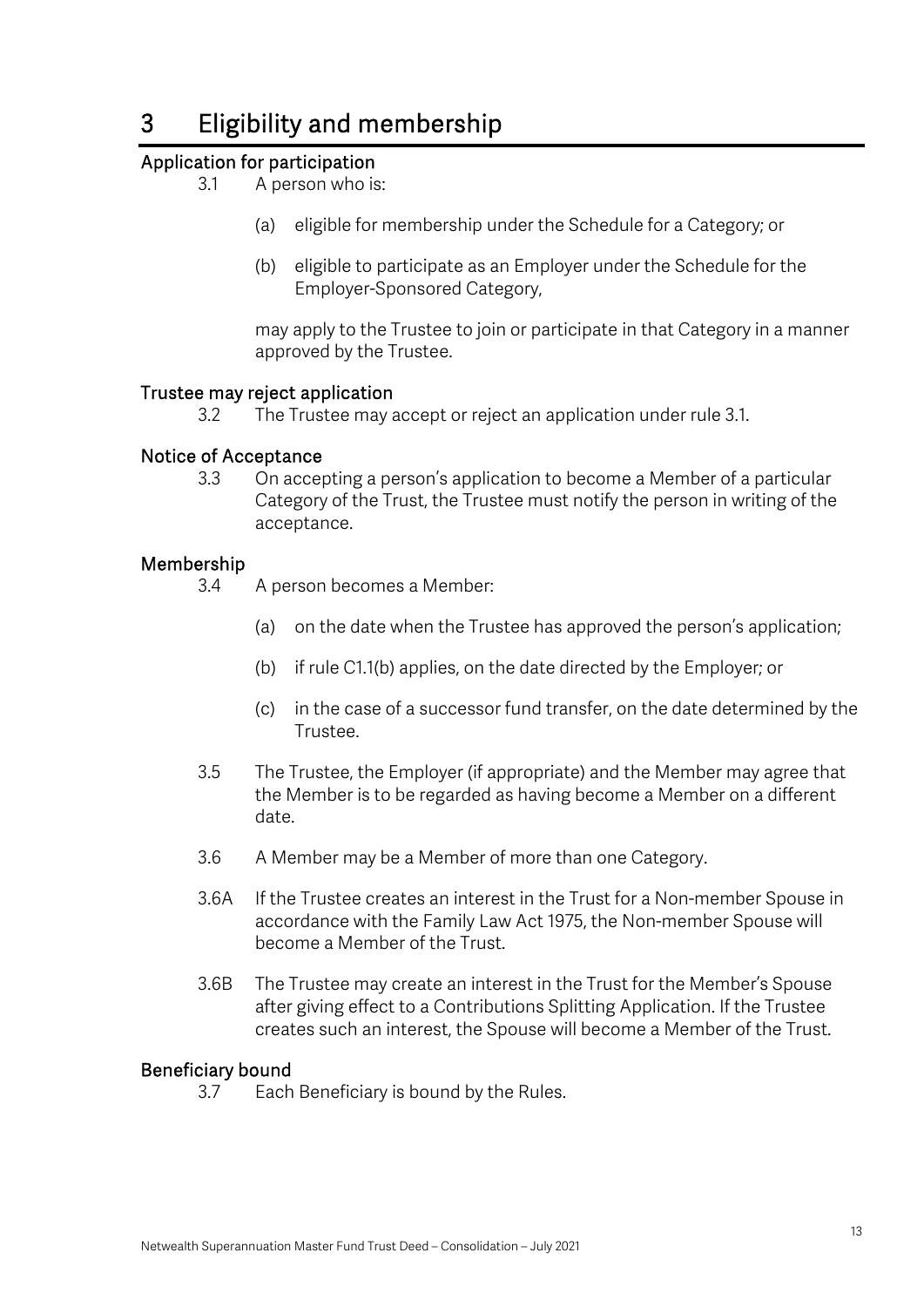## Change of Category

- 3.8 A Beneficiary may ask the Trustee to change the whole or part of a benefit of the Beneficiary under a Category to another Category. The Trustee must do all things it considers appropriate to make the change if:
	- (a) the Trustee approves of the change; and
	- (b) the Beneficiary satisfies the requirements of the Schedule for the new Category.

#### Transfer to the Trust

3.9 The Trustee may make arrangements it considers appropriate to transfer Assets to the Trust and admit persons as Members so as to provide benefits in respect of those persons.

### Transfer from the Trust

- 3.10 If a Beneficiary:
	- (a) is, or is eligible to be, a member of another superannuation fund or approved deposit fund; or
	- (b) owns, or is eligible, to purchase an annuity; or
	- (c) holds, or is eligible to hold, a retirement savings account,

the Trustee may transfer Assets to the other fund or the issuer of the annuity or provider of the retirement savings account if the transfer is not more:

- (d) than the total balance of the Beneficiary's Withdrawal Benefit, Term Allocated Pension and Account Based Income Stream (as applicable); and
- (e) than is requested by the Beneficiary.
- 3.10A The Trustee may transfer Assets to another superannuation fund, an approved deposit fund or a retirement savings account if the transfer:
	- (a) is to give effect to a Contributions Splitting Application it has approved; and
	- (b) complies with Superannuation Law.
- 3.11 The transfer under rule 3.10 satisfies the Beneficiary's entitlement to any benefit in respect of the Assets transferred. The Trustee is not responsible for the manner in which the trustee of the other fund, issuer of the annuity or provider of the retirement savings account deals with the Assets transferred.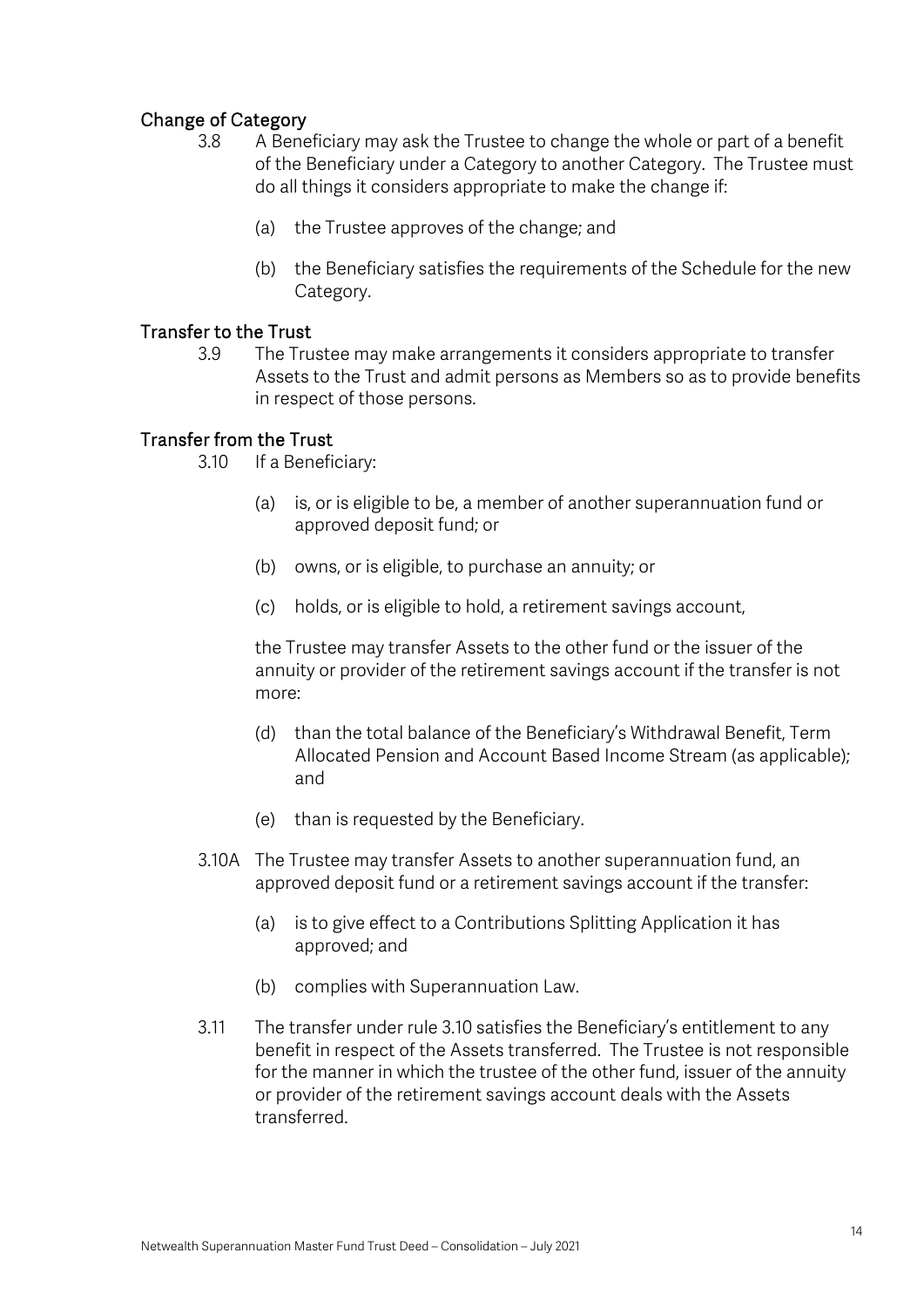## Ceasing to be a Beneficiary

- 3.12 A person ceases to be a Beneficiary when:
	- (a) all benefits which are or may be payable in respect of the Beneficiary have been paid; or
	- (b) a transfer or disposal of Assets is made under rule 3.10, 7.2, 7.3, 7.4 or 10.2(b) in satisfaction of all the Beneficiary's entitlement to benefits; or
	- (c) all the Beneficiary's entitlement to benefits is terminated.

### Ceasing to be a Member of a Category

3.13 A Member ceases to be a Member of a particular Category once all benefits which are or may be payable in respect of the Member in relation to that Category have been paid or transferred to another Category.

## 4 Contributions

#### Manner and times

4.1 Each Member may contribute, or arrange to have contributions made on the Member's behalf, and each Employer may contribute to the Trust in the manner and at the times stated in the Schedule for each of their Categories.

#### **General**

- 4.2 The Trustee:
	- (a) must refuse to accept or must return (as the case may be), in accordance with the law, all or part of a contribution that it receives in a manner inconsistent with Superannuation Law; and
	- (b) to the extent permitted by law, may refuse to accept or may return (as the case may be) all or part of a contribution that it receives,

without giving any reason. The Trustee is not required to take any action to recover contributions from any person nor is the Trustee required to notify any person if contributions have not been made or are in arrears.

- 4.3 If the Trustee returns all or part of a contribution under rule 4.2, then it is authorised to take any action permitted by Superannuation Law and may adjust the amount to be returned to allow for any cost, expense, fee or tax the Trustee considers appropriate.
- 4.4 If a cheque or payment order in respect of a contribution or transfer to the Trust is dishonoured, the contribution or transfer is to be regarded as never having been made and the Trustee may amend the records of the Trust as the Trustee considers appropriate.
- 4.5 The Trustee may accept a Shortfall Component as a contribution in respect of a Beneficiary.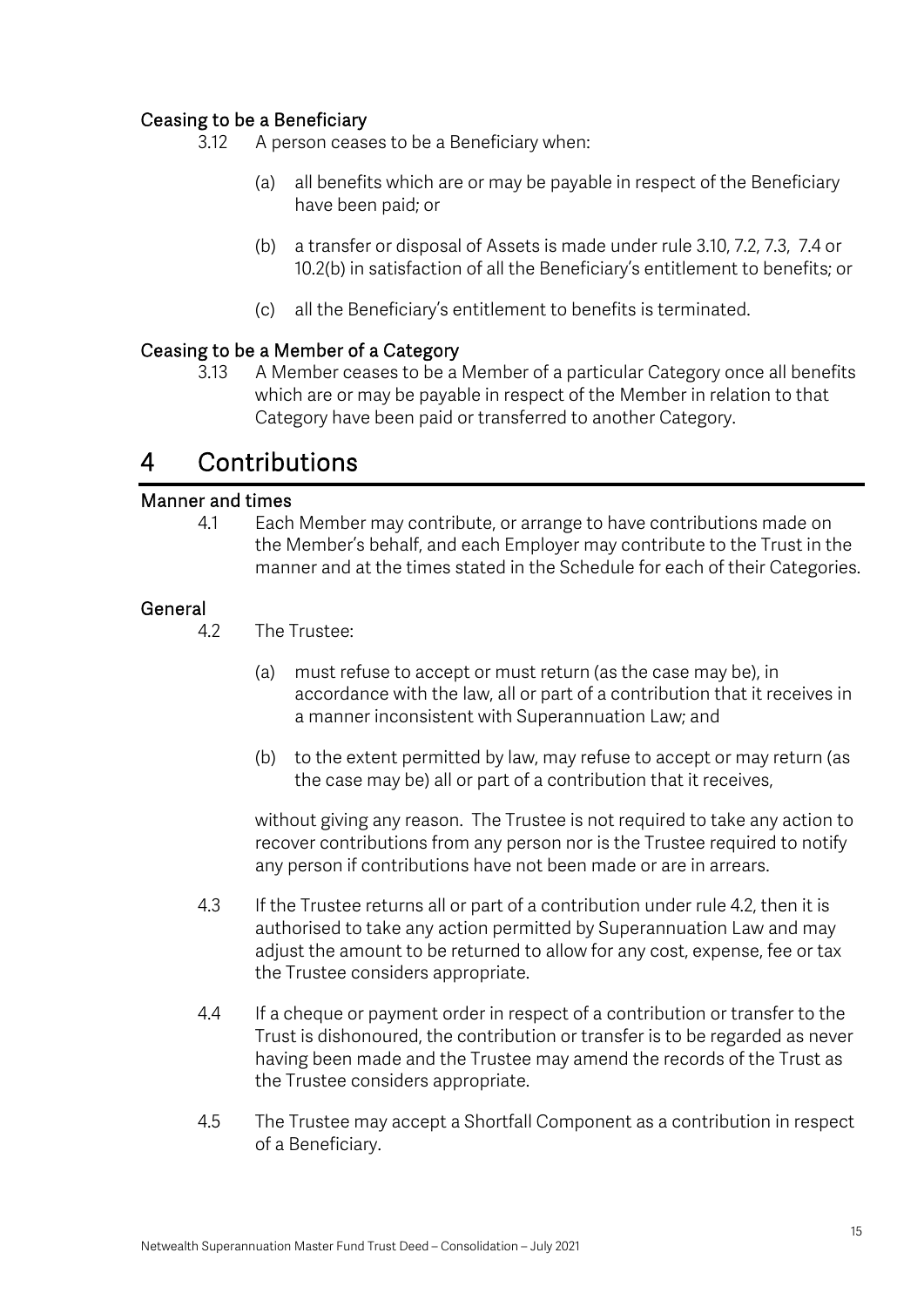## Contributions splitting

- 4.6 Subject to Superannuation Law:
	- (a) a Member may, in a Financial Year, apply to the Trustee in the form of a Contributions Splitting Application, to roll over, transfer or allot an amount of benefits, for the benefit of the Member's Spouse, that is equal to an amount of the Splittable Contributions made by, for or on behalf of the Member in the previous Financial Year; and
	- (b) the Trustee may accept the Contributions Splitting Application from the Member and in doing so, may impose any conditions it considers appropriate.
- 4.7 For the avoidance of doubt, the application referred to in rule 4.6 is not an arrangement by which the Member's interest in the Trust is subject to a Payment Split under the Family Law Act 1975.

## 5 Benefit Entitlement

#### **Benefits**

5.1 A Beneficiary is entitled to the benefits under the Schedule applicable to each of the Beneficiary's Categories.

#### Preservation

- 5.2 If the Trustee considers it necessary to preserve any part of a Member's benefit, then the Trustee must:
	- (a) pay that part of the benefit under rule 3.10, 7.2, 7.3 or 7.4 to a fund or organisation; or
	- (b) retain it in the Trust until it may be paid; or
	- (c) otherwise deal with it as the Trustee considers appropriate.

#### Retained benefits

- 5.3 If any part of a Member's benefit is retained under rule 5.2, the Trustee may transfer that benefit to another Category:
	- (a) as it considers appropriate; and
	- (b) with or without the Beneficiary's consent.
	- 5.4 If the Trustee transfers a benefit under rule 5.3, the Assets which are recorded by the Trustee in connection with the benefit must remain the same until altered in accordance with the Rules.
	- 5.5 If the Member dies before the benefit is paid in full then the Trustee must pay the remainder of the benefit as a Death Benefit.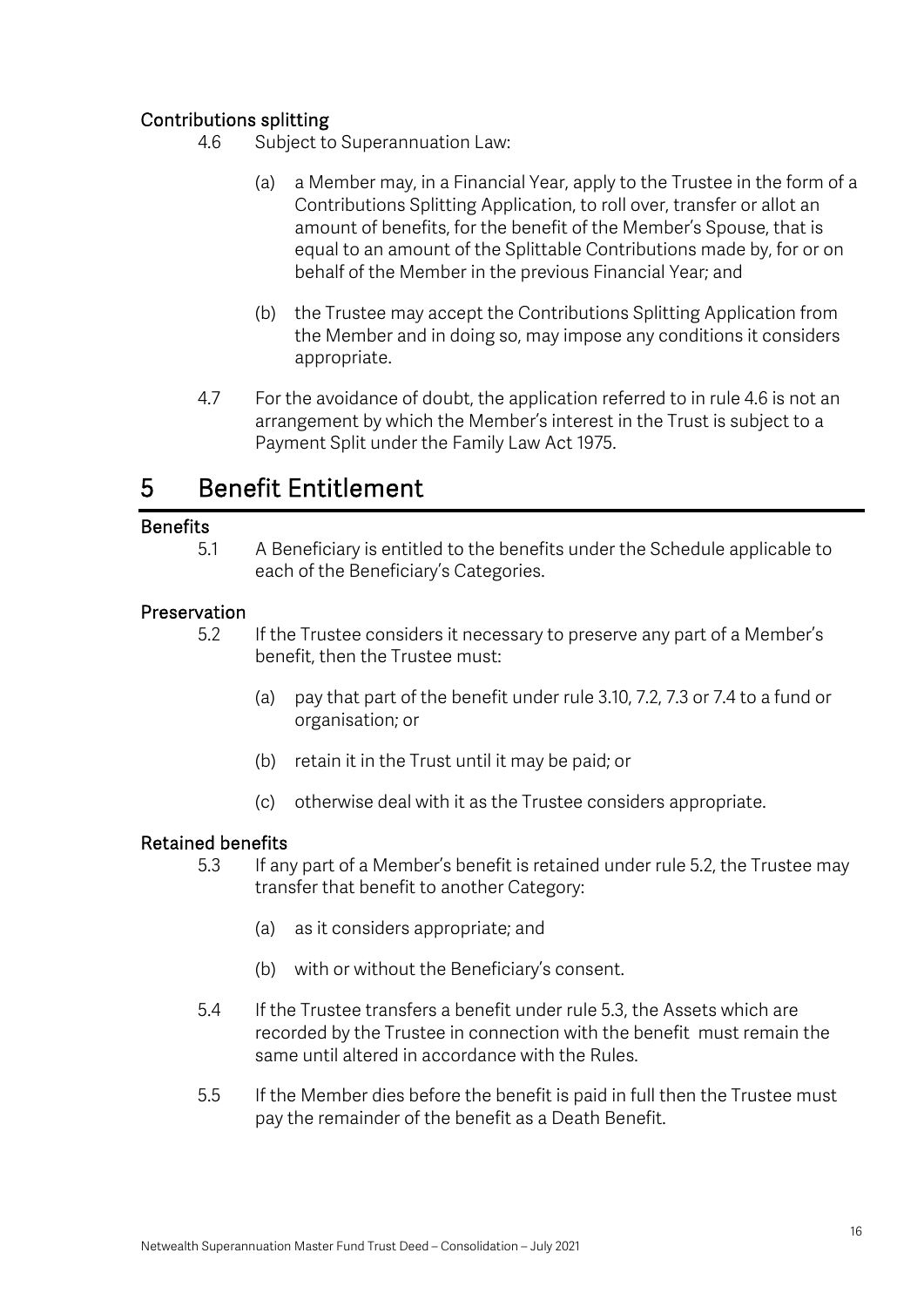## Trustee determinations

- 5.6 A benefit is only payable if the Rules permit it.
- 5.7 The Trustee may act on any proofs or presumptions which it considers satisfactory whether or not they are strictly legal proofs or presumptions.

### Assignments

5.8 The Trustee is not bound to recognise any assignment or purported assignment or charge of a benefit.

## 6 Restrictions on benefit entitlement

## Other Laws

- 6.1 If the Trustee believes that the payment of a Member's benefit is or will contravene any law, the Trustee may:
	- (a) refuse to pay the whole or part of the benefit; or
	- (b) reduce the contributions payable in respect of the Member; or
	- (c) both (a) and (b).

#### Restrictions applicable to Restricted UK Tax-Relieved Amounts

- 6.2 Notwithstanding any other provision of these Rules:
	- (a) if the Trustee reasonably considers that in order to maintain the Trust's QROPS status, it is necessary to impose special terms and conditions in relation to any or all of the Restricted UK Tax-Relieved Amounts, the Trustee may make a determination that the payment of Restricted UK Tax-Relieved Amounts is subject to such additional terms and conditions as are specified in the Trustee's determination;
	- (b) to the extent that the Trustee considers that compliance with the QROPS restrictions is necessary in order to maintain the Trust's QROPS status, the Trustee must not pay any part of a Member's benefit that comprises Restricted UK Tax-Relieved Amounts to a Member other than in accordance with the QROPS restrictions; and
	- (c) the Trustee may at any time vary or revoke a determination made by it pursuant to this Rule.

## 7 Payment of benefits

## Payment

7.1 For any benefit or instalment of a benefit which a person is entitled to be paid or have applied on the person's behalf, the Trustee may defer payment for any period which the Trustee considers appropriate.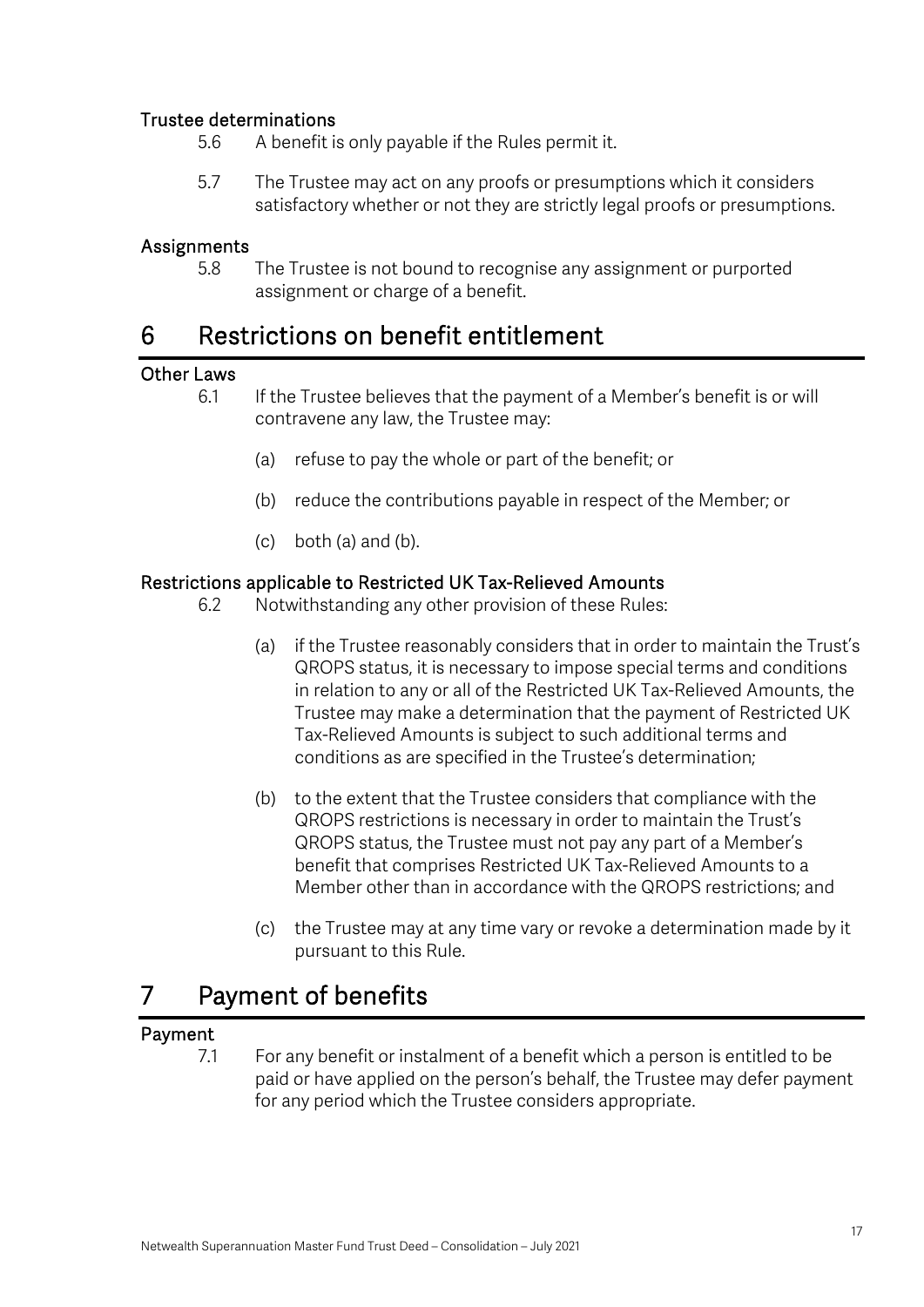## Annuity

7.2 If a Member entitled to a lump sum benefit from a particular Category asks the Trustee, in a manner approved by the Trustee, to apply all or part of it to purchase an annuity in the name of the Member, or of the Member and one or more Dependants, then the Trustee may comply with the request.

#### Payment to other fund

- 7.3 If a person entitled to a lump sum benefit asks the Trustee, in a manner approved by the Trustee, to pay all or part of it to another fund, the Trustee may comply with the request.
- 7.4 The Trustee may pay all or part of a benefit to another fund without the consent of the person entitled to it.

### Death Benefit nominations and directions

- 7.5 To the extent permitted by Superannuation Law, the Trustee may in its discretion permit a Member to make one or more of a:
	- (a) Death Benefit Binding Nomination;
	- (b) Death Benefit Binding Direction;
	- (c) Death Benefit Non-binding Nomination; and
	- (d) Reversionary Pension Direction.

If permitted by the Trustee, a Member may give the Trustee a Death Benefit Binding Nomination, Death Benefit Binding Direction, Death Benefit Nonbinding Nomination and, in respect of an Account Based Income Stream and Term Allocated Pension, Reversionary Pension Direction for each of the Member's Categories. The Trustee may determine, in writing, that an invalid Death Benefit Binding Nomination, Death Benefit Binding Direction or Reversionary Pension Direction will be treated as a Death Benefit Nonbinding Nomination in which case the relevant Member will be deemed to have made a Death Benefit Non-binding Nomination and not an invalid Binding Nomination, Binding Direction or Reversionary Pension Direction. However, the Trustee cannot make such a determination in respect of a nomination or direction made by a Member who dies before the date of the determination.

- 7.6 If a Member gives the Trustee a Death Benefit Binding Nomination, Death Benefit Binding Direction or Death Benefit Non-binding Nomination which is accepted by the Trustee, any earlier Death Benefit Non-binding Nomination is taken to be revoked on the date of the Trustee's acceptance to the extent that the earlier nomination relates to the same Category.
- 7.7 If a Member gives the Trustee a Death Benefit Binding Nomination or a Death Benefit Binding Direction which is accepted by the Trustee, any earlier Death Benefit Binding Nomination or Death Benefit Binding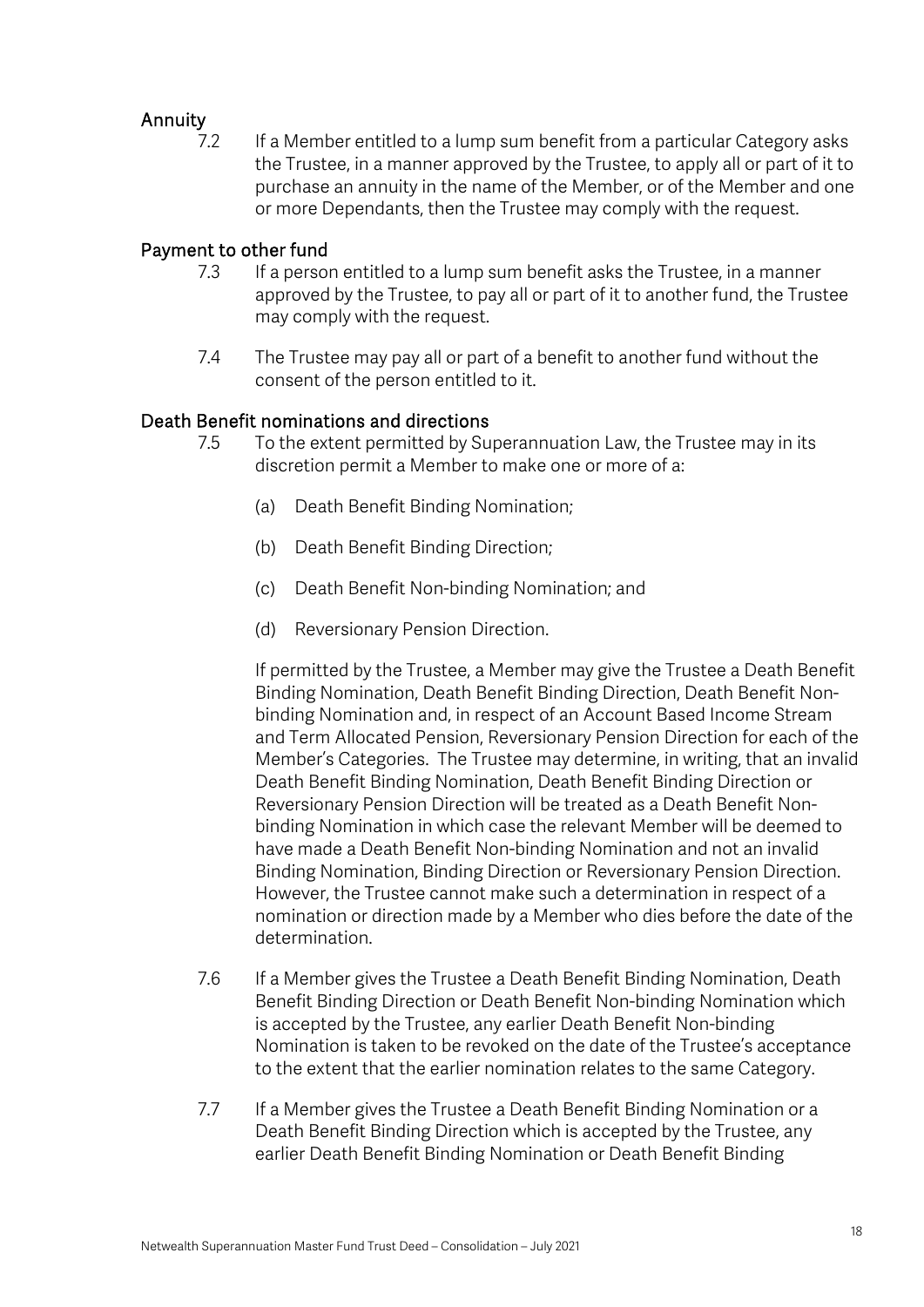Direction is taken to be revoked on the date of the Trustee's acceptance to the extent that the earlier nomination or direction relates to the same Category.

- 7.8 If a Member gives the Trustee a Reversionary Pension Direction which is accepted by the Trustee, any earlier Death Benefit Binding Nomination, Death Benefit Binding Direction or Death Benefit Non-binding Nomination is taken to be revoked on the date the Member's Account Based Income Stream or Term Allocated Pension commences. However, where the Member's Account Based Income Stream or Term Allocated Pension is only part of their interest in the Trust, the Member's previous nominations are revoked only to the extent to which they would have applied to the Member's Account Based Income Stream or Term Allocated Pension.
- 7.9 Without limiting rules 7.6, 7.7 or 7.8, a Member may revoke a Death Benefit Binding Nomination, Death Benefit Binding Direction or Death Benefit Nonbinding Nomination at any time by notifying the Trustee that their previous Death Benefit Binding Nomination, Death Benefit Binding Direction or Death Benefit Non-binding Nomination is to be revoked in accordance with any requirements of the Trustee and Superannuation Law. A Member may only revoke a Reversionary Pension Direction with the consent of the Trustee.

### Death Benefit Binding Direction - Trustee consent

7.10 If the Trustee receives a notice from a Member which purports to be a Death Benefit Binding Direction, the Trustee must consider whether to give its conditional consent to the Binding Direction. The Trustee must give its conditional consent to the Death Benefit Binding Direction unless the Trustee has actual knowledge that the Member did not understand the consequences of making it. If the Trustee does not give its conditional consent to the Death Benefit Binding Direction, the Trustee must notify the Member.

## Death of a Member with a Death Benefit Non-binding Nomination

7.11 In the event of the death of a Member for whom the Trustee holds a Death Benefit Non-binding Nomination, the Trustee must pay the Death Benefit to one or more of the Member's Dependants and legal personal representative and, if none, to any other person or persons in accordance with Superannuation Law, as the Trustee in its absolute discretion determines. In making its decision the Trustee is not bound by, but must have regard to, the Member's Non-binding Nomination.

### Death of a Member with a Death Benefit Binding Nomination (section 59(1A) nomination)

7.12 In the event of the death of a Member for whom the Trustee holds a Death Benefit Binding Nomination which has not lapsed or been revoked, the Trustee must pay the Member's Death Benefit in the following way: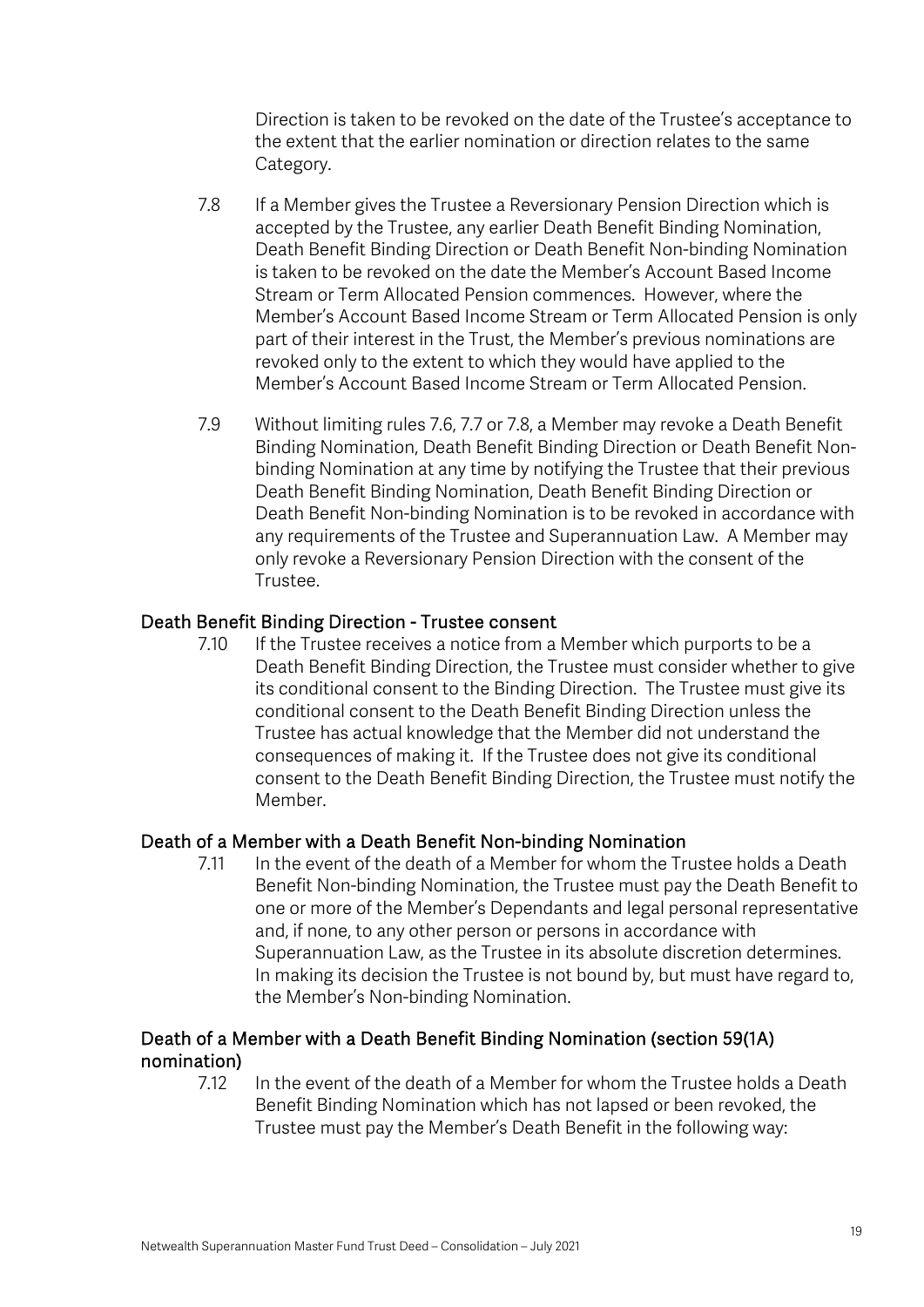- (a) if the Binding Nomination complies with any requirements of Superannuation Law and any requirements of the Trustee, the Trustee must pay the Death Benefit in accordance with the Binding Nomination;
- (b) if the Binding Nomination otherwise complies with any requirements of Superannuation Law and any requirements of the Trustee at the time of the Member's death, but the Trustee cannot pay a part of the Death Benefit in accordance with the Binding Nomination because one or more of the people nominated in the Binding Nomination ("Nominated Beneficiary") is not, in the Trustee's opinion, a Dependant or legal personal representative of the Member at the time of the Member's death ("Ineligible Beneficiary"), the Trustee must pay that portion of the benefit payable to the remaining Nominated Beneficiary or Nominated Beneficiaries in accordance with the Binding Nomination and pay the remainder of the Death Benefit:
	- (i) as if the Binding Nomination in respect of the Ineligible Beneficiary or Ineligible Beneficiaries is a Death Benefit Nonbinding Nomination; or
	- (ii) to the remaining Nominated Beneficiary, or, if more than one, to the remaining Nominated Beneficiaries in the same proportion as they shared in the portion of the Death Benefit payable to them in accordance with the Binding Nomination.
- 7.13 If the Trustee holds a Death Benefit Binding Nomination which has not been revoked and which does not comply with the requirements of Superannuation Law or any requirements of the Trustee, and rule 7.12(b) does not apply, the Trustee must pay the whole or the remaining part of the Death Benefit to the Member's legal personal representative.

## Death of a Member with a Death Benefit Binding Direction (section 59(1)(a) nomination)

- 7.14 In the event of the death of a Member for whom the Trustee holds a Death Benefit Binding Direction which has not lapsed (if applicable) or been revoked, the Trustee must consider whether to make its conditional consent to the Binding Direction absolute. The Trustee must form the view that its conditional consent is absolute unless, to the Trustee's actual knowledge, the Member had, since making the Binding Direction:
	- (a) married;
	- (b) entered into a de facto or like relationship;
	- (c) separated on a permanent basis from their Spouse; or
	- (d) had a child with a person other than their Spouse.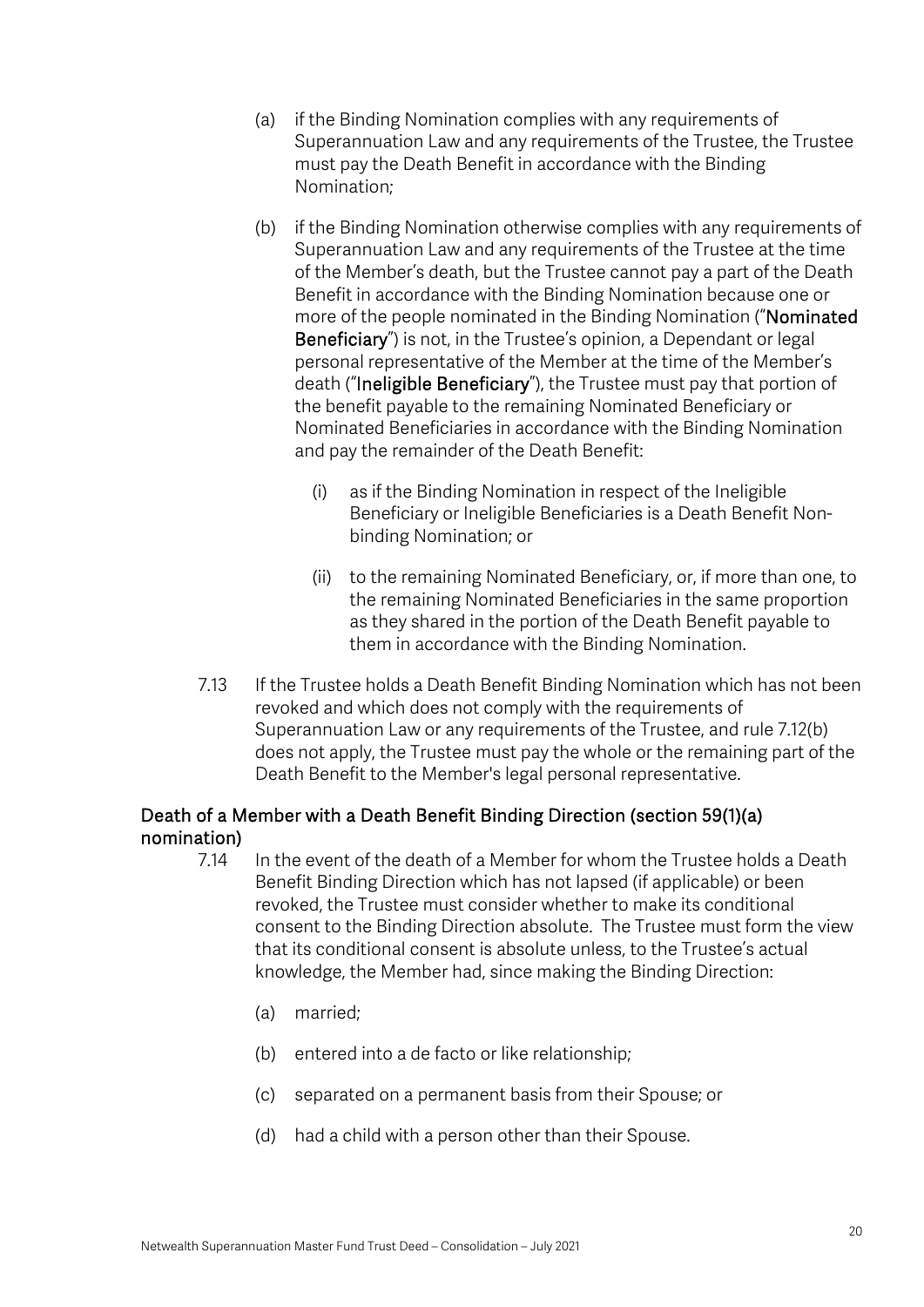In this case, the Trustee's conditional consent is revoked and the Trustee must pay the Death Benefit to the Member's legal personal representative.

- 7.15 In the event of the death of a Member for whom the Trustee holds a Death Benefit Binding Direction to which it has given its absolute consent, the Trustee must pay the Member's Death Benefit in the following way:
	- (a) if the Binding Direction complies with any requirements of Superannuation Law and any requirements of the Trustee, the Trustee must pay the Death Benefit to the person or people nominated in the Binding Direction ("Nominated Beneficiary") in accordance with the Binding Direction;
	- (b) if the Binding Direction otherwise complies with any requirements of Superannuation Law and any requirements of the Trustee at the time of death, but the Trustee cannot pay a part of the Death Benefit in accordance with the Binding Direction because one or more of the Nominated Beneficiaries is not, in the Trustee's opinion, a Dependant or legal personal representative of the Member at the time of the Member's death ("Ineligible Beneficiary"), the Trustee must pay that portion of the benefit payable to the remaining Nominated Beneficiary or Nominated Beneficiaries in accordance with the Binding Direction and pay the remainder of the Death Benefit:
		- (i) as if the Binding Direction in respect of the Ineligible Beneficiary or Ineligible Beneficiaries is a Death Benefit Non-binding Nomination; or
		- (ii) to the remaining Nominated Beneficiary, or, if more than one, to the remaining Nominated Beneficiaries in the same proportion as they shared in the portion of the Death Benefit payable to them in accordance with the Binding Direction.
- 7.16 If the Trustee has received a Death Benefit Binding Direction which has not been revoked and which does not comply with the requirements of Superannuation Law or any requirements of the Trustee, and rule 7.15(b) does not apply, the Trustee must pay the whole or the remaining part of the Death Benefit to the Member's legal personal representative.

#### Death of a Member with a Reversionary Pension Direction

- 7.17 In the event of the death of a Member of the Account Based Income Stream Category or the Term Allocated Pension Category for whom the Trustee holds a Reversionary Pension Direction which has not been revoked, the Trustee must pay the Death Benefit in the following way:
	- (a) if the Reversionary Pension Direction complies with any requirements of Superannuation Law and any requirements of the Trustee, the Trustee must continue to pay the Account Based Income Stream or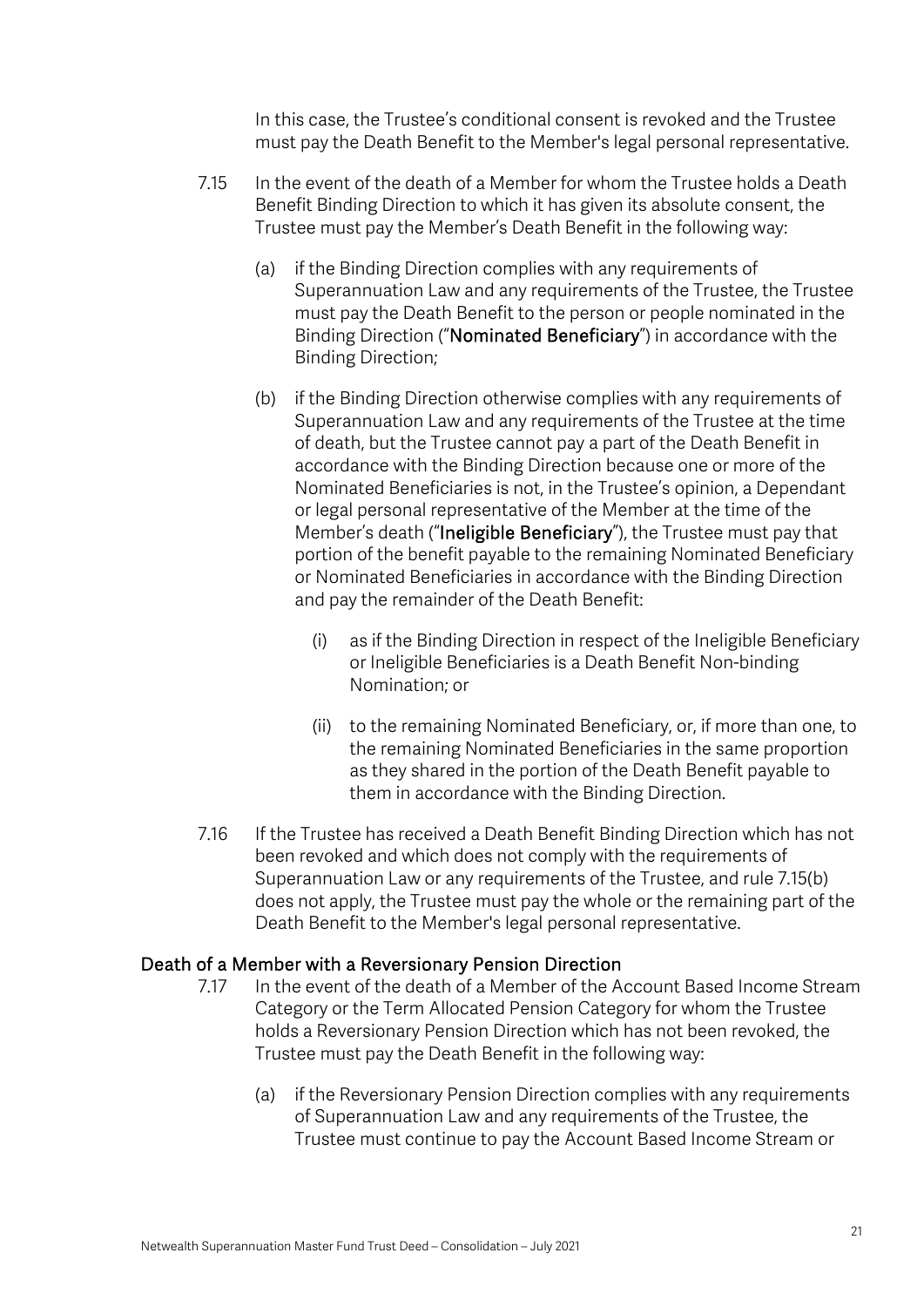Term Allocated Pension to the nominated reversionary pensioner in accordance with the Reversionary Pension Direction; and

(b) if the Reversionary Pension Direction does not comply with any requirement of Superannuation Law or any requirement of the Trustee, the Trustee must pay the Death Benefit to the Member's legal personal representative.

### Death Benefit payable to legal personal representative

- 7.18 In the event of the death of a Member from whom the Trustee has not received a Death Benefit Binding Nomination, Death Benefit Binding Direction, Reversionary Pension Direction or Death Benefit Non-Binding Nomination, the Trustee must pay the Death Benefit to the legal personal representative of the Member.
- 7.19 If the Trustee is required to pay or has decided to pay a Death Benefit, or a portion of a Death Benefit, to a legal personal representative of a Member and a legal personal representative is not appointed, or the Trustee is unable to identify the legal personal representative, within 90 days of the date of death or any later date the Trustee considers reasonable, the Trustee must pay the whole or the part of the Death Benefit to such one or more of the Member's Dependants and, if none, to any other person or persons in accordance with Superannuation Law, as the Trustee in its absolute discretion determines.

#### Death Benefit payable as a lump sum or pension or both

- 7.20 Unless required to pay a Death Benefit in a particular manner by a Death Benefit Binding Nomination, Death Benefit Binding Direction or Reversionary Pension Direction, the Trustee may pay a benefit under rules 7.11 to 7.19 as a lump sum or pension or a combination of both.
- 7.21 If the Trustee decides to pay any part of a Death Benefit as an Account Based Income Stream under the Schedule for the Account Based Income Stream Category, the Trustee may transfer the benefit for the Beneficiary to the Account Based Income Stream Category.
- 7.22 If the Trustee decides to pay any part of a Death Benefit as a Term Allocated Pension under the Schedule for the Term Allocated Pension Category, the Trustee may transfer the benefit for the Beneficiary to the Term Allocated Pension Category.

#### Transfer of assets

7.23 The Trustee may pay a benefit to a Beneficiary entitled by transferring Assets of equivalent value to the Beneficiary or the Beneficiary's nominee.

#### Trustee's discharge

7.24 The Trustee is discharged from all obligations in respect of a benefit if the Trustee pays it in good faith to or on behalf of a person who the Trustee reasonably believes to be entitled to it.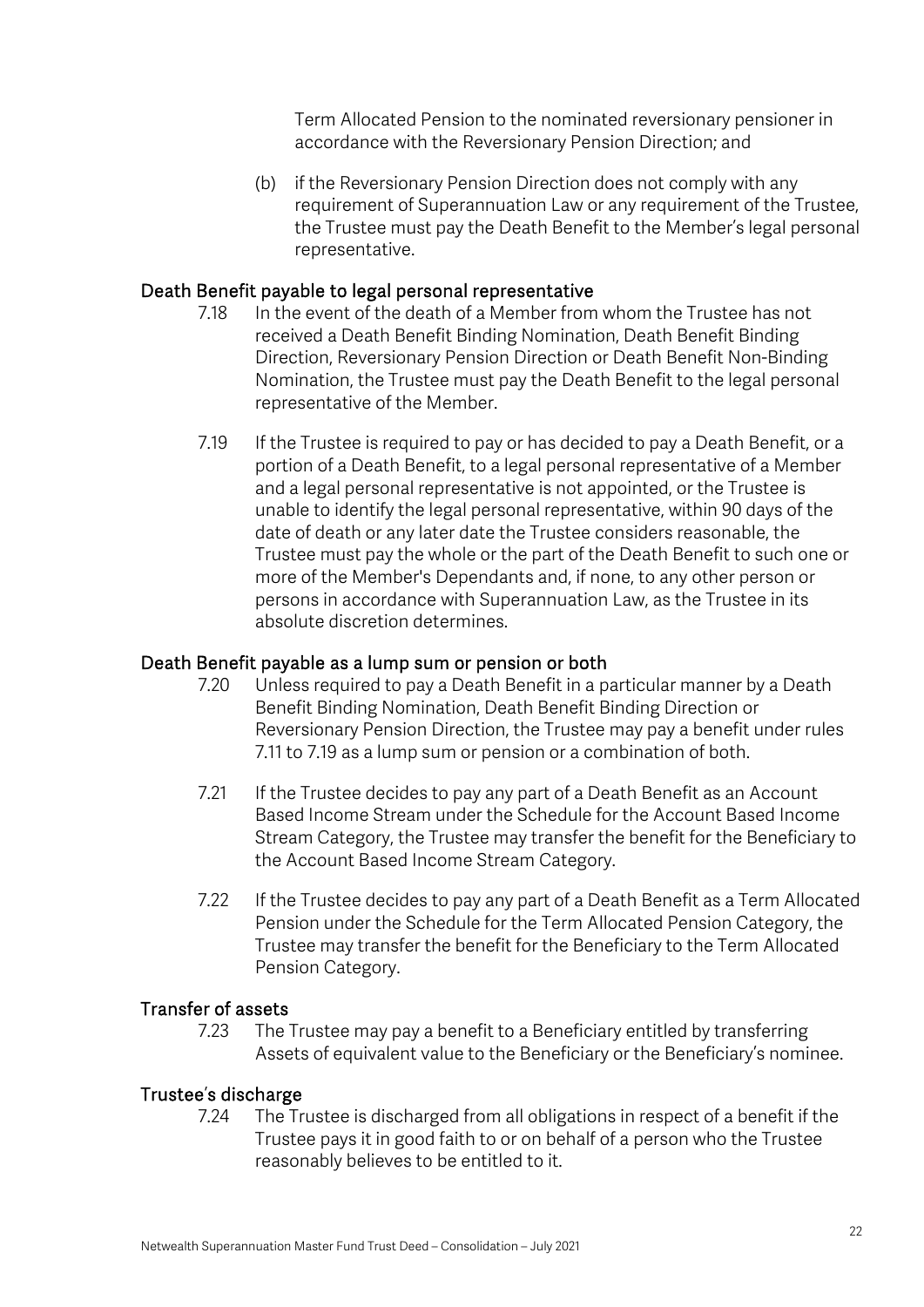## Financial incapacity

- 7.25 If the Trustee believes that a person who is entitled to a benefit is unable to manage his or her financial affairs, the Trustee may:
	- (a) pay the benefit to another person to be used for the advantage of the person entitled to it; and
	- (b) accept the other person's receipt as a good discharge.

The Trustee is not responsible for the application of the benefit by the person to whom it is paid.

#### Tax

7.26 The Trustee may deduct from a payment from the Trust any amount which it is required to deduct for tax.

#### Release authorities

- 7.27 If the Trustee receives a release authority (or transitional release authority) concerning excess contributions tax in respect of a Member, the Trustee must pay an amount from the Trust in respect of that Member in accordance with Superannuation Law.
- 7.28 Subject to Superannuation Law, the Trustee may adjust any amount, benefit or entitlement that a Member has in the Trust in order to give effect to a payment under rule 7.27.

## 7A Options for Non-member Spouses and Adjusting Benefits for Payment Splits

#### Trustee options

- 7A.1 If the Trustee has received notice of a Payment Split which has been properly served, the Trustee:
	- (a) may create an interest in the Trust for the Non-member Spouse in accordance with the terms of the Payment Split (at the written request of the Non-member Spouse or otherwise if permitted by Superannuation Law), whereupon the Non-member Spouse will become a Member of the Trust; or
	- (b) may make a payment or transfer in respect of the Non-member Spouse in accordance with rule 7A.3.

#### No interest in Trust created

7A.2 If the Trustee has received notice of a Payment Split and if a separate interest in the Trust is not created for the Non-member Spouse, the Trustee may record the Non-member Spouse's entitlement in the records of the Trust. In those circumstances, the Trustee will not owe any fiduciary duties to the Non-member Spouse, except to the extent required by law.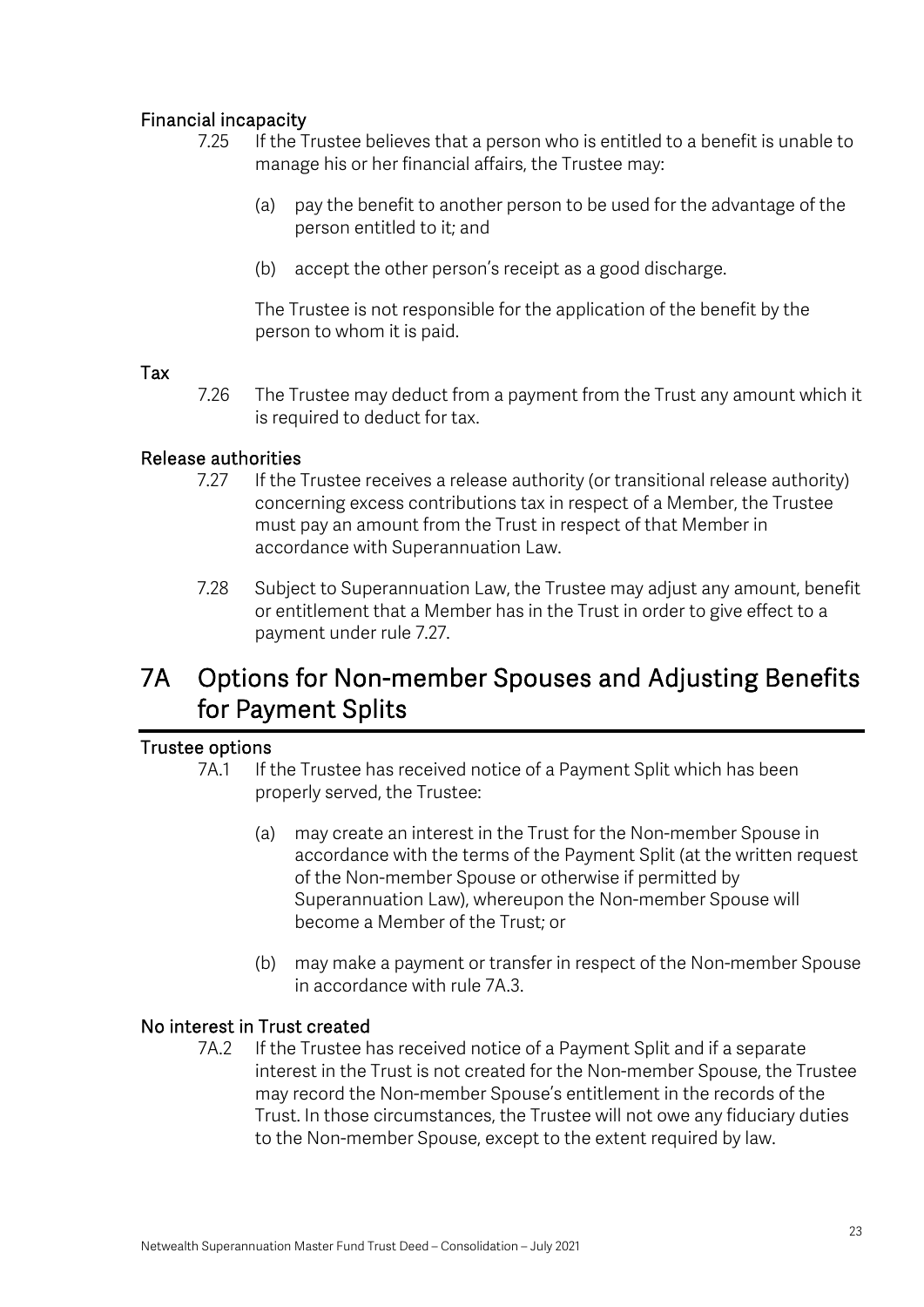7A.3 If, on receipt of a notice of a Payment Split, the Trustee does not create an interest in the Trust for the Non-member Spouse, the Trustee may, on receiving the written request of the Non-member Spouse to do so, and to the extent permitted by Superannuation Law, transfer the Non-member Spouse's existing interest in the Trust (if any) either to another superannuation fund or superannuation entity or, if the Trustee is satisfied that the Non-member Spouse has satisfied a condition of release under Superannuation Law, pay to the Non-member Spouse (or his or her estate), the amount to which the Non-member Spouse is entitled under the Payment Split. The receipt by the Non-member Spouse or the trustee of the other superannuation fund or superannuation entity will be sufficient discharge of the Trustee's liability in respect of that Non-member Spouse.

### Interest created in the Trust

7A.4 After receipt of notice of a Payment Split in relation to a Member, the Trustee may create an interest in the Trust for the Member's Non-member Spouse and may admit the Non-member Spouse as a Member without the completion of an application for membership.

### Adjustment in Member's Benefit

7A.5 If the Trustee has received notice of a Payment Split in respect of a Member and creates an interest in the Trust for a Non-member Spouse or pays a benefit to the Non-member Spouse's existing interest in the Trust (if any) or pays a benefit from the Trust to a Non-member Spouse or transfers an amount to another superannuation fund or superannuation entity for the Non-member Spouse in consequence of receiving the Payment Split, the Trustee will adjust, vary or reduce the Member's Benefit in the manner that the Trustee determines and in accordance with Superannuation Law.

#### Deferral of Payment Split

- 7A.6 If the Trustee is required by Superannuation Law or considers that it is appropriate to defer giving effect to a Payment Split and the Payment Split has been properly served, the Trustee will:
	- (a) record the existence of the notice of Payment Split; and
	- (b) keep a record of the Non-member Spouse's interest in the Trust on such basis (including a notional basis) and in such manner as the Trustee determines from time to time subject to Superannuation Law.

#### Flagging agreement or order

7A.7 If the Trustee receives a flagging agreement or Court order under the Family Law Act which has been properly served, the Trustee will record the existence of the flagging agreement or Court order and will defer payment of the benefit to or in respect of the Member until the flagging agreement or Court order is lifted.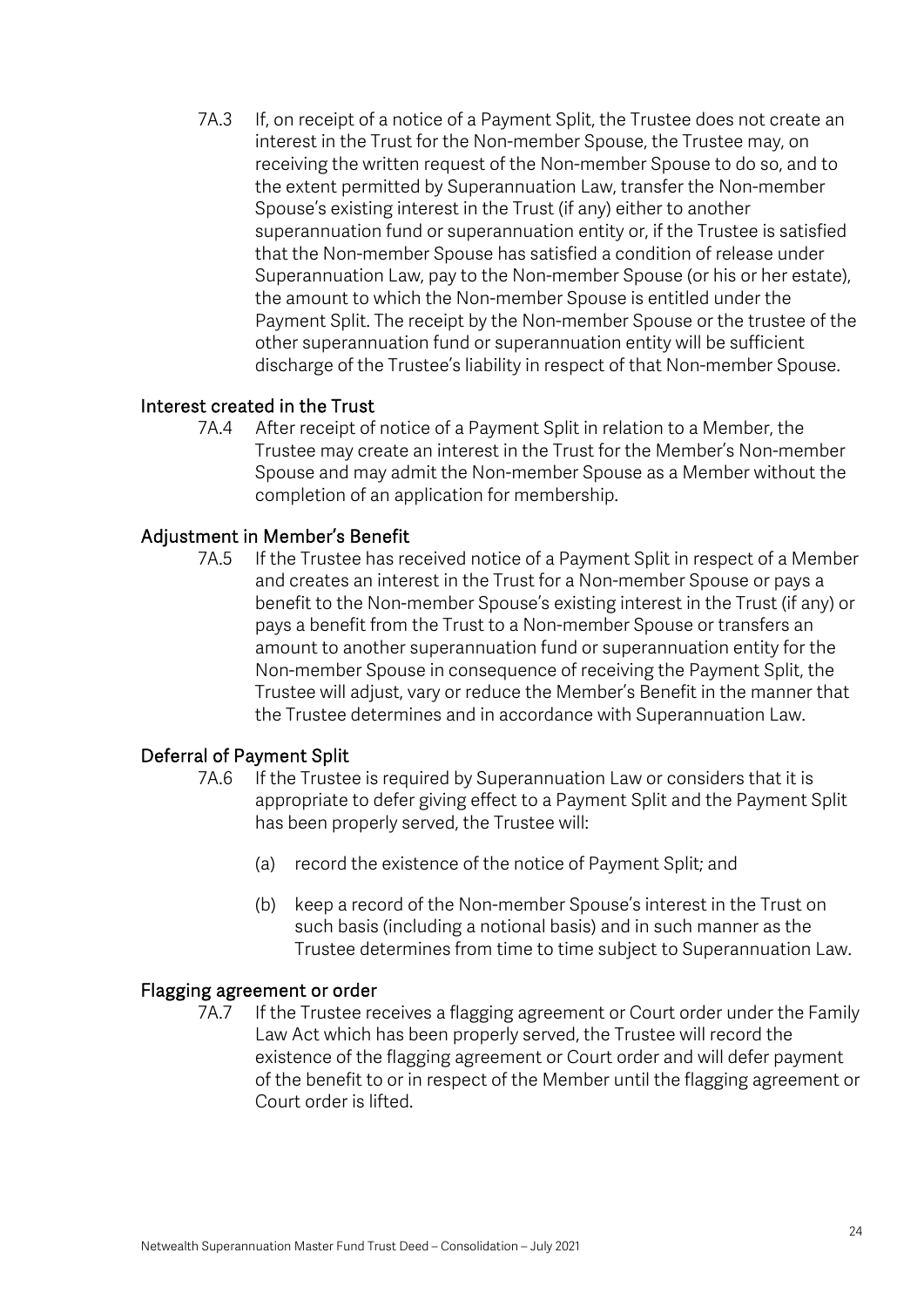## Provision of information

7A.8 A Member or Non-member Spouse must produce any information or documents required by the Trustee for the purposes of this Deed or Rules or the Family Law Act.

## 8 Death and disability insurance

## Insured benefits

- 8.1 The Trustee may apply the part or all of the balance of the Beneficiary Account of a Beneficiary to effect and to pay the premium of, or pay further premiums of, a Policy or Policies in the name of the Trustee and in respect of the Beneficiary of such type as is agreed upon from time to time by the Trustee and the Beneficiary.
- 8.2 The Policy or Policies must remain in the name and under the control of the Trustee during the time it is subject to the provisions of this Deed. The said Policy or Policies may be individual Policies in respect of the Beneficiary or may be part of a group Policy issued to the Trustee or any combination of individual or group Policies.
- 8.3 When requested by a Beneficiary or by the Employer as the case may be, the Trustee may arrange for the provision of a specific value or an additional value to be payable in the event of death or disablement PROVIDED THAT:
	- (a) if the Insurer having regard to the evidence of health submitted by the Beneficiary and such other factors as it deems relevant is not prepared to grant the provision of such specific value or additional value so requested (or will grant it only on certain terms) the Trustee will advise the Beneficiary and (if applicable) the Employer and will take such steps as are agreed upon with the Beneficiary in relation to the provision for a specific value or an additional value;
	- (b) the provision of a specific value or an additional value in accordance with this rule under the Policy or Policies will be subject to the terms and conditions contained in the Policy or Policies from time to time; and
	- (c) the Trustee is not liable to a Beneficiary for any refusal of the Insurer to provide the whole or any part of any specific value or additional value requested in respect of a Beneficiary or for any avoidance or forfeiture by the Insurer of the whole or any part of the amount of any specific value or additional value in respect of a Beneficiary.
- 8.4 Subject to the provisions of this Deed, the Trustee only is entitled to enforce any rights, remedies or contract in connection with the Policy or Policies and is solely entitled to the full benefits and advantages of the Policy or Policies.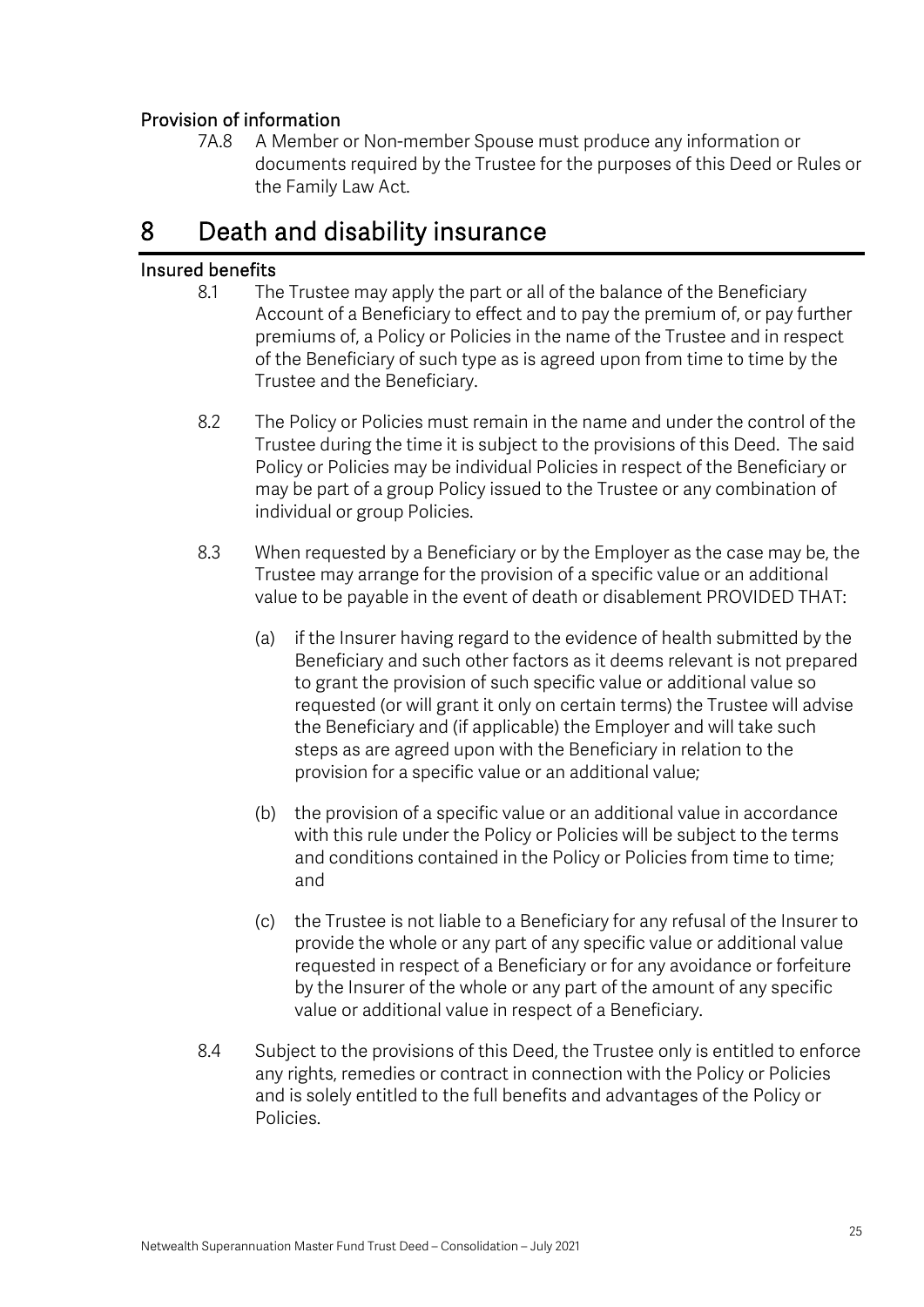8.5 No Beneficiary or any person claiming through a Beneficiary may have or claim otherwise than as provided in this Deed any right, title or interest in or to the Policy or Policies or contract in respect of the moneys payable under it. This Deed together with any request by the Trustee to the Insurer to vary the contract or to terminate for cash the whole or any part of the Policy or Policies will as against a Beneficiary and any person claiming through a Beneficiary be conclusive evidence of the authority of the Beneficiary to the Insurer to effect or complete any such variation or termination of the Policy accordingly.

## 9 Valuation of the Trust

#### Time

9.1 The Trustee must cause each Asset to be valued at times which the Trustee considers appropriate.

#### Valuer

9.2 The Trustee may instruct any person, who the Trustee considers to be appropriately qualified and experienced, to value any Asset or Liability.

#### Valuation principles

9.3 The Trustee may set down the principles for valuing the whole or any part of the Trust. Those principles must be consistent with Superannuation Law.

## 10 Investment Directions

- 10.1 Subject to these Rules and Superannuation Law, the Trustee may only invest or deal with the Assets credited to a Beneficiary Account in accordance with the Beneficiary's Investment Direction.
- 10.2 Subject to rule 10.3, each Beneficiary must give directions to the Trustee as to the investment of the money standing to the credit of the Beneficiary's Beneficiary Account. The Investment Direction must be in a form approved by the Trustee and may in addition to other matters:
	- (a) specify the type of Assets to be recorded in Beneficiary Account;
	- (b) specify the Assets to be recorded as disposed from the Beneficiary Account; and
	- (c) authorise and direct the Trustee to otherwise deal with Assets of the Beneficiary Account in a manner consistent with these Rules.
- 10.3 If the Trustee makes arrangements to transfer Assets to the Trust under rule 3.9 so as to provide benefits in respect of a person who becomes a Beneficiary following the transfer: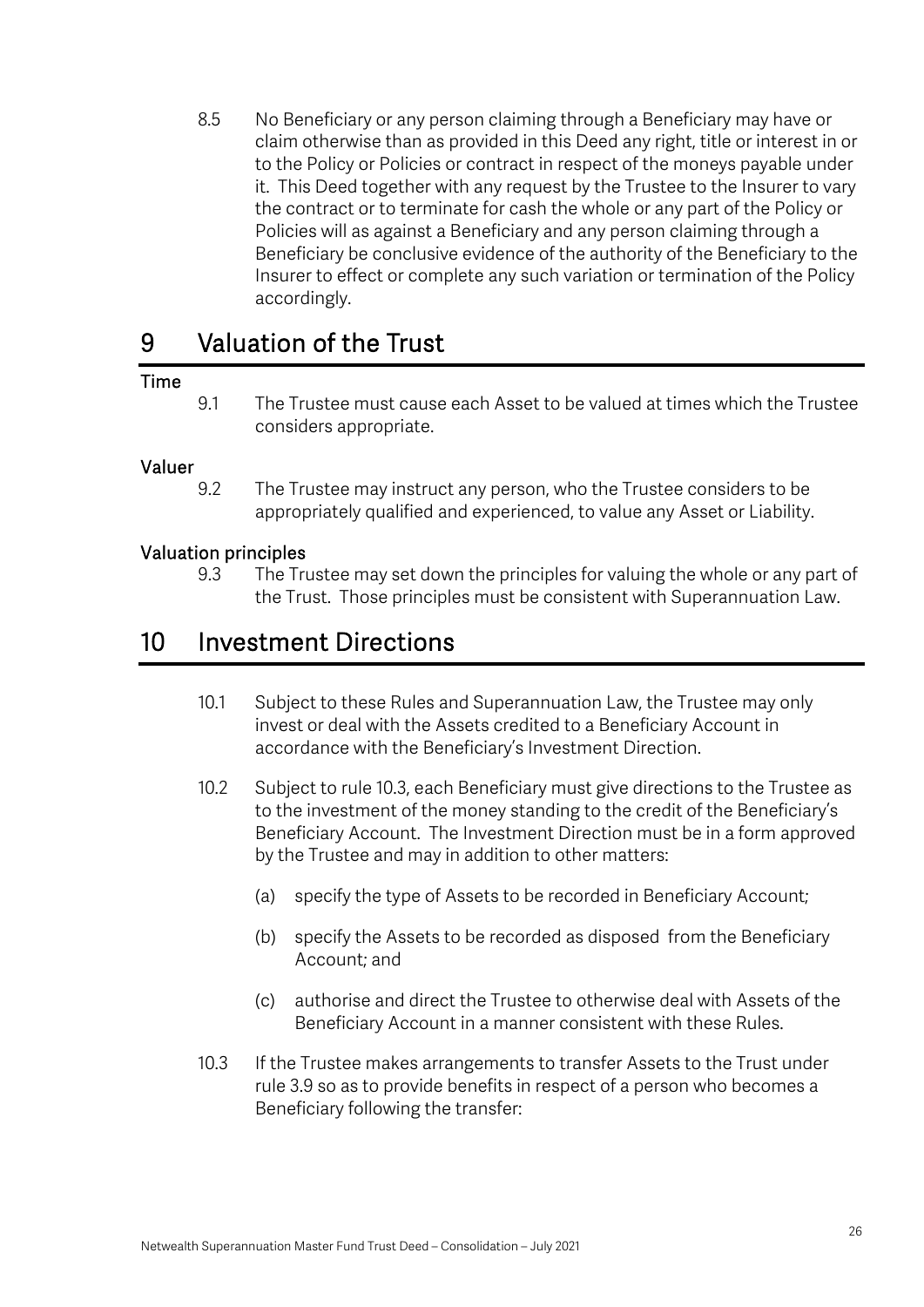- (a) the Trustee may make a determination as to the investment of the money standing to the credit of the person's Beneficiary Account following the transfer; and
- (b) if the Trustee makes a determination under paragraph (a), the person is deemed to have given a direction to the Trustee that is to the effect of the Trustee's determination.
- 10.3A In the case of an Employer-sponsored Member who does not give a direction to the Trustee under rule 10.2, the Trustee may invest the money standing to the credit of the person's Beneficiary Account in the manner determined by the Trustee.
- 10.4 A Beneficiary may vary the Beneficiary's Investment Direction (including one deemed to have been given under rule 10.3) at any time.
- 10.5 The Trustee may from time to time determine the type of Assets which may be recorded in a Beneficiary Account.
- 10.6 The Trustee may reject an Investment Direction (which includes a variation of an existing Investment Direction) if it is inconsistent with these Rules or a determination made under these Rules or it conflicts with Superannuation Law. The Trustee must notify a Beneficiary if their Investment Direction is rejected.
- 10.7 The Trustee is not obliged to act in accordance with an Investment Direction to the extent that it is inconsistent with these Rules or a determination made under these Rules or it conflicts with Superannuation Law.
- 10.8 If a Beneficiary's Investment Direction may involve the Trustee incurring a liability (contingent or otherwise) that may exceed the balance of the Beneficiary Account, the Trustee need not give effect to the Investment Direction unless:
	- (a) the Beneficiary varies their Investment Direction; or
	- (b) the Trustee's liability is limited,

in a manner which the Trustee considers satisfactory.

## 11 Records and accounts

#### Records

- 11.1 The Trustee must keep records for the Trust:
	- (a) of the matters;
	- (b) for the period; and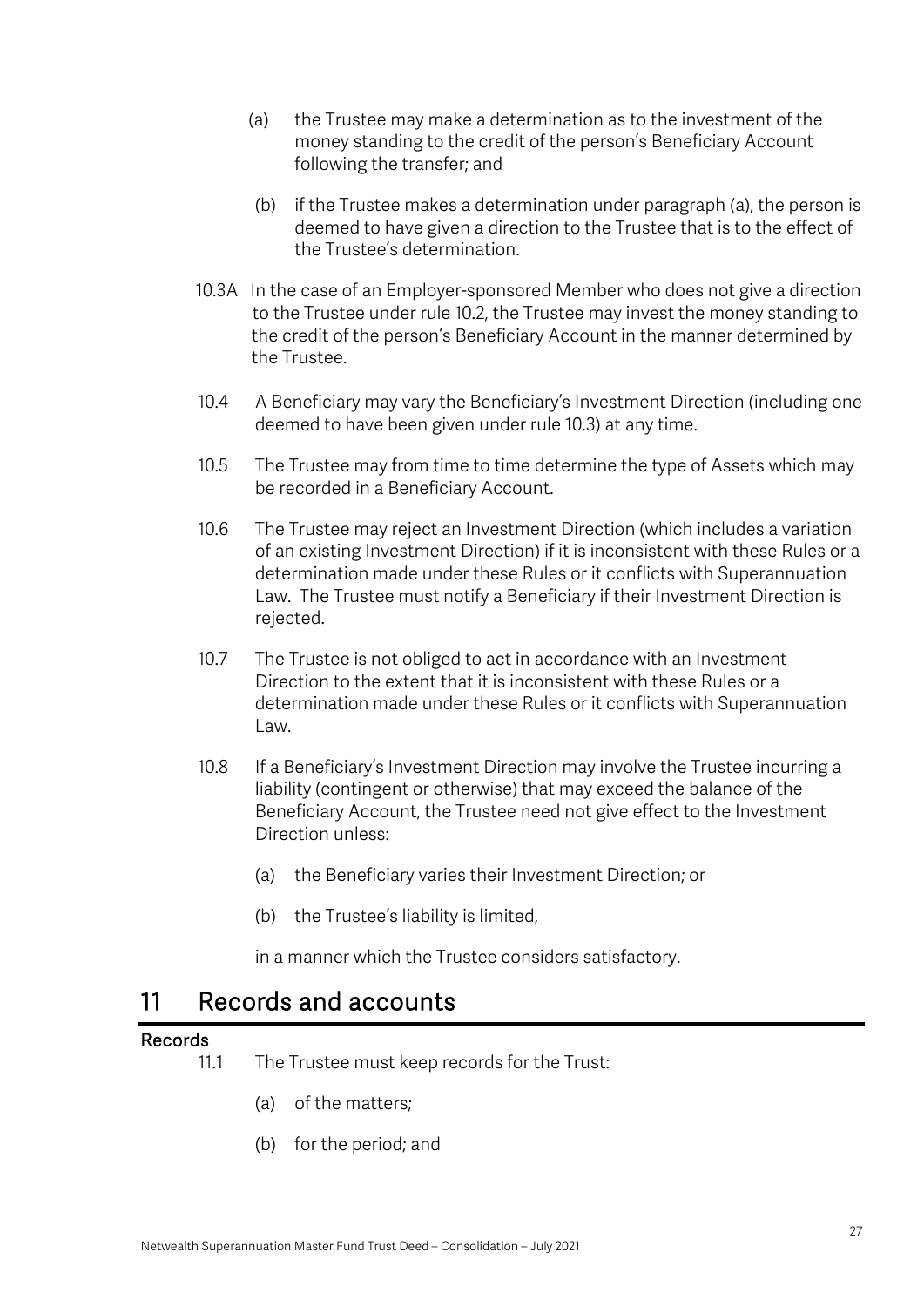(c) in the manner,

as the Trustee considers appropriate.

#### Financial statements and audit

- 11.2 The Trustee must appoint an auditor who the Trustee considers appropriate.
- 11.3 For each Financial Year the Trustee must prepare financial statements for the Trust as the Trustee considers appropriate.

#### Audit certificate

- 11.4 If Superannuation Law requires, the Trustee must ensure that, for each Financial Year, the auditor:
	- (a) audits the accounts and records of the Trust; and
	- (b) reports in writing to the Trustee within the time specified by the Trustee.

#### Expense Reserve Account

- 11.5 The Trustee may maintain an Expense Reserve Account in which it may record the following:
	- (a) the Assets which the Trustee decides to record in the account;
	- (b) amounts transferred to the account in respect of:
		- (i) any taxes, costs, charges, expenses or fees or provisions for any of them;
		- (ii) any Liabilities of the Trust (including any amount payable to the Trustee); and
		- (iii) the cost of any Policy arranged in respect of a Beneficiary;

that the Trustee decides to debit to a Beneficiary Account or Employer's Reserve;

- (c) movements in the value of Assets recorded in the account that the Trustee decides to credit to the account;
- (d) amounts paid by the Trustee in respect of:
	- (i) any taxes, costs, charges, expenses or fees or provisions for any of them;
	- (ii) any Liabilities of the Trust (including any amount payable to the Trustee);
	- (iii) the cost of any Policy arranged in respect of a Beneficiary; or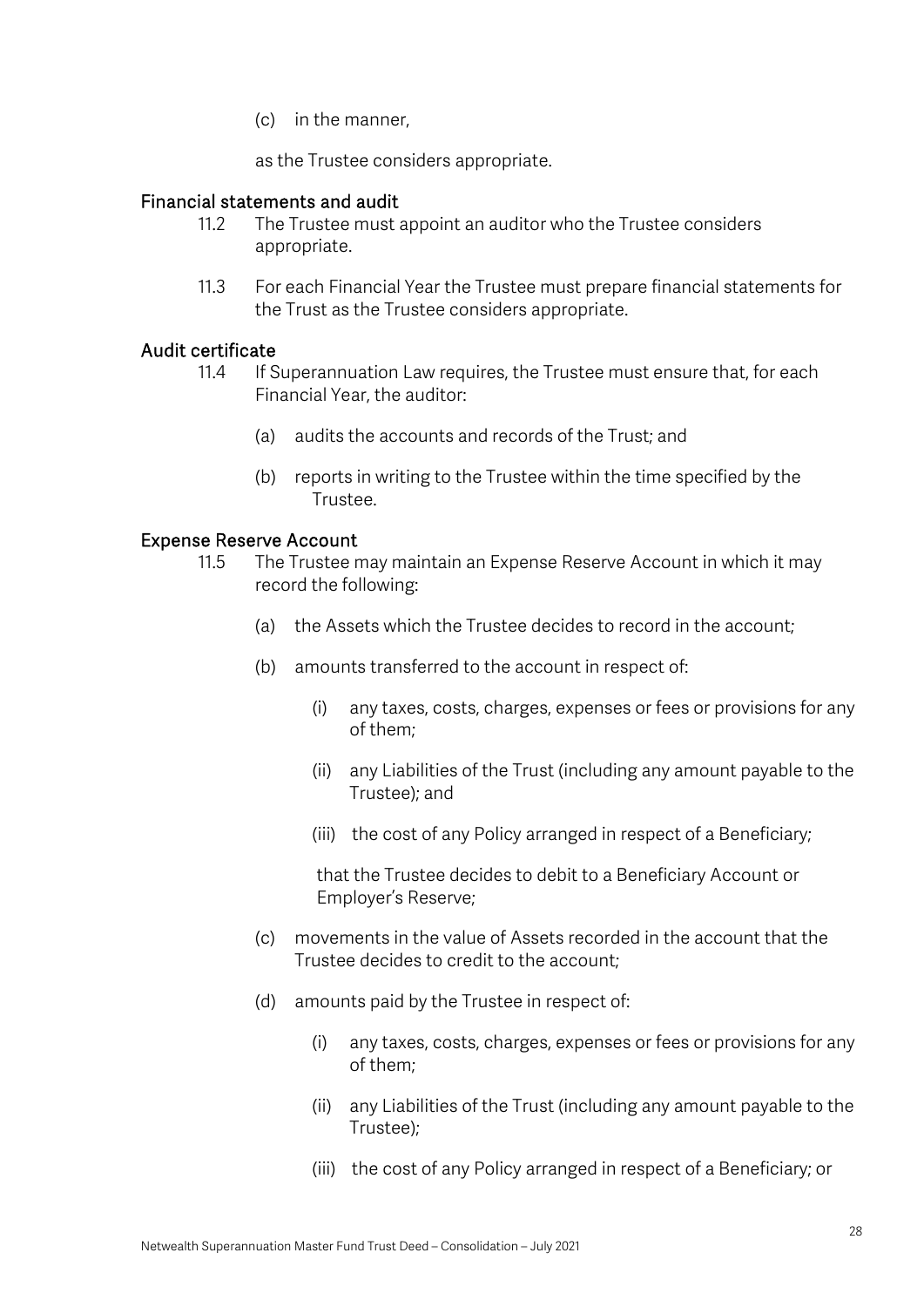- (iv) any other costs charges and expenses, or a portion of those costs charges and expenses, which are described in rule 14.
- (e) any current or future tax benefit, credit or liability or benefit, credit or liability arising under a Policy which the Trustee decides to record in the account; and
- (f) any amounts which the Trustee transfers from the account to be credited to a Beneficiary Account and Employer's Reserve.

#### Beneficiary Accounts

- 11.6 The Trustee must maintain an account for the Beneficiary for each Category of benefit in which it must record:
	- (a) the Assets which the Trustee decides to record in the account;
	- (b) contributions and transfers to the Trust made by or in respect of the Beneficiary which the Trustee decides to credit to the account;
	- (c) any other amount received by the Trustee in respect of the Beneficiary which the Trustee decides to credit to the account;
	- (d) movements in the value of the Assets recorded in the account as such times the Trustee considers appropriate;
	- (e) the proceeds of any insured benefit paid to the Trustee in respect of a Beneficiary under the Policy or Policies;
	- (f) any taxes, costs, charges, expenses or fees or provisions for any of them that the Trustee decides to debit to the account;
	- (g) any Liabilities of the Trust (including any amount payable to the Trustee) which the Trustee decides to debit to the account;
	- (h) the cost of any Policy arranged in respect of the Beneficiary that the Trustee decides to debit to the account;
	- (i) any current or future tax benefit, liability or credit which the Trustee decides to record in the account;
	- (j) amounts paid from the Trust (including benefits and transfers) in respect of the Beneficiary from the account;
	- (k) any provisions for any payments from the account in respect of the Beneficiary;
	- (l) amounts transferred to or from the account from another such account for the Beneficiary;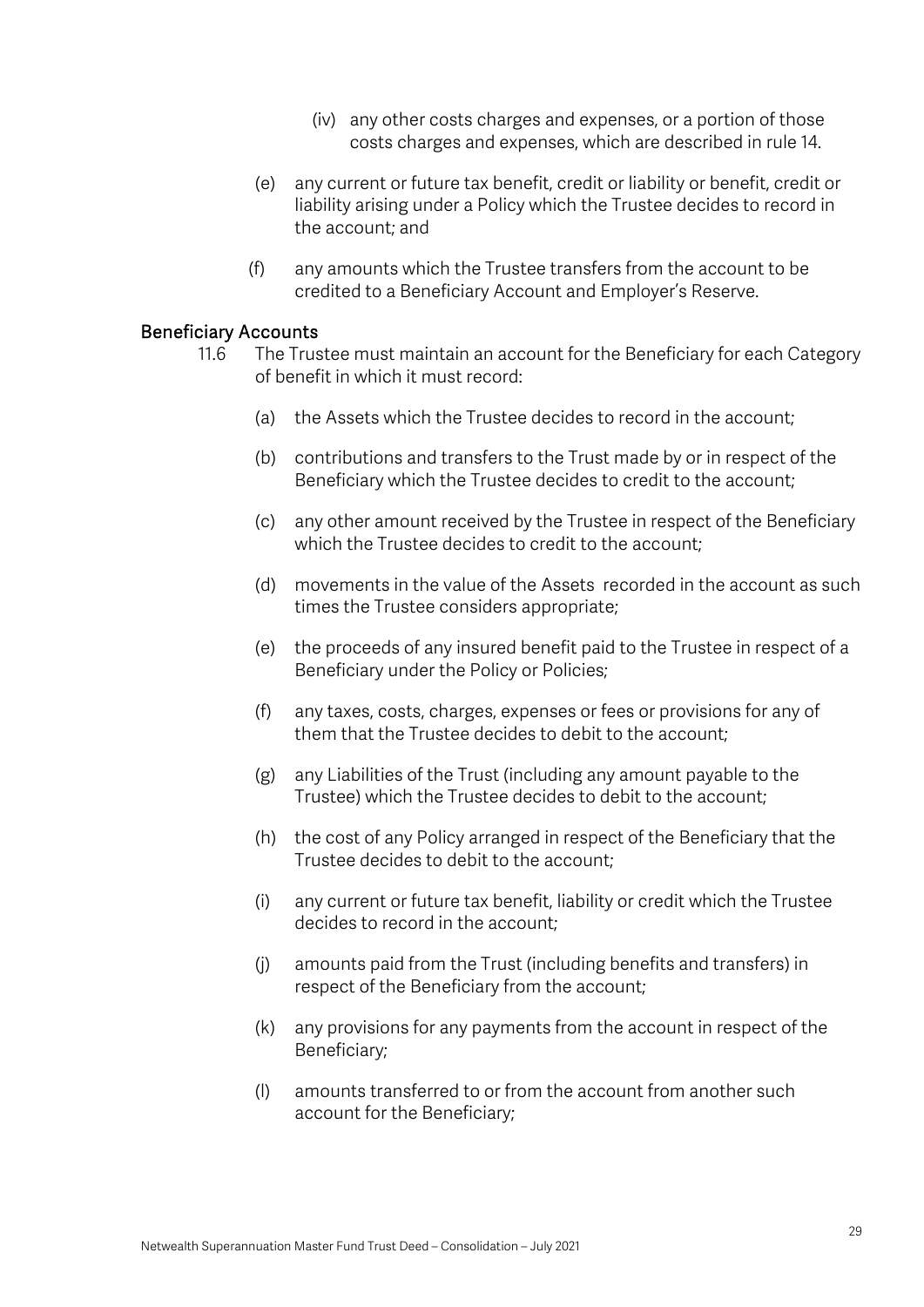- (m) amounts transferred to or from the account from the Employer's Reserve, an Operational Risk Reserve Account or the Employer's Reserve Account;
- (n) any amounts transferred, rolled over or allotted to or from the account in respect of a Contributions Splitting Application; and
- (o) any other matters or amounts which the Trustee considers appropriate.
- 11.6A If the Trustee considers that an input tax credit for the benefit of the Trust is likely to arise and is properly attributable to fees payable to the Trustee in respect of contributions made by or on behalf of a Member, transfers, withdrawals or such other dealing with the Member's entitlements, the Trustee may determine that the amount of the fee debited to the Member's Beneficiary Account is reduced by an amount equal to the input tax credit. In other words, for the purposes of this clause the amount of relevant fees debited to the Beneficiary Account is taken to be the GST-inclusive fee less the amount of the input tax credit attributable to the GST component of the fee.
- 11.7 The Trustee must maintain the Beneficiary Accounts in such a way as to identify the Assets and Liabilities of the Trust which are recorded to each Beneficiary Account.

### Cash Holding Account

- 11.8 In addition to maintaining a Beneficiary Account for each Category, the Trustee must maintain at least one Beneficiary Account of each Beneficiary as a cash holding account for each Beneficiary.
- 11.9 If:
	- (a) a Beneficiary (other than an Employer-sponsored Member)fails to provide an Investment Direction to the Trustee or fails to provide an Investment Direction which is acceptable to the Trustee; and
	- (b) there is no Investment Direction deemed to have been given by the Beneficiary under rule 10.3,

the amount standing to the credit of any other Beneficiary Account of the Beneficiary must be retained in the Cash Holding Account pending the recording of Assets in a Beneficiary Account pursuant to a proper Investment Direction.

- 11.10 Notwithstanding any Investment Direction or any other Rule, the Trustee may:
	- (a) retain a proportion of a Beneficiary's benefit in the Cash Holding Account;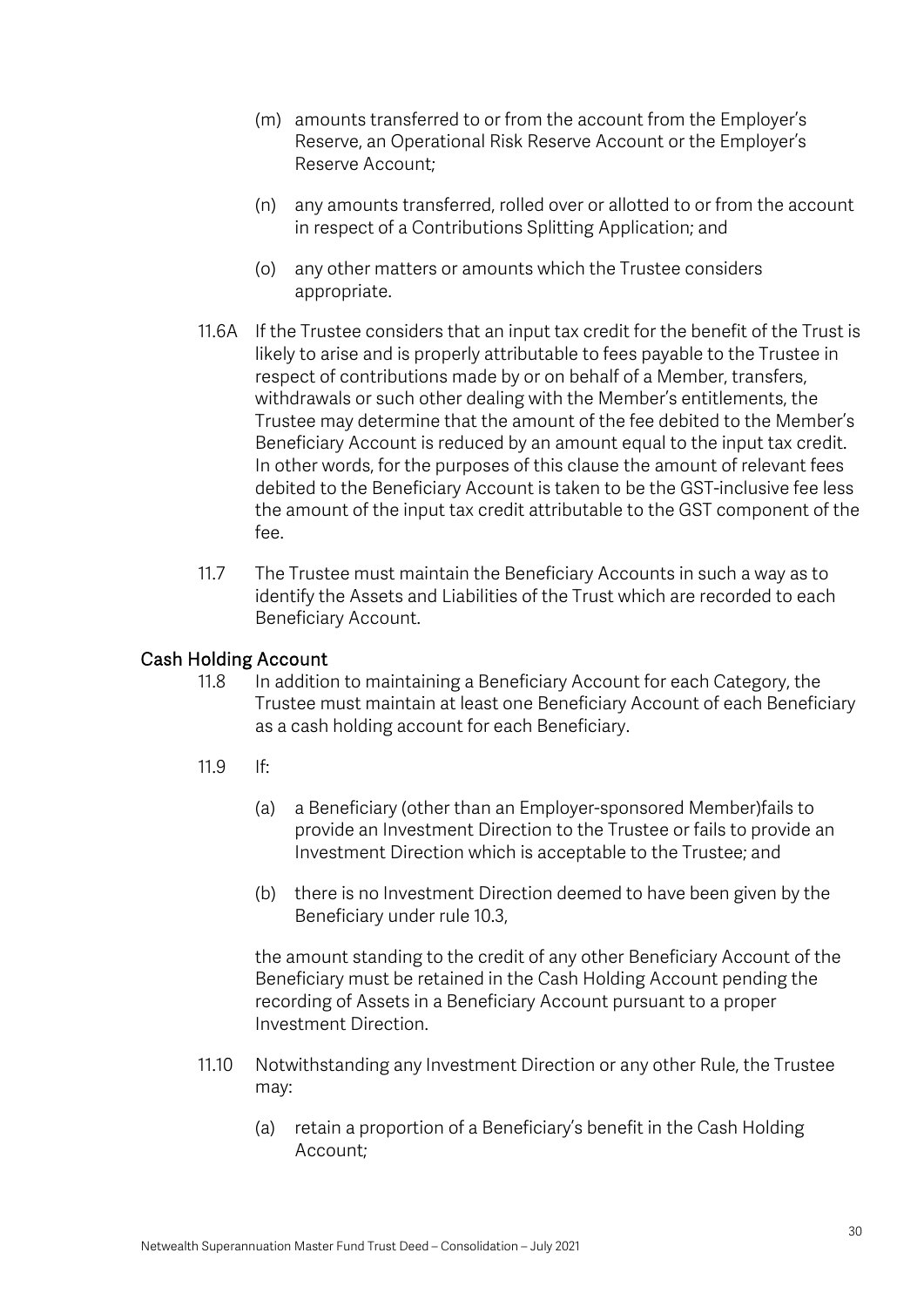- (b) dispose of any Asset recorded in any other Beneficiary Account of a Beneficiary and record the proceeds in the Cash Holding Account; and
- (c) require proceeds of the disposal of an Asset recorded in another Beneficiary Account to first be credited to the Cash Holding Account before the proceeds are used to acquire new Assets under an Investment Direction.

#### Tax - Employer-sponsored Category

11.11 If tax which would otherwise be incurred on Employer contributions is reduced or avoided because the contributions are met from the Employer's Reserve, the Trustee must determine a reduced amount to be recorded in the Beneficiary Account or Employer's Reserve as it considers appropriate.

#### Employer's Reserve

- 11.12 The Trustee must maintain an Employer's Reserve in relation to each Employer (or a group of Employers nominated in the Employer Application) in which it must record:
	- (a) the Assets which the Trustee decides to record in the account;
	- (b) contributions and transfers to the Trust in respect of the Employer which the Trustee decides to credit to the account:
	- (c) any other amount received by the Trustee in respect of the Employer which the Trustee decides to credit to the account;
	- (d) movements in the value of the Assets credited in the account at such times as the Trustee considers appropriate;
	- (e) any taxes, costs, charges, expenses or fees which the Trustee decides to debit to the account;
	- (f) any Liabilities of the Trust (including any amount payable to the Trustee) which are attributable to the Employer which the Trustee decides to debit to the account;
	- (g) any current or future tax benefit, liability or credit which the Trustee decides to record in the account;
	- (h) amounts paid from the Trust (including benefits and transfers) in respect of the Employer which the Trustee decides to debit to the account;
	- (i) any provisions for any payments in respect of the Employer which the Trustee decides to debit to the account;
	- (j) amounts transferred to or from the account to a Beneficiary Account, an Operational Risk Reserve Account or the Expense Reserve Account; and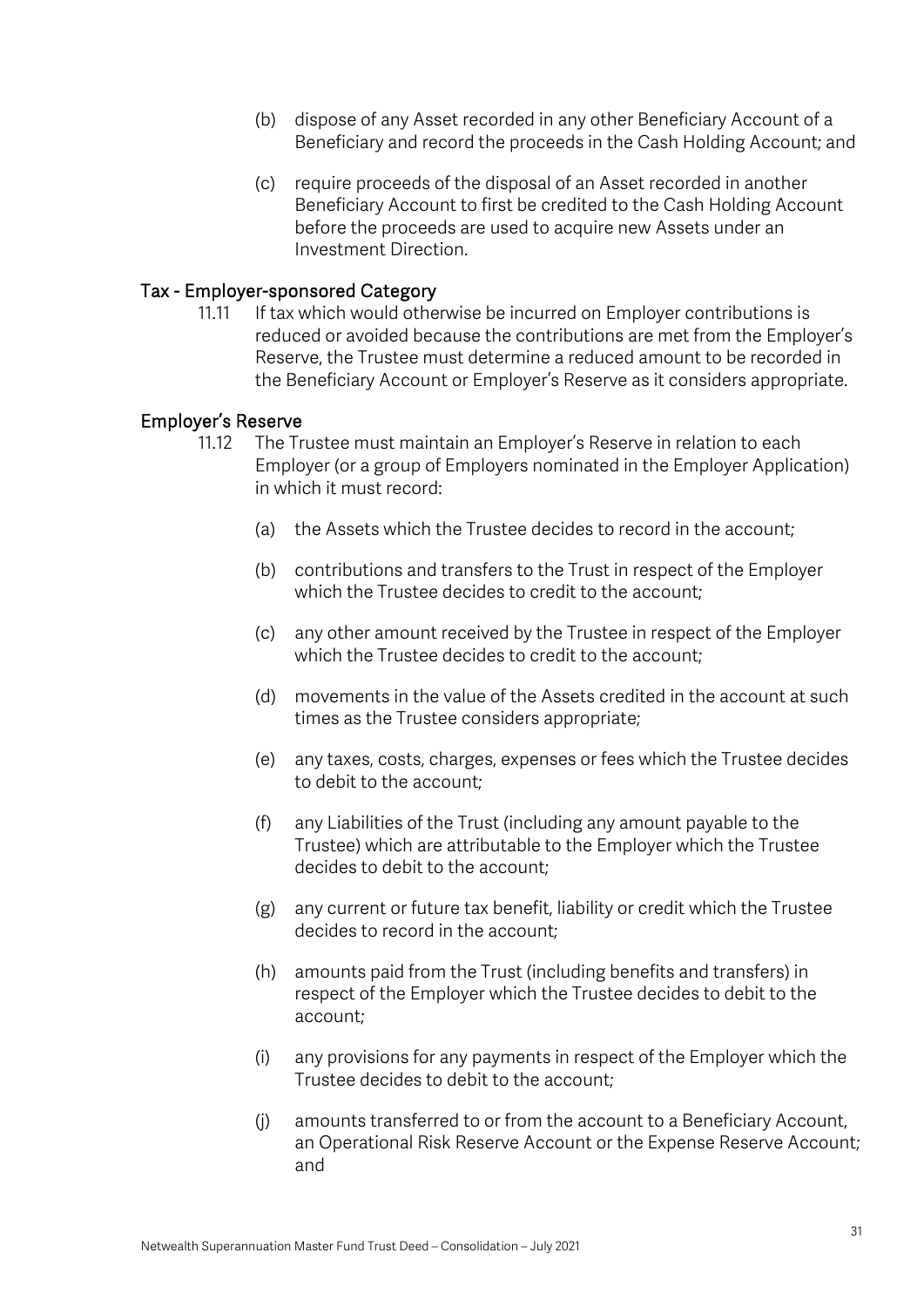- (k) any other matters or amounts which the Trustee considers appropriate.
- 11.13 When any part of an Employer-sponsored Beneficiary's Withdrawal Benefit is no longer required to pay benefits for the Beneficiary, the Trustee must:
	- (a) debit any Assets credited to the Beneficiary's Beneficiary Account and no longer required to pay benefits for that Beneficiary; and
	- (b) credit those Assets to the Employer's Reserve.
- 11.14 When Assets or amounts are transferred to the Trust in respect of an Employer and not recorded in a Beneficiary Account, the Trustee must record the value of the Assets or the amount in the Employer's Reserve under rule 11.12.
- 11.15 The Trustee must apply the Employer's Reserve for one or more of the following purposes:
	- (a) replacement of contributions otherwise payable by the Employer or Employer-sponsored Beneficiaries;
	- (b) additional benefits for Employer-sponsored Beneficiary of the Employer;
	- (c) transfer of Assets under rule 3.10, 7.2, 7.3 and 7.4;
	- (d) except in the case of an Employer which is a Controlled Party, payments to the Employer;
	- (e) record Assets and Liabilities to a Beneficiary Account as it considers appropriate;
	- (f) change the allocation of Assets and Liabilities between Beneficiary Accounts as it considers appropriate; and
	- (g) other purposes which the Trustee determines.

The Trustee may dispose of any Assets credited to an Employer or debit the Employer's Reserve to give effect to these purposes. However, the Trustee may only apply the Employer's Reserve as approved by the Employer (or where the Employer Application nominates a group of Employers, the Employer chosen by the Trustee).

#### Operational Risk Reserve Account

11.16 If the Trustee wishes to maintain an operational risk reserve in the Trust for the purposes of covering any or all of the operational risk relating to the Trust, it must keep one or more Operational Risk Reserve Accounts. An Operational Risk Reserve Account is to hold amounts: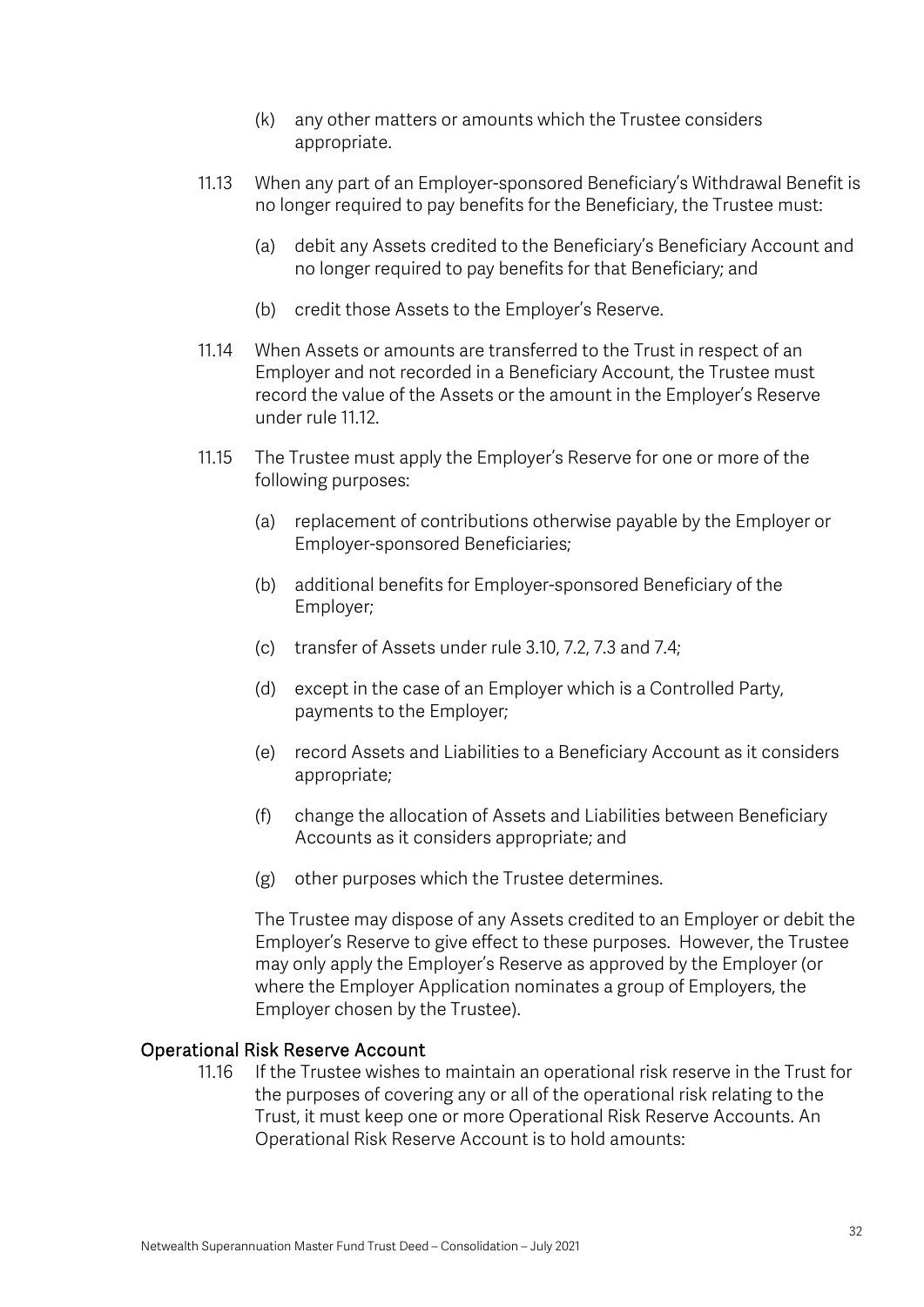- a) contributed or transferred to the Trust by the Trustee;
- b) contributed or transferred to the Trust by or in respect of a Member; and
- c) transferred from another account or reserve, including a Member's Beneficiary Account, the Expense Reserve Account and an Employer's Reserve,

which the Trustee determines are to be credited to the account.

- 11.17 The Trustee may only apply amounts held in the Operational Risk Reserve Account:
	- a) to satisfy a liability of the Trustee relating to the Trust as permitted by the Superannuation Law or for any other purpose permitted by Superannuation Law; and;
	- b) to the extent the amount exceeds the amount required, in the Trustee's opinion, to satisfy the operational risk requirement, in any way not prohibited by the Superannuation Law that the Trustee determines.

## 12 Investments

- 12.1 The Trustee may invest the Trust in any manner in which it could invest as if it were personally entitled to it. For example, the Trustee may acquire and dispose of any legal or equitable estate or interest in real or personal property of any kind and enter into all types of contracts (whether of a speculative nature or not).
- 12.2 The Trustee may:
	- (a) mix investments with investments of other people or trusts; and
	- (b) vary, replace, encumber and deal with the investments,

as if it were dealing with its own property.

## 13 Trustee

#### Nature

13.1 The Trustee must be a Constitutional Corporation.

#### Trustee may retire

- 13.2 The Trustee may retire if:
	- (a) the Trustee has arranged for a Constitutional Corporation to become the new Trustee;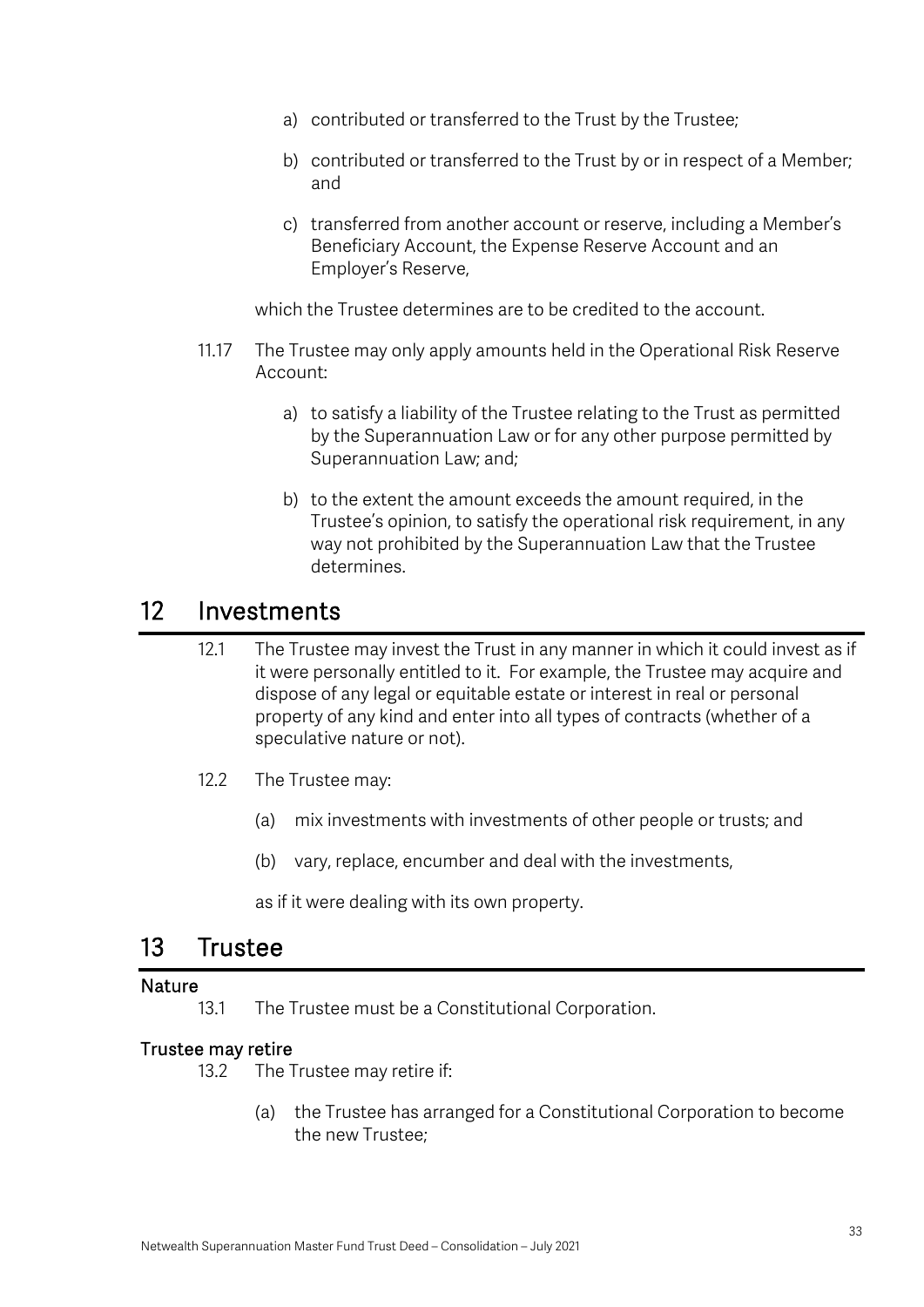- (b) the retirement is consistent with Superannuation Law.
- 13.3 The retiring Trustee must arrange for the appointment of a new Trustee in a manner which is consistent with Superannuation Law.

#### Assets of Trust to vest in new Trustee

- 13.4 On retirement the retiring Trustee must:
	- (a) vest the Trust or cause it to be vested in the new Trustee; and
	- (b) deliver to the new Trustee all books documents, records and other property relating to the Trust.

The costs and expenses incidental to the change may be recouped from the Trust.

#### Effect of appointment

- 13.5 From the date of appointment, the retiring Trustee is released from all further obligations under the Rules except:
	- (a) in relation to any antecedent neglect by or default of the retiring Trustee; or
	- (b) any failure by the retiring Trustee to transfer the Trust to the new Trustee.

The new Trustee may exercise all the powers and enjoy all the rights of the Trustee as fully as though the new Trustee had been originally named as a party to the Deed.

#### Delegation

13.6 The Trustee may delegate any of its powers, duties and discretions to any person on terms which the Trustee considers appropriate, including a custodian or a manager appointed under rule 13.7 or 13.8.

#### Custodian

13.7 The Trustee may appoint a person to perform custodial functions in relation to any Assets of the Trust on terms which the Trustee considers appropriate.

#### Manager or administrator

13.8 The Trustee may appoint any person to administer the Trust or to manage investments of the Trust or both. The appointment must be in writing on terms which the Trustee considers appropriate.

#### Trustee's powers

13.9 Subject to the Superannuation Law, the Trustee has all the powers in respect of the Trust that it is possible to confer on a trustee as though the Trustee was the absolute owner of the Trust and acting in its personal capacity. For example, the Trustee may borrow (whether or not on security)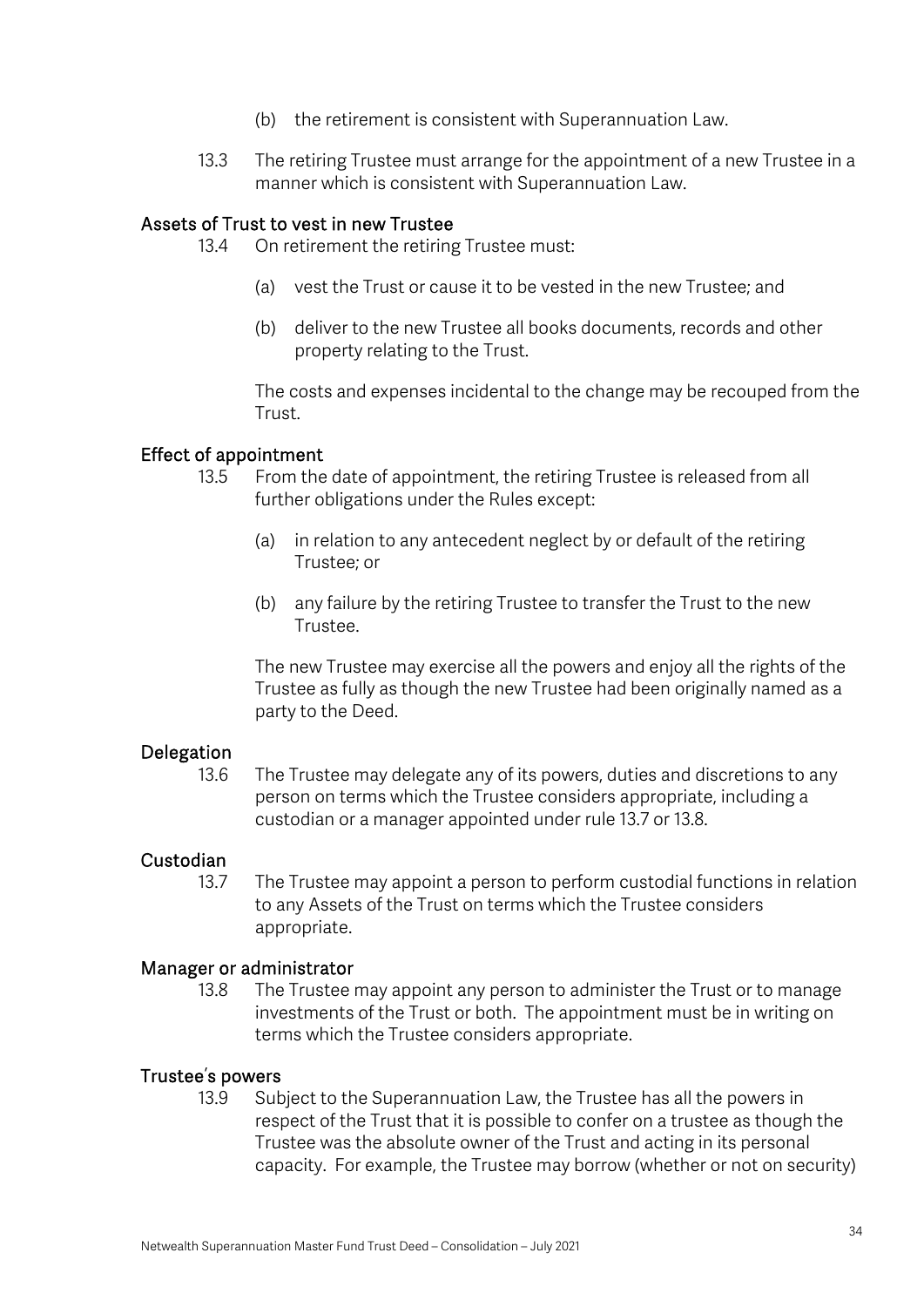and may incur all types of obligations and liabilities. The Trustee may do anything it considers appropriate to administer the Trust and comply with Superannuation Law. Without limiting this, the Trustee may:

- (a) make rules for rounding off contributions, transfers and benefits;
- (b) make rules in relation to minimum amounts for:
	- (i) benefit payments;
	- (ii) transfers;
	- (iii) changes of Category;
	- (iv) changes of pension benefits under the Account Based Income Stream Category or Term Allocated Pensions Category;
	- (v) balances; and
	- (vi) contributions;
- (c) make rules in relation to the payment of Death Benefits;
- (d) transfer the liability for any tax;
- (e) record Assets and Liabilities to a Beneficiary Account or Employer's Reserve as it considers appropriate; and
- (f) change the allocation of Assets and Liabilities between Beneficiary Accounts or Employer's Reserve as it considers appropriate.

#### Meetings

- 13.10 The Trustee may:
	- (a) convene and conduct meetings of Beneficiaries or groups or Beneficiaries; and
	- (b) set down rules for convening and conducting those meetings.
- 13.11 A decision of the majority of Members binds every Beneficiary.

#### Apportionment of tax

- 13.12 The Trustee may, as it considers appropriate:
	- (a) apportion any current or future tax benefit, liability or credit (or provisions for those amounts) between Beneficiaries, Employers, Categories or Beneficiary Accounts or Employer's Reserves;
	- (b) adjust the interests of Beneficiaries and of Employers having regard to the apportionment including: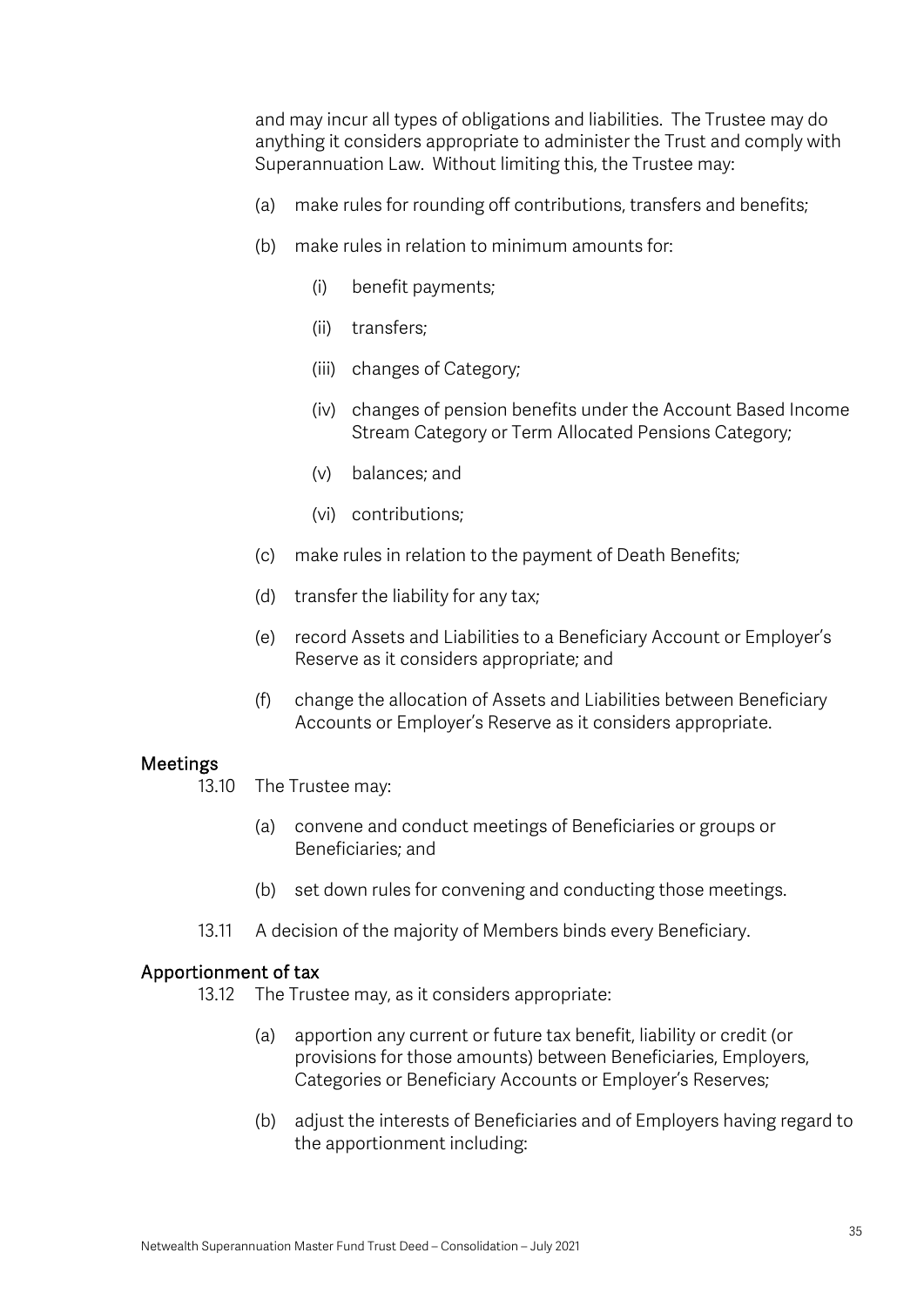- (i) record additional Assets to any Beneficiary Account or Employer's Reserve; and
- (ii) dispose of Assets or deduct amounts from any Beneficiary Account or Employer's Reserve.

### Apportionment of Liabilities

13.13 The Trustee may apportion Liabilities between Beneficiaries and between Employers as the Trustee considers appropriate.

#### Trustee's discretions

- 13.14 The Trustee and any officer of the Trustee may exercise individually or jointly a power or discretion even though that person has another interest in the result of the exercise or owes other duties in respect of it.
- 13.15 The Trustee is completely unrestricted in the exercise of its powers and discretions. In particular, in exercising any power or discretion, the Trustee may discriminate between Beneficiary Accounts, Employer's Reserves, Categories and Beneficiaries.
- 13.16 Nothing in this deed restricts the Trustee or its associates from:
	- (a) dealing with each other or any Beneficiary;
	- (b) being interested in any contract or transaction with the other of them or any Beneficiary or retaining for its own benefit any profits or benefits derived from that contract or transaction; or
	- (c) acting in the same or a similar capacity in relation to any other scheme.

#### Trustee's liability

- 13.17 The Trustee is only liable for its acts or omissions which are dishonest or constitute an intentional or reckless failure to exercise the degree of care and diligence required of it. Except as required by the Superannuation Industry (Supervision) Act, all obligations of the Trustee which might otherwise be implied or imposed by law or equity are expressly excluded to the extent permitted by law, including without limitation any obligation of the Trustee in its capacity as trustee of the Trust arising under any statute.
- 13.18 The benefit of rules 13.17, 14.16, 14.17, 14.18 and 14.18A also applies to:
	- (a) any directors or employees of the Trustee;
	- (b) any other person nominated in writing by the Trustee;
	- (c) a former Trustee or any person who previously fell within (a) or (b),

as if references to "Trustee" were references to the person entitled to the benefit of those rules.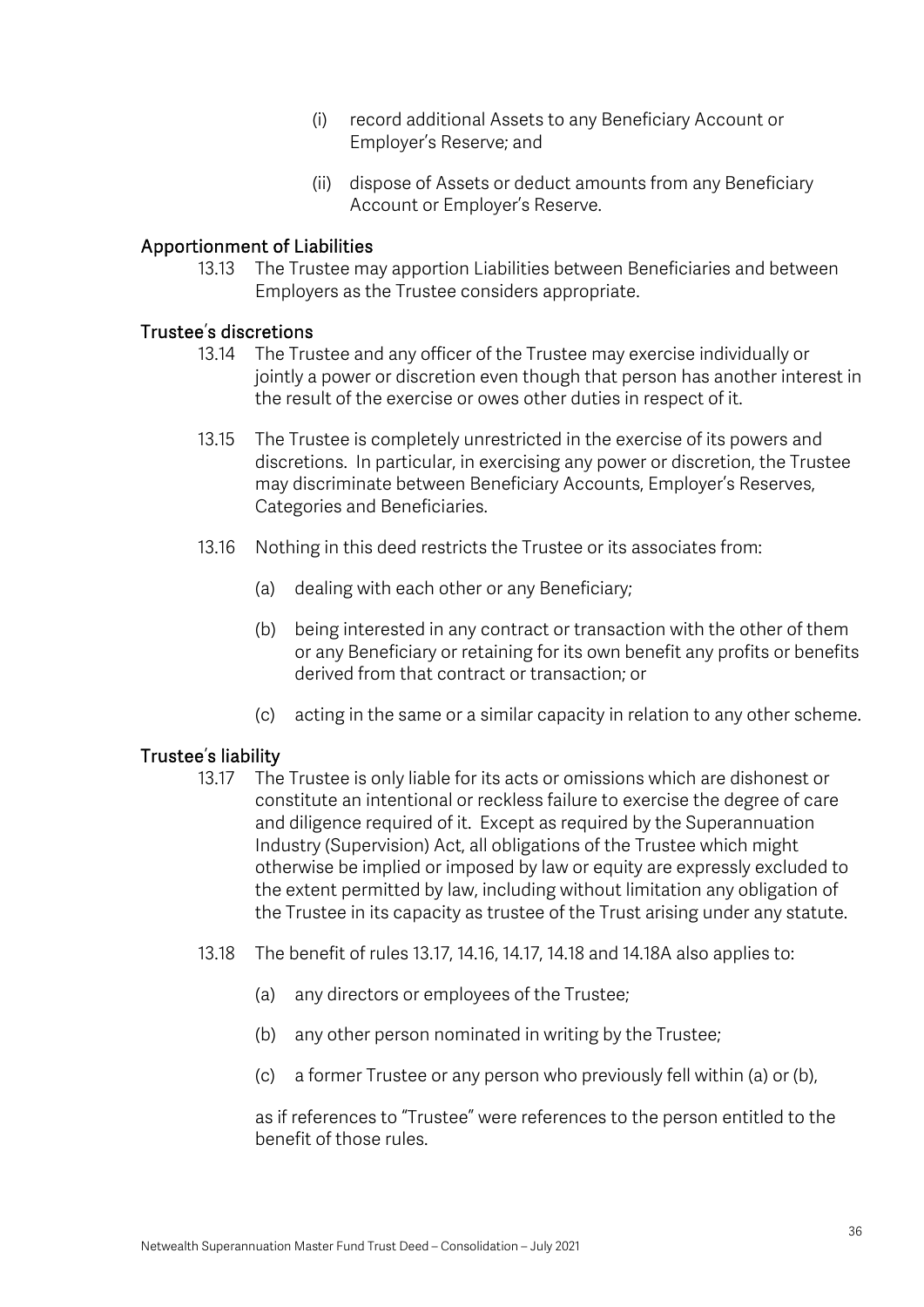## Beneficiary authorisation

13.19 The Trustee may treat an authorisation or dealing purported to be given or made by a Beneficiary as given or made by the Beneficiary.

## Employer authorisation

13.20 The Trustee may treat a written or oral authorisation or dealing given or made, or purported to be given or made, by a director of, or other person who the Trustee believes to be appropriately authorised by, an Employer as a valid authorisation or dealing by the Employer.

## 14 Fees and expenses

## Entry fee

14.1 The Trustee is entitled to a fee in respect of each contribution and transfer to the Trust equal to 5% of the contribution or transfer.

## Ongoing administration fee

- 14.2 The Trustee is entitled to a fee at the rate of 2% per annum of the value of the Assets identified with each Beneficiary Account or Employer's Reserve and may impose a minimum fee per Beneficiary and Employer of \$100 per annum (or such other amount as determined by the Trustee and notified to Beneficiaries and Employers from time to time) even if that minimum fee represents a rate greater than 2% per annum of the value of the Assets identified with each Beneficiary Account or Employer's Reserve.
- 14.3 The fees under rules 14.1 and 14.2 are to be calculated, accrue and be payable at times determined by the Trustee, which may be daily.

## netwealth Managed Account fees

- 14.3A Where a Beneficiary Account is wholly or partially invested in the netwealth Managed Account, the Trustee is entitled to a fee equal to:
	- a) 2.5% per annum of the value of the Managed Account Assets identified with the Beneficiary Account; or
	- b) \$100 per annum (or such other dollar amount as determined by the Trustee),

whichever is the greater. The fee under this rule 14.3A is calculated, accrued and payable as determined by the Trustee from time to time, which may be daily.

14.3B Upon the occurrence of a Managed Account Transaction, the Trustee is

entitled to a fee of \$200 or 2% of the value of the Managed Account Transaction (whichever is the greater). The fee is payable on settlement of the Managed Account Transaction.

14.3C Subject to clause 14.3CA, where there are Identified Managed Account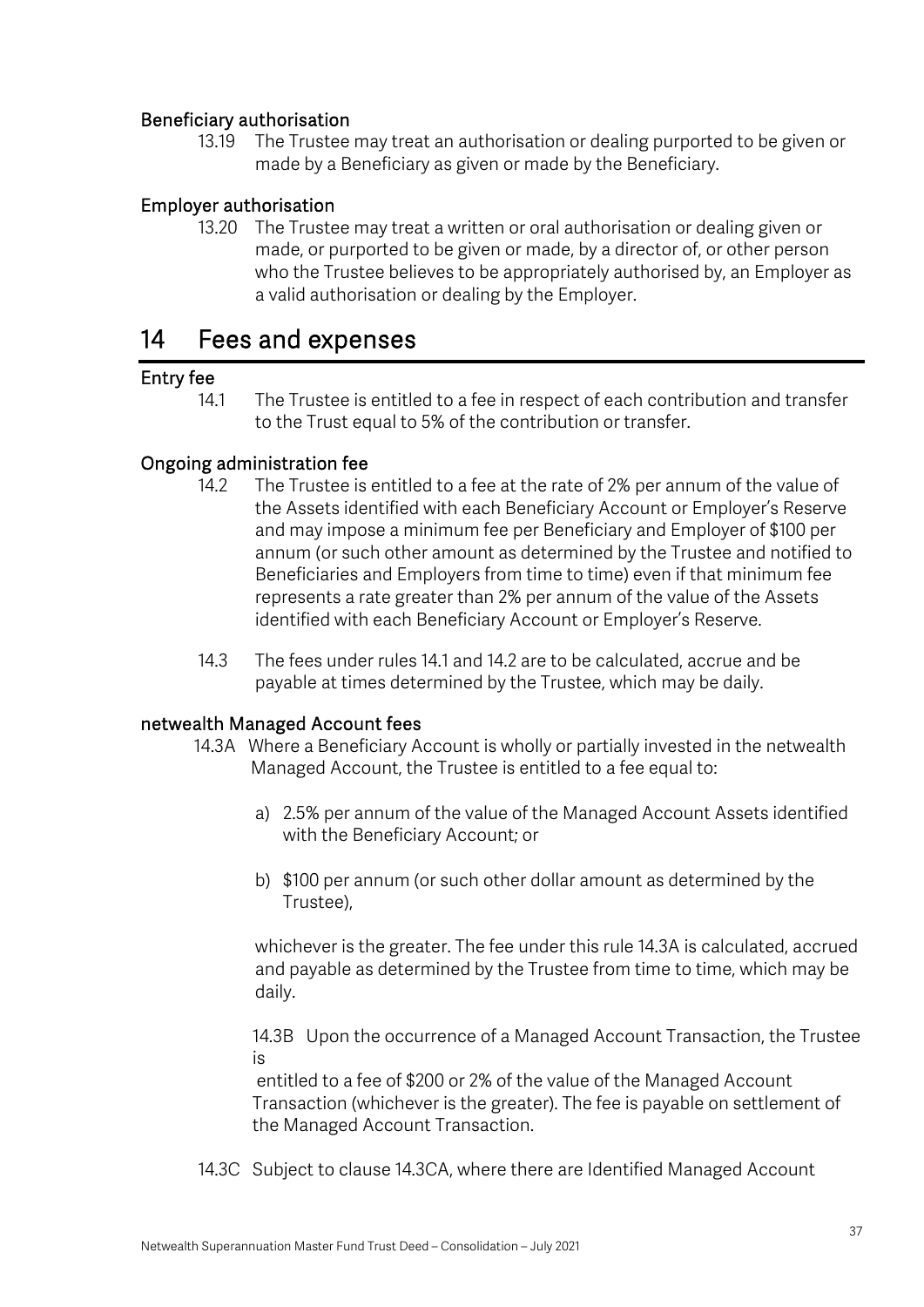Assets during a Performance Fee Period, the Trustee is entitled to a fee for the Performance Fee Period equal to 20% of the Managed Model Return multiplied by the value of those Identified Managed Account Assets as at the end of the Performance Fee Period. The fee under this this rule 14.3C is calculated, accrued and payable as determined by the Trustee from time to time.

In this clause 14.3C,

- (a) "Identified Managed Account Assets" means Managed Account Assets identified with a Beneficiary Account that are wholly or partially managed in accordance with the investment strategy of a specified Managed Model; and
- (b) "Managed Model Return" means the greater of:
	- (i) the percentage by which the value of a notional portfolio of assets managed in accordance with the investment strategy of the specified Managed Model would have increased in value (including the accrual of any notional returns and income, and the deduction of any notional fees and excluding a fee payable under this clause 14.3C and costs) during the Performance Fee Period; and
	- (ii) zero.
- 14.3CA A fee under clause 14.3C is only payable in respect of a Performance Fee Period if one of the following conditions are satisfied:
	- (a) the aggregate of all fees under clause 14.3C to which the Trustee is entitled in respect of the Performance Fee Period do not exceed 20% of the total return (including income and capital, but before the deduction of fees, taxes and expenses) on all Managed Account Assets in that Performance Fee Period; or
	- (b) all fees to which the Trustee is entitled under clause 14.3C in respect of the Performance Fee Period are paid by the Trustee to the person(s) appointed by the responsible entity of the netwealth Managed Account to manage the relevant Managed Model(s) in relation to which the fees are payable.
- 14.3D For the avoidance of doubt, the Trustee may make a determination under rules 14.3A to 14.3C (inclusive) notwithstanding that it has an interest in the result of that determination.

#### Beneficiary service fees

14.4 The Trustee is entitled to a fee of: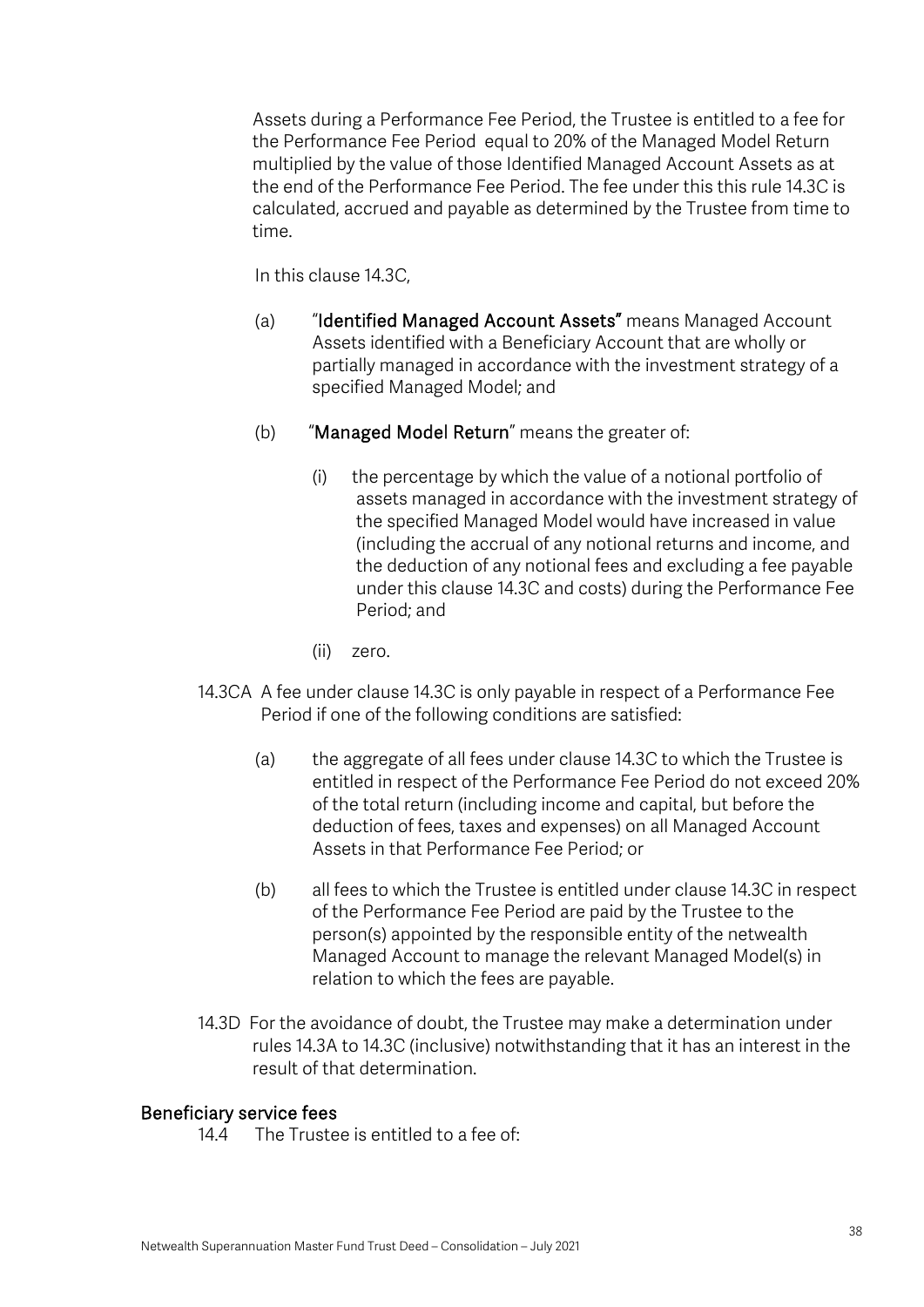- (a) \$200; or
- (b) \$100 plus 1% of the value of any Assets disposed of (whichever is the greater amount)

in respect of a Beneficiary under rule 10.2(b).

- 14.5 The Trustee is entitled to a fee for any other event that the Trustee determines should attract a fee. The Trustee may determine the amount of that fee and the method of calculating and retaining that fee.
- 14.6 Without limiting rule 14.5, the Trustee may charge a fee for each Beneficiary in respect of:
	- (a) for each payment of premium to an Insurer, whether that premium is attributable to the Beneficiary Employer or the Beneficiary and others;
	- (b) for each pension payment;
	- (c) each commutation under rule B3.11 or rule D2.9;
	- (d) each change in the pension level under rules B3.8, B3.9 or B3.10;
	- (e) each withdrawal from the Trust;
	- (f) any time that the Beneficiary's Withdrawal Benefit or the balance of the Beneficiary's Account Based Income Stream or Term Allocated Pension falls below any minimum set by the Trustee; and
	- (g) any refund of a contribution or part of a contribution under rule 4.2.

In exercising its discretion under rule 14.5 or 14.6, the Trustee does not exercise the discretion in a fiduciary capacity.

#### Fees in relation to the Family Law Act

- 14.6A The Trustee may charge a person or, where relevant, debit to a person's interest in the Trust the fees that the Trustee determines to charge in relation to any:
	- (a) application for information relating to a superannuation interest;
	- (b) Payment Split or payment flag; or
	- (c) other matter,

in accordance with the Family Law Act. The Trustee may also charge a person or, where relevant, debit to a person's interest in the Trust, an amount of interest on any unpaid fee, at a rate that the Trustee determines.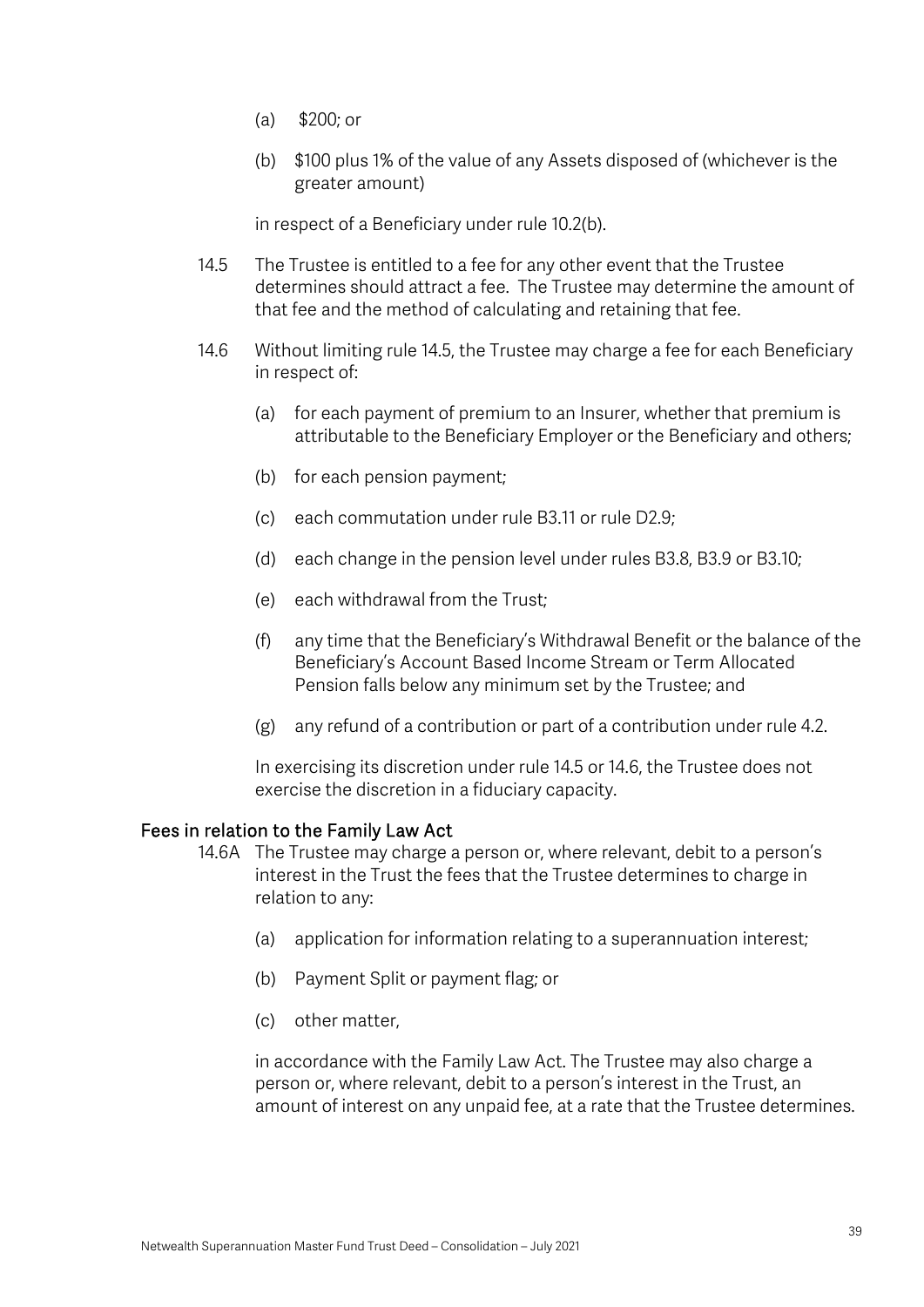#### Exit fee

14.7 The Trustee is entitled to a fee for each withdrawal of 5% of the amount that is withdrawn from the Trust in respect of each Beneficiary.

### Adviser review fees

- 14.8 Without limiting rule 14.18A, the Trustee is entitled to deduct from the Beneficiary Account of a Beneficiary a fee of 2.5% per annum of the value of the Beneficiary Account and, where requested by the Beneficiary, must pay the fee to the adviser engaged by the Beneficiary.
- 14.9 The fee under rule 14.8 is to be calculated, accrue and be payable at times determined by the Trustee, which may be daily.

#### Account Based Income Stream fee

14.10 The Trustee is entitled to a fee of \$100 for each income stream payment of an Account Based Income Stream.

#### Term Allocated Pension benefit payment fee

14.10A The Trustee is entitled to a fee of \$100 for each pension payment of a Term Allocated Pension.

### Other fees

- 14.11 The Trustee may charge a fee on retirement as Trustee.
- 14.12 The Trustee may retain for its own use any commission or administration fee received by it from any Insurer.

#### Changes to fees

- 14.13 For any one or more Beneficiaries, the Trustee may at any time change:
	- (a) the amount of any fee;
	- (b) the basis on which the fee is payable;
	- (c) the time at which the fee is payable;
	- (d) the period over which the fee is payable; or
	- (e) any two or more of (a) to (d).

In doing so, the Trustee may discriminate between Beneficiaries and does not exercise its discretion in a fiduciary capacity.

14.13A The Trustee may elect to postpone, reduce or waive entirely any fee to which is otherwise entitled either generally or in a specific case and for such period as it may determine.

#### Retention of fees

14.14 All fees set out in rules 14.1 - 14.13 are payable to the Trustee for the Trustee's own use. The Trustee may retain those fees as they fall due from: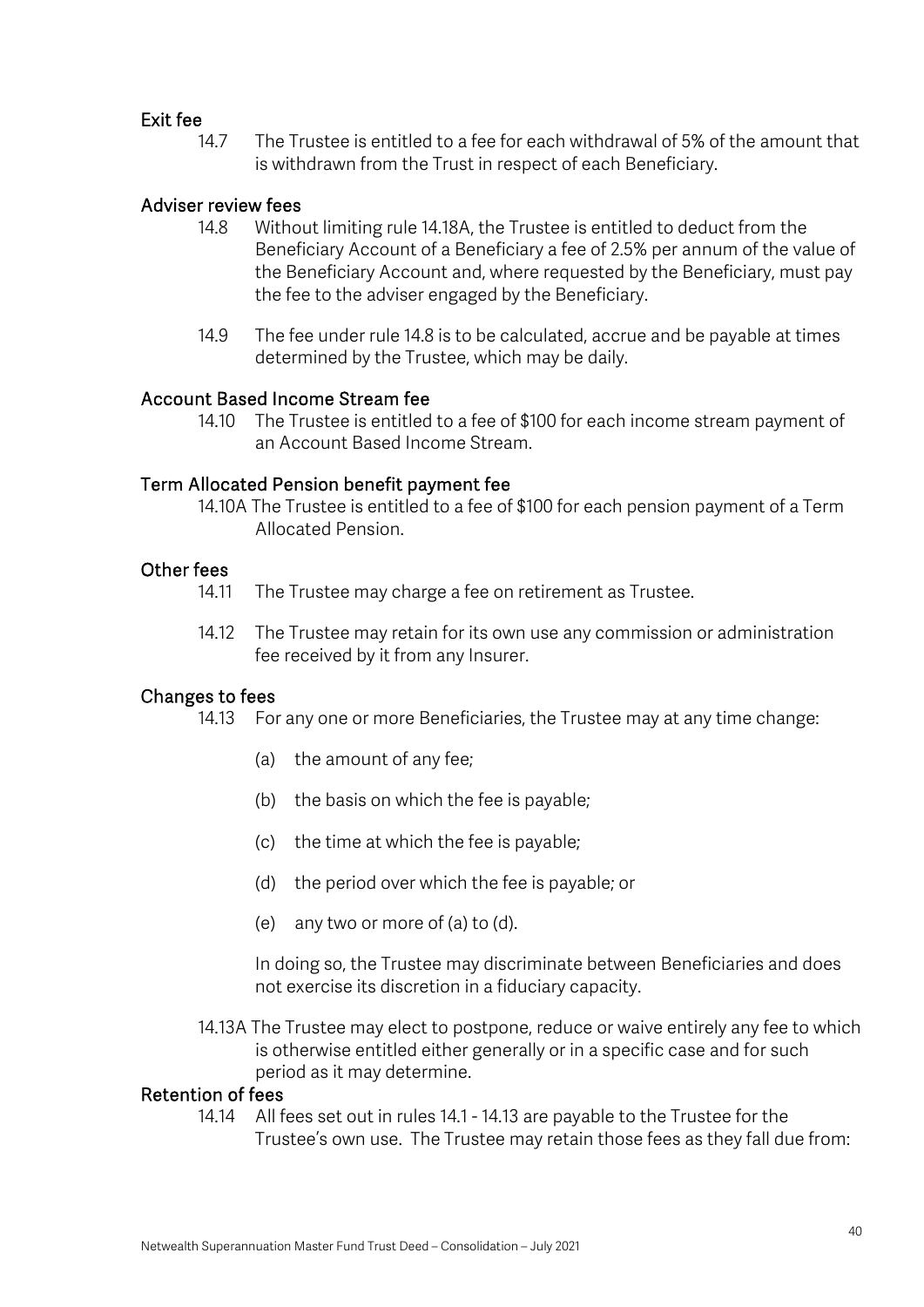- (a) the Trust;
- (b) payments made from the Trust;
- (c) payments made to the Trust.

#### Transaction costs

14.15 The Trustee may at any time it considers appropriate:

- (a) apportion Investment Transaction Costs and Withdrawal Transaction Costs between Beneficiaries, Employers or Categories; and
- (b) deduct from a Beneficiary Account or Employer's Reserve the amount calculated in (a) above.

#### Trustee's indemnity

- 14.16 The Trustee may recover from the Trust any liability incurred in relation to the Trust unless:
	- (a) it results from the Trustee's dishonesty or an intentional or reckless failure to exercise the degree of care and diligence required of it; or
	- (b) the law prevents it.

#### Payments from Trust

- 14.17 The Trustee may pay from the Trust any liability in connection with the Trust.
- 14.18 Rules 14.16 and 14.17 include (without limitation) costs, charges and expenses connected with:
	- (a) this deed, any supplemental deed and the formation of the Trust;
	- (b) any disclosure or marketing document made available in respect of the Trust;
	- (c) the sale, purchase, insurance, custody and any other dealing with Assets;
	- (d) any proposed investment;
	- (e) the administration, management or promotion of the Trust or the Assets and Liabilities;
	- (f) convening and holding meetings of Beneficiaries, implementation of any resolutions and communications with Beneficiaries;
	- (g) communications with Employers;
	- (h) tax and bank fees;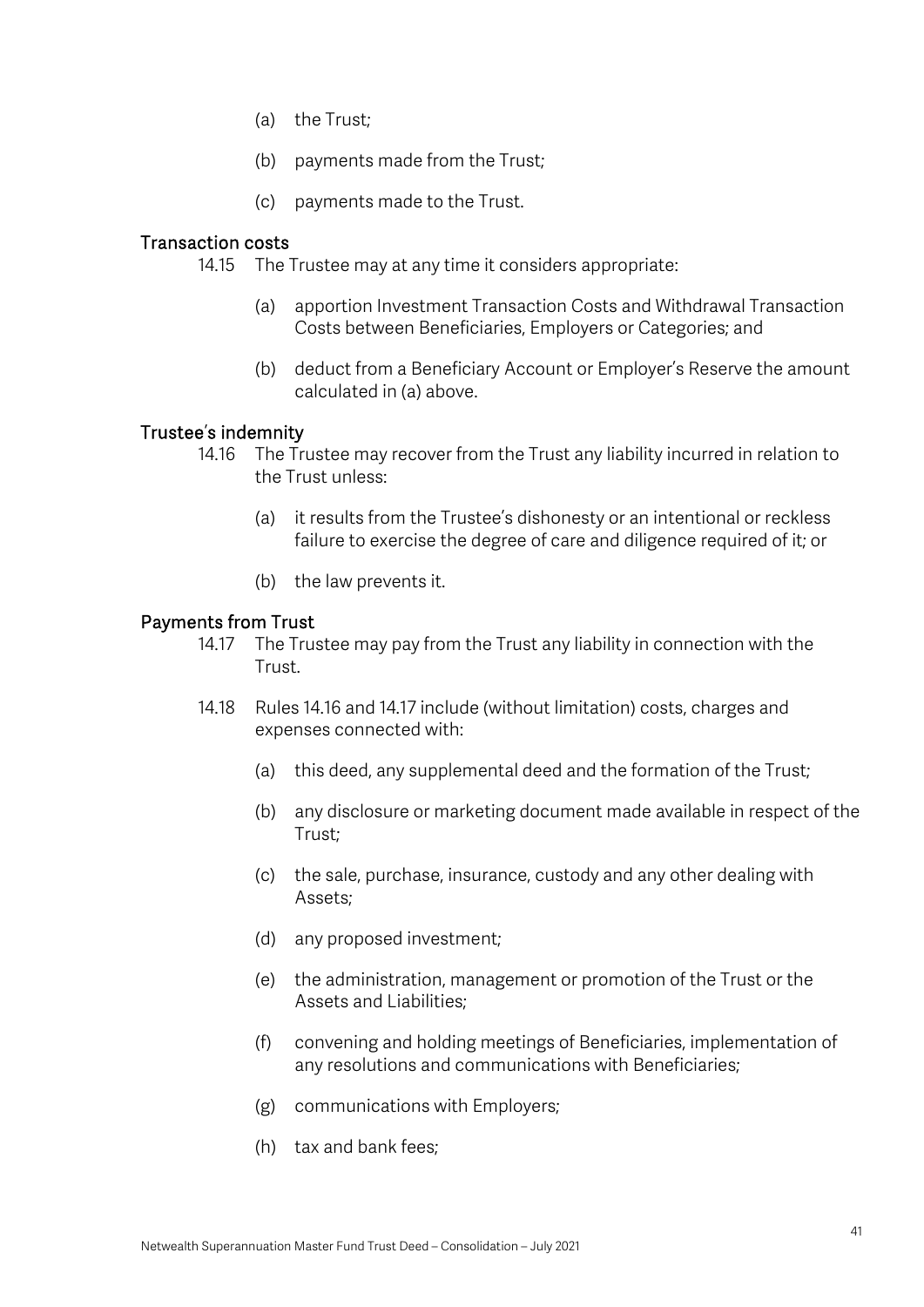- (i) the engagement of agents, valuers, advisers and contractors;
- (j) preparation and audit of the taxation returns and accounts of the Trust;
- (k) termination of the Trust and the retirement or removal of the Trustee and the appointment of a new trustee;
- (l) any court proceedings, arbitration or other dispute concerning the Trust;
- (m) any amounts or levies imposed from time to time by a Superannuation Authority;
- (n) legal advice obtained by the Trustee in relation to the Trust; and
- (o) the termination of the Trust pursuant to rule 16.

In this rule "costs, charges and expenses" includes internal expenses of the Trustee incurred in connection with the matters referred to in this rule (including, without limitation, costs of appointing and maintaining staff employed in connection therewith and any amount charged to the Trustee by any person by way of or as reimbursement for GST) and amounts paid by the Trustee to related bodies corporate for services provided to the Trustee in connection with the Trust where the costs, charges and expenses referable to the task performed or service provided by the related body corporate would have been reimburseable under this rule had they been incurred by the Trustee.

#### Payments for advice

- 14.18A A Beneficiary who seeks financial product advice from an Australian financial services licensee or their representative (such as an adviser or dealer group) may authorise and direct the Trustee to make a payment to the Australian financial services licensee or representative in relation to the advice and recover the amount paid from the Assets attributed to that Beneficiary's Beneficiary Account. If doing so would not in the opinion of the Trustee be inconsistent with the law or its duties, the Trustee must act on such a direction from a Beneficiary and any amount paid by the Trustee pursuant to such a direction may be paid from the Assets.
- 14.19 The Trustee may defer reimbursement of any or all costs, charges and expenses under rule 14.18 or 14.18A.
- 14.20 A Beneficiary or Employer must indemnify the Trustee for:
	- (a) any liability incurred; or
	- (b) any overpayment made; or
	- (c) any failure to provide for tax,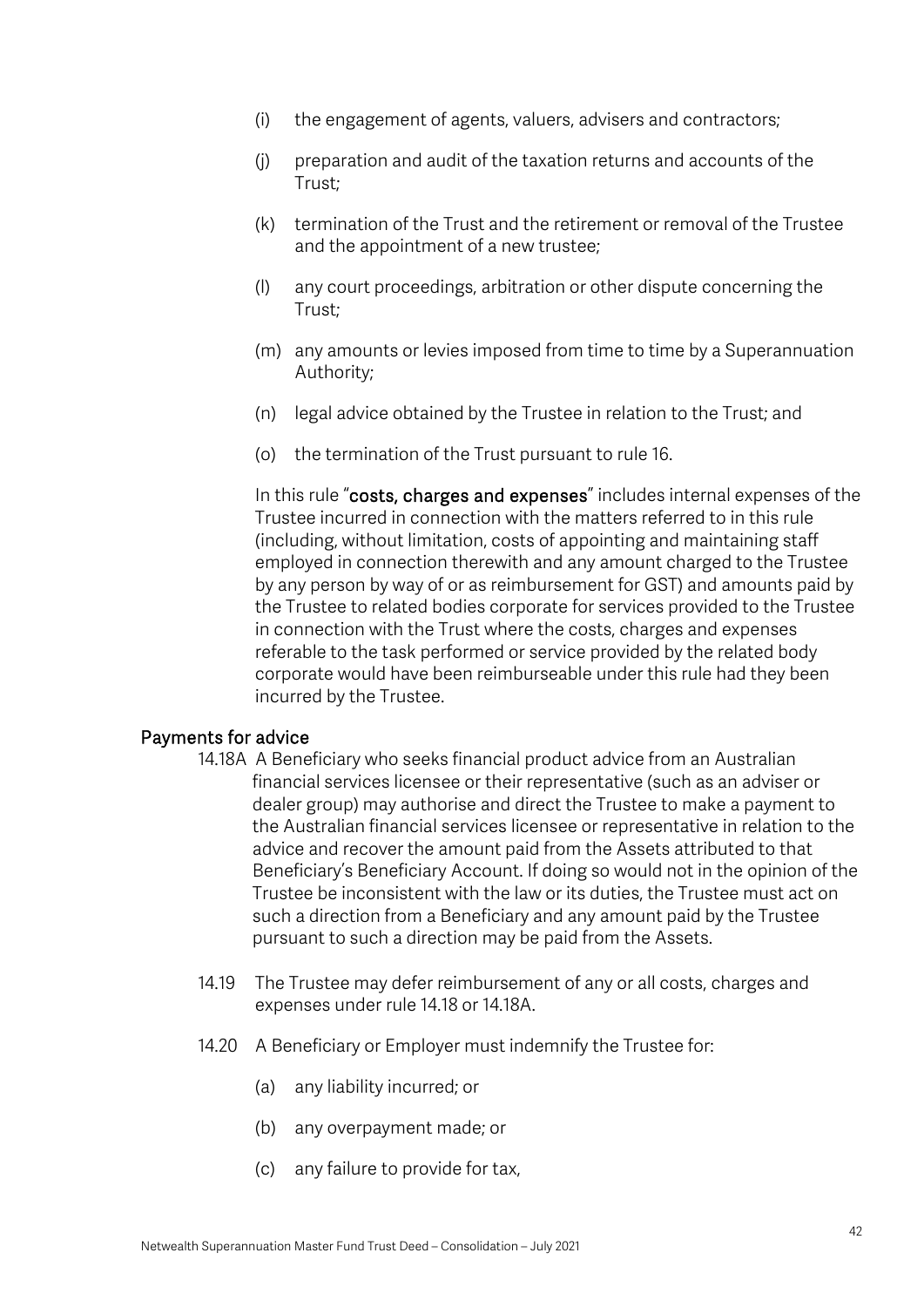as a result of the Trustee relying on information given to it by that Beneficiary or Employer or which should have been given to it by that Beneficiary or Employer under the Rules or Superannuation Law.

## Goods and services tax (GST)

14.21 The amounts payable to the Trustee under rule 14 do not include any amount referable to GST. If the Trustee becomes liable to pay GST in respect of any matter arising under this Deed, then, in addition to any other amount which the Trustee can recover from the Trust, the Trustee is also entitled to recover from the Trust the amount of the GST.

## 15 Administration

### Deed and Rules

15.1 Any Beneficiary or Employer may inspect a copy of the Deed and Rules at the Trustee's office during the Trustee's usual business hours.

## Information

- 15.2 Every person applying to participate or participating in the Trust or claiming a benefit must give the Trustee any information or documents that the Trustee requires to administer the Trust.
- 15.3 The Trustee may require a Member or prospective Member to have a medical examination.

#### Confidentiality

15.4 The Trustee must treat as confidential information relating to Beneficiaries or Employers which it acquires as Trustee and only use the information for the purposes of the Trust or as required by law.

#### **Notices**

- 15.5 Any notice or other written communication in connection with the Trust is given to a person if it is:
	- (a) handed to the person;
	- (b) delivered to the person's last known address;
	- (c) posted by ordinary post from within Australia to the person's last known address; or
	- (d) sent by email to the person's last known email address.
- 15.6 If the notice or communication is:
	- (a) posted by ordinary post, it is taken to be received 6 Business Days after it is posted and proof of actual receipt is not required; or
	- (b) sent be email, it is taken to be received on the earlier of: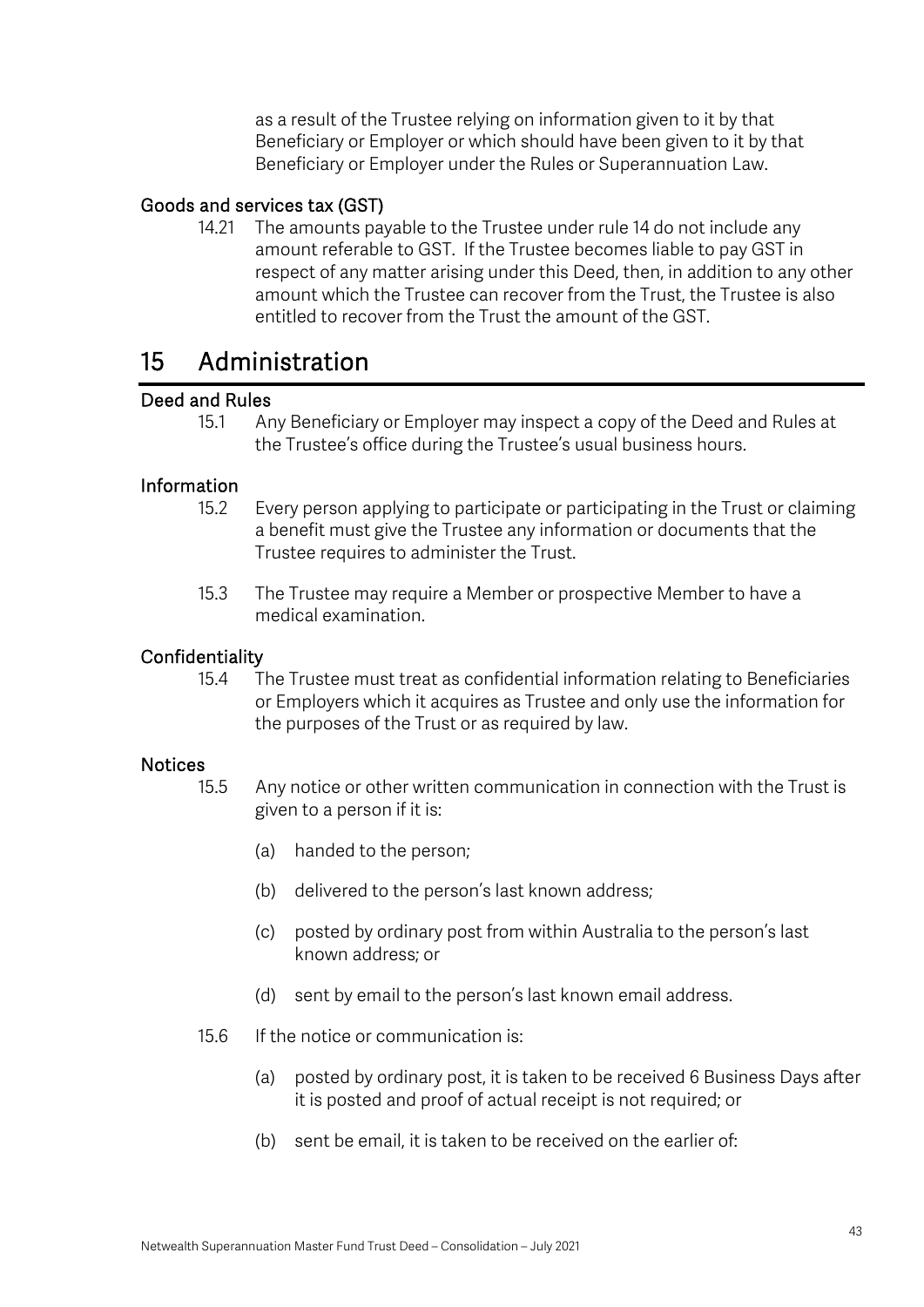- (i) when the sender receives and automated message confirming delivery; or
- (ii) 2 Business Days after the time sent (as recorded on the device from which the sender sent the email), unless the sender receives an automated message that delivery failed or receives an "out of office" reply or similar response.

#### Power of attorney

15.7 Each Beneficiary irrevocably appoints the Trustee as the Beneficiary's attorney to do all things which the Trustee considers appropriate in connection with the Trust.

### Governing law

15.8 The Trust and the Deed and Rules are governed by the law in force in Victoria.

## Other rights unaffected

15.9 The Rules may not be used in any proceedings against an Employer relating to a termination of employment.

### Employer not fiduciary

15.10 An Employer may exercise any power or discretion given to it under the Rules in its own interest. It is not under any fiduciary or other obligation to any person in exercising that power or discretion.

## 16 Termination of Trust

#### Termination

- 16.1 The Trust must be terminated if
	- (a) the office of the Trustee becomes vacant for any reason and a new trustee is not appointed within 30 days of the vacancy commencing; or
	- (b) the Trustee determines for any reason that the Trust should be terminated and gives notice under rule 16.3.
- 16.2 If rule 16.1(a) applies, any new trustee appointed to the office of Trustee must give notice under rule 16.3 as soon as practicable after it is appointed and the Closure Date specified in that notice must be the date 30 days after the office of the Trustee became vacant.
- 16.3 Any notice given under this rule must:
	- (a) be given to all Employers and all persons the Trustee believes to be Beneficiaries at the time of the notice; and
	- (b) inform them that the Trust will commence to be wound up on a specified date ("the Closure Date").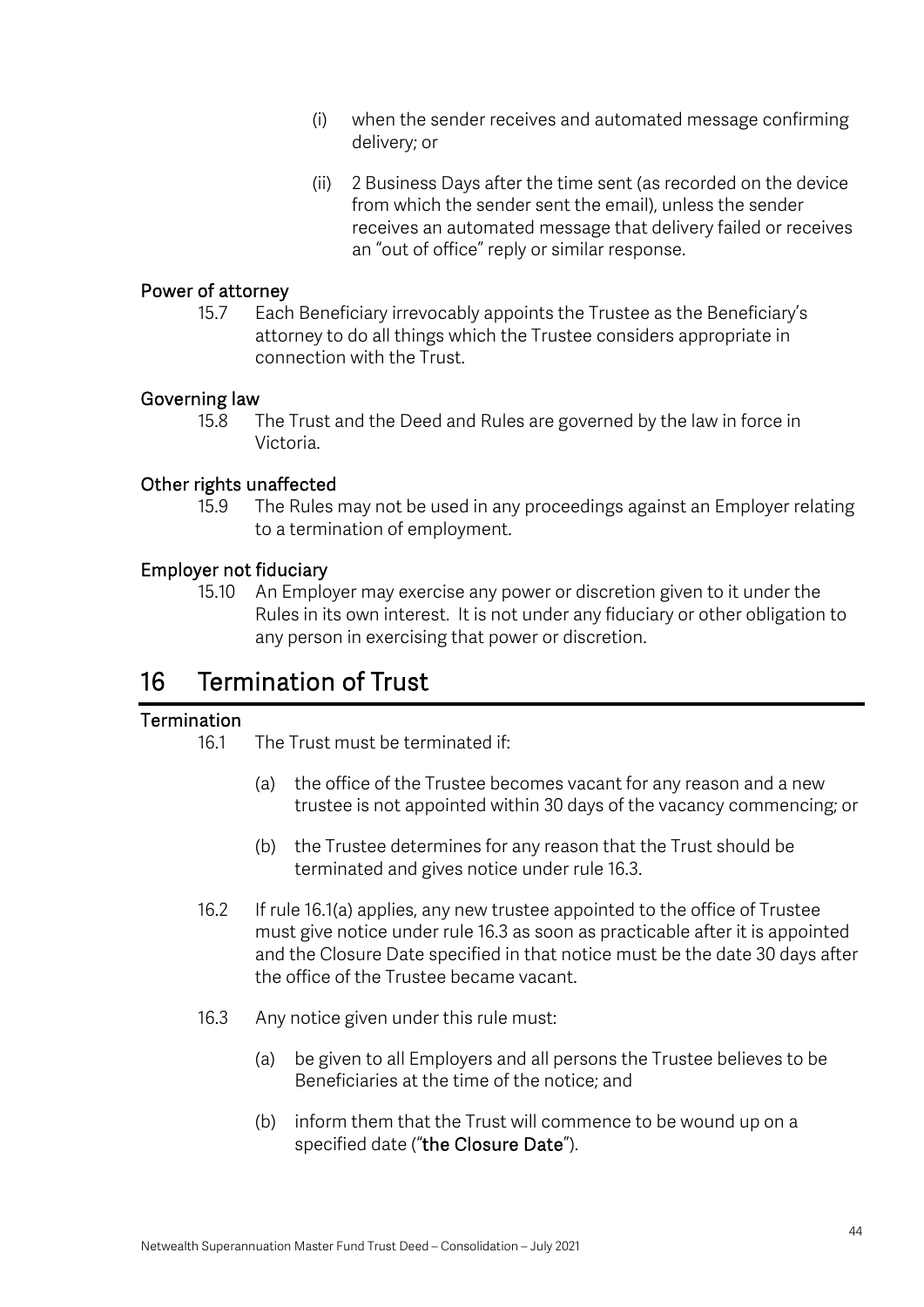16.4 As from the Closure Date no further contributions may be made by any person.

## Application of Trust

- 16.5 Subject to rule 16.5A, on termination, the Trustee must apply the Assets in the following order of priority:
	- (a) to provide for all Liabilities (other than benefits) for which the Trustee is or may become liable in respect of the Trust;
	- (b) to provide in respect of each Beneficiary:
		- (i) any benefit which became payable before the Closure Date;
		- (ii) if (i) does not apply a benefit equal to the balance of the Beneficiary's Withdrawal Benefit, Term Allocated Pensions and Account Based Income Streams;
	- (c) to increase any benefits of Employer-sponsored Members from the Employer's Reserve as the Trustee and the Employer agree;
	- (d) except in the case of an Employer which is a Controlled Party, and if Superannuation Law permits, to pay an Employer amounts from the Employer's Reserve as agreed between the Employer and the Trustee.
- 16.5A A Controlled Party has no beneficial interest in the Assets and is not entitled to a distribution from the Assets.

#### Payment to Employers

16.6 The Trustee may not pay any part of the Trust to an Employer which is a Controlled Party. Otherwise, the Trustee may not pay any part of the Trust to an Employer unless permitted by Superannuation Law.

#### Payment of benefits

- 16.7 A person may not receive a benefit under rule 16.5 before Superannuation Law permits.
- 16.8 If a person dies before receiving a benefit provided under rule 16.5, the Trustee must pay it as a Death Benefit.

## 17 Amendment of deed and rules

#### Power to amend

17.1 The Trustee may amend any of the provisions of the Deed or Rules including this rule 17.

## Form of amendment

17.2 An amendment must be in writing.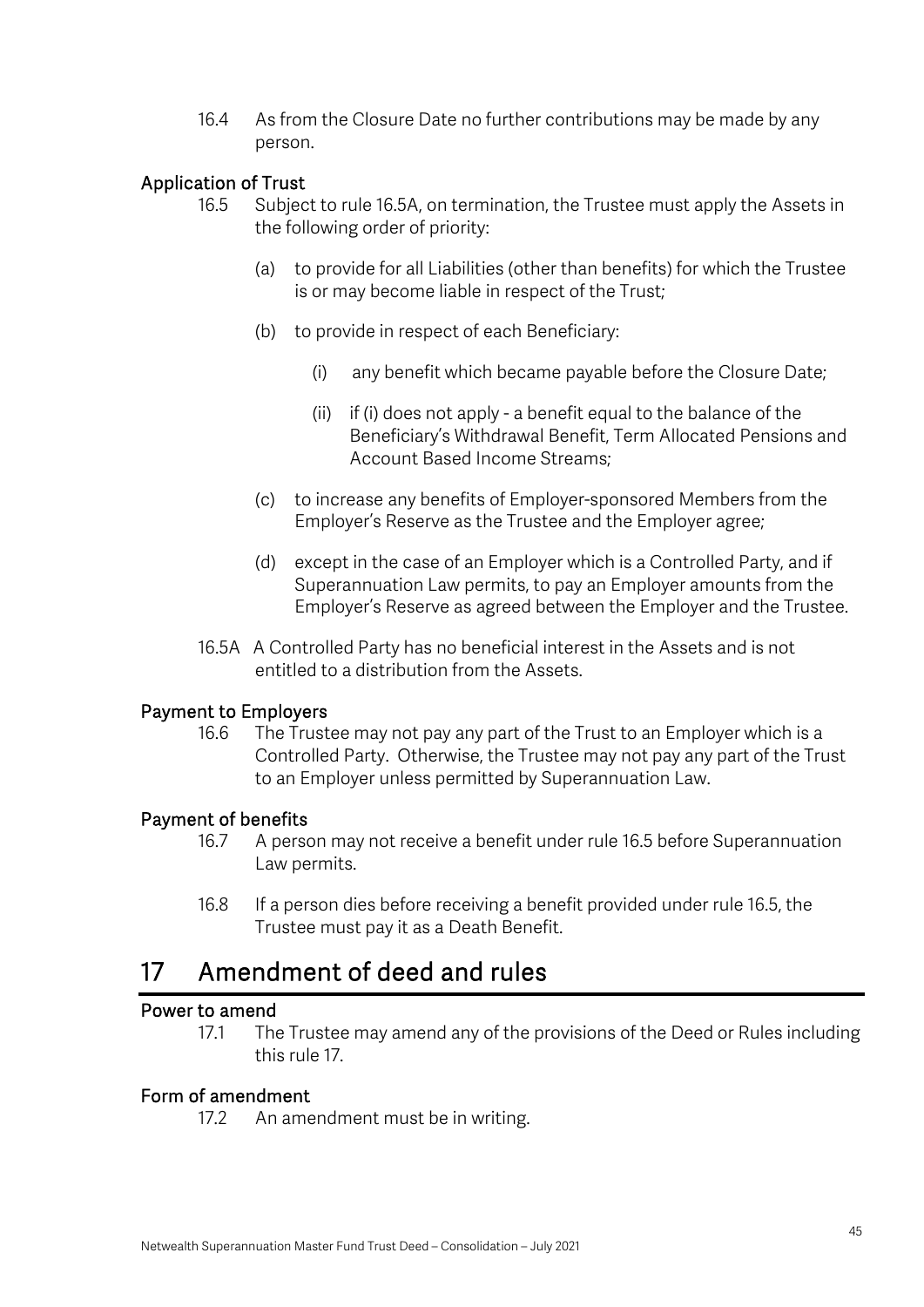## Date of effect

17.3 An amendment may take effect from a date before or after the time it is made.

## Limitation of power

17.4 No amendment may enable an individual to be appointed as Trustee unless the Rules then provide that the Trust has, as its sole or primary purpose, the provision of old age pensions.

## 18 Saving provision

If a provision of the Deed or the Rules would otherwise be void because it:

- (a) subjects the Trustee to direction by another person; or
- (b) permits a person to exercise a discretion without the consent of the Trustee,

then the Trustee's consent is required for the giving of the direction or the exercise of the discretion.

## 19 Compliance with Superannuation Law

- 19.1 Any matters (including standards) required by Superannuation Law to be included in the governing rules of superannuation funds, from time to time, form part of this Deed and Rules whether or not they are explicitly stated in this Deed and Rules. In the event of any inconsistency or conflict between those requirements and this Deed and Rules, the Trustee must act or refrain from acting in order to comply with Superannuation Law. This rule applies notwithstanding anything to the contrary contained in the Deed and Rules.
- 19.2 However, if:
	- (a) a matter (including a standard) is no longer required to be included; or
	- (b) the Superannuation Authority does not require it to be complied with,

then the matter ceases to be included by this rule 19.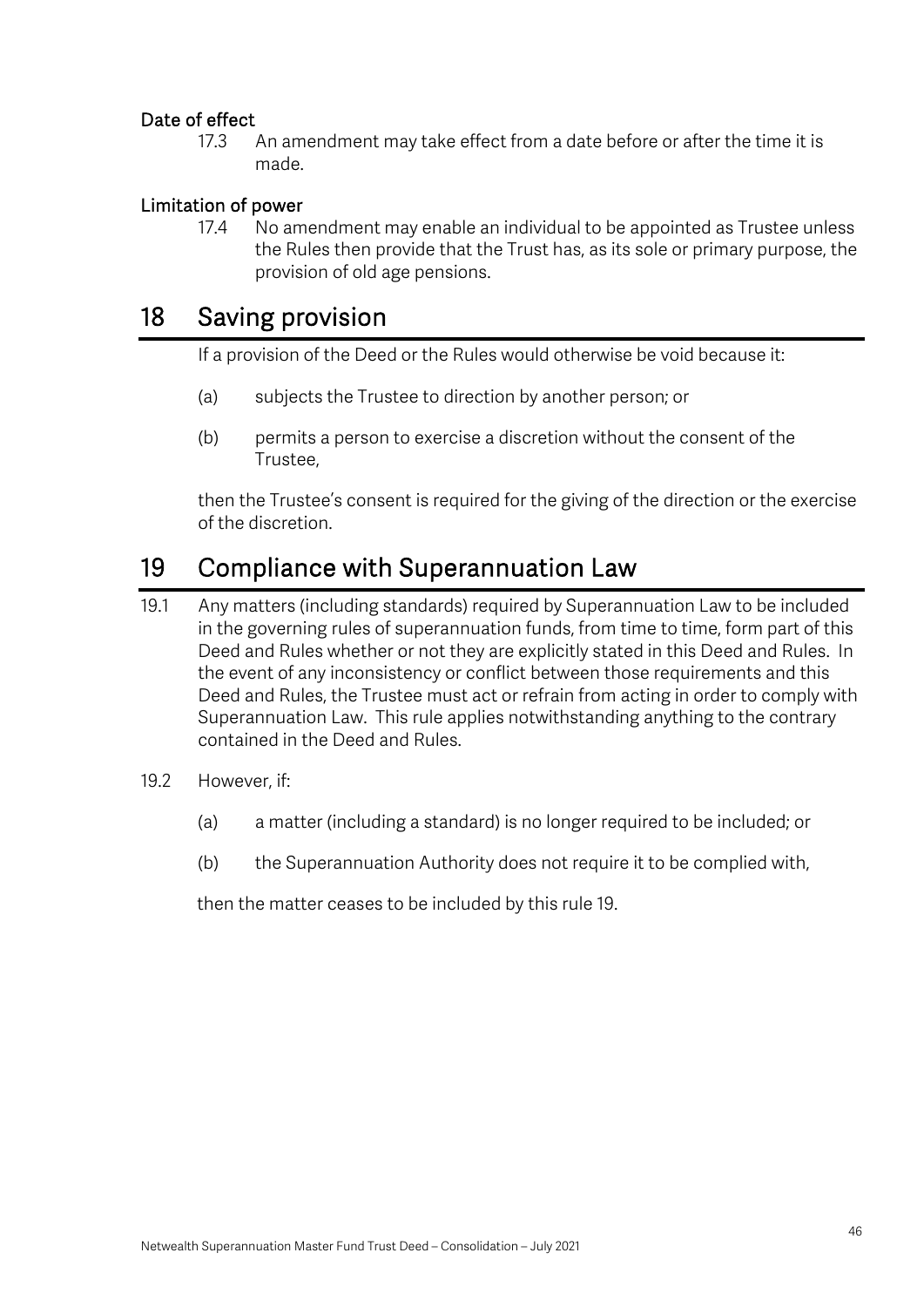## A1. ELIGIBILITY

A1.1 A person may become a Superannuation Category Member if the Trustee permits.

## A2. CONTRIBUTIONS

A2.1 Each Member may contribute, or arrange to have contributions made on the Member's behalf, at the times and in the amounts specified in the Member's application under rule 3.1 or any other times or amounts agreed from time to time between the Member and the Trustee.

## A3. BENEFITS

## Death

A3.1 On the death of a Member, a Death Benefit will be payable in respect of the Member for an amount equal to the Member's Withdrawal Benefit.

## Other benefits

A3.2 The Trustee may at any time at the request of a Member pay all or any part of the Member's Withdrawal Benefit.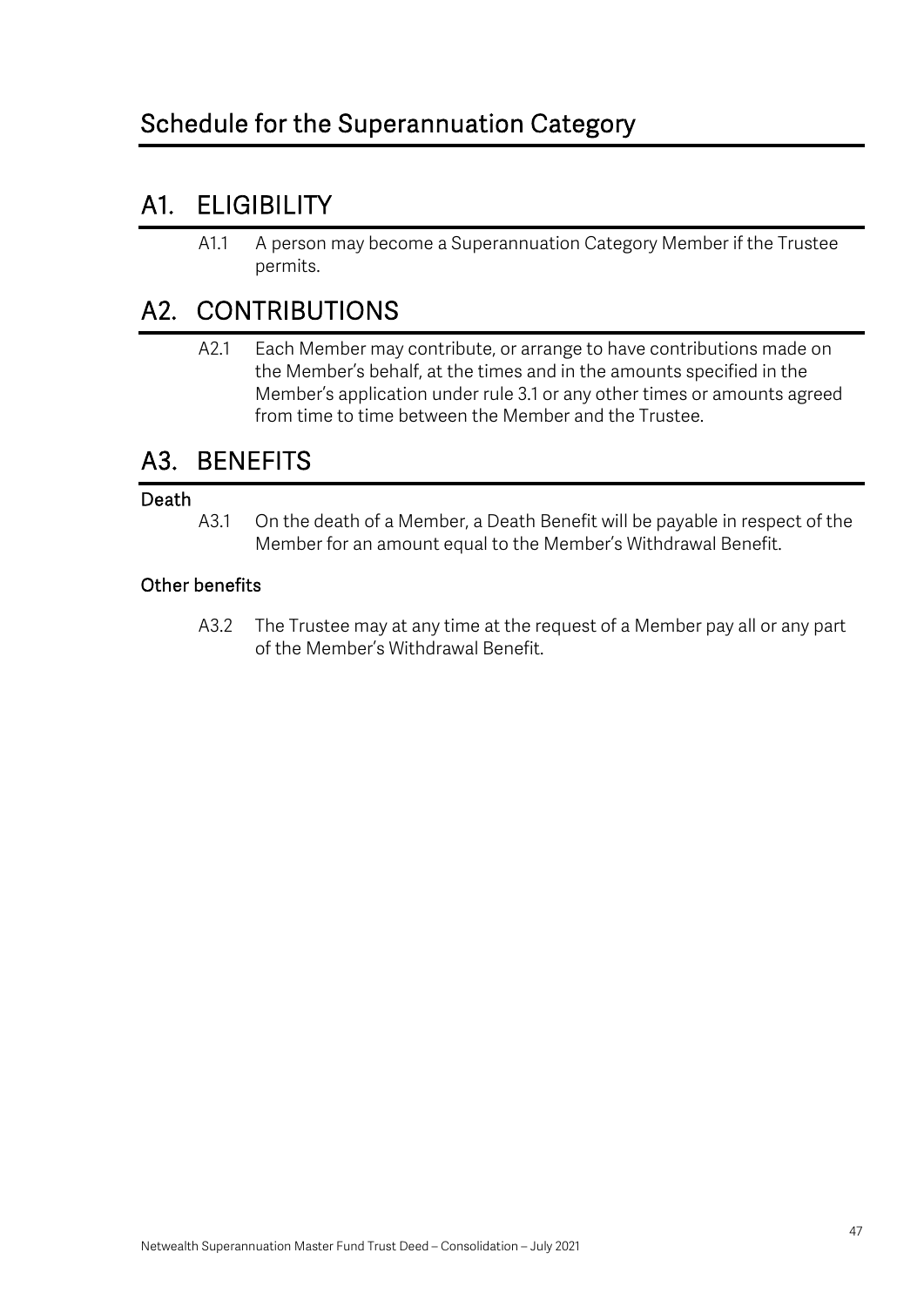## B1. ELIGIBILITY

## **Eligibility**

B1.1 A person may become an Account Based Income Stream Category Member if the Trustee permits.

## Types of pensions

- B1.2 The Trust may provide Account Based Income Streams to Beneficiaries under this Category.
- B1.3 A reference to an "income stream" in rule B3 is a reference to an Account Based Income Stream.

## B2. CONTRIBUTIONS

- B2.1 An Account Based Income Stream Category Member may contribute, or arrange to have contributions made on the Member's behalf, to the Trust:
	- (a) as agreed between the Member and the Trustee; and
	- (b) as permitted by Superannuation Law.
- B2.2 Without limiting rule B2.1(b), the capital supporting an Account Based Income Stream must not be added to by way of contribution or rollover after the Account Based Income Stream has commenced, unless Superannuation Law permits.

## B3. ACCOUNT BASED INCOME STREAM BENEFITS

## Account Based Income Stream

- B3.1 The Trustee must pay each Member a separate income stream for each Account Based Income Stream maintained for the Member:
	- (a) commencing on the date agreed between the Member and the Trustee, which must be not later than necessary to comply with Superannuation Law; and
	- (b) terminating when the balance of the Member's Account Based Income Stream reaches zero.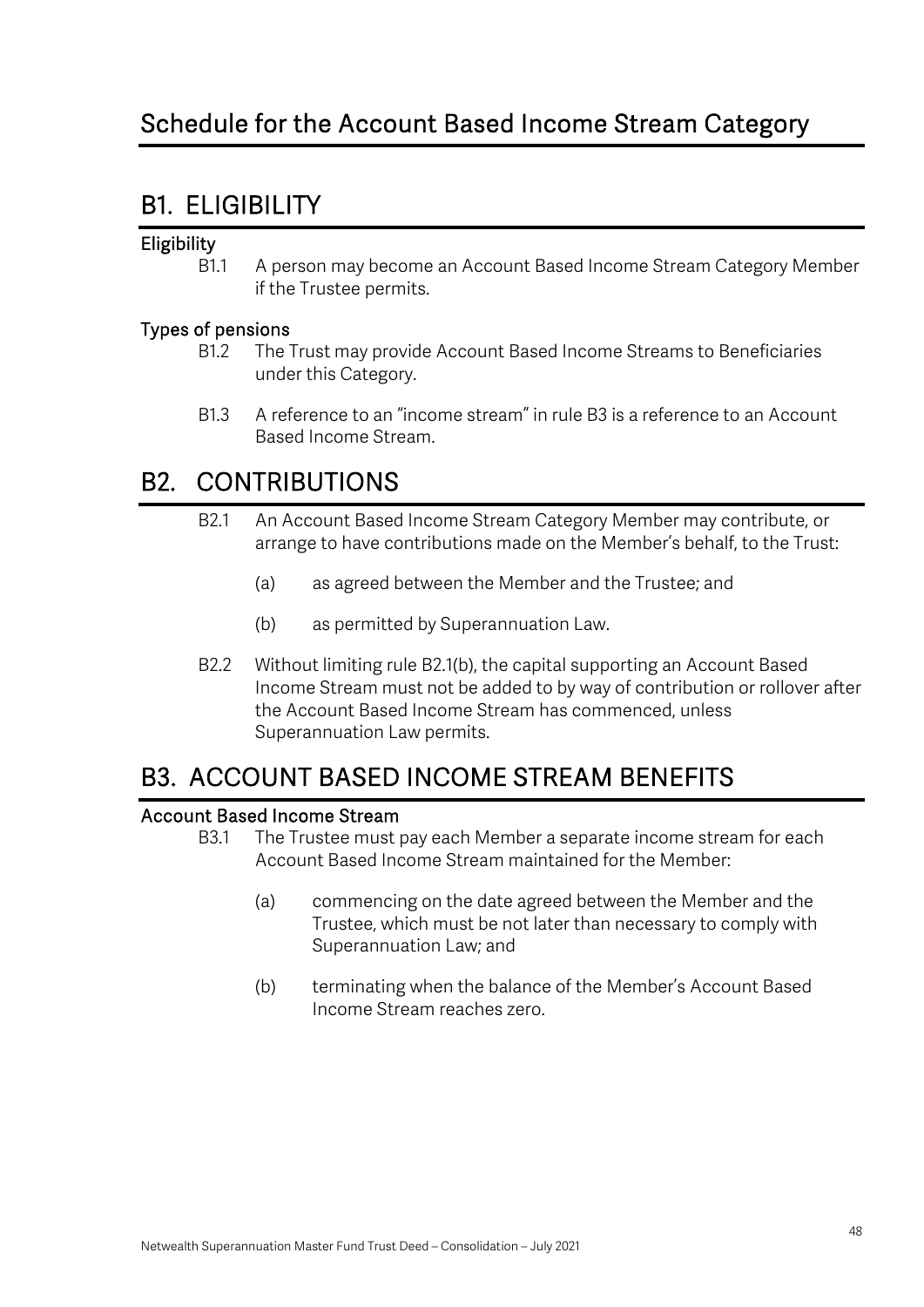B3.1A The Trustee may determine that an Account Based Income Stream is a Transition to Retirement Income Stream. In the event that a Member in receipt of a Transition to Retirement Income Stream satisfies a condition of release with a nil cashing restriction, the Trustee may determine that the Account Based Income Stream is no longer a Transition to Retirement Income Stream.

#### Frequency of payment

- B3.2 The Trustee must pay the income stream to a Member at the times and in the manner agreed between the Trustee and the Member.
- B3.3 A Member may change the frequency of the income stream payments if:
	- (a) the change is approved by the Trustee; and
	- (b) is in a manner approved by the Trustee.
- B3.4 The Trustee may pay an irregular income stream payment to a Member, if the Member requests or the Trustee otherwise determines.
- B3.5 If at any time a Member has not made a selection as to the frequency of the income stream payments, the Trustee must pay the income stream annually.
- B3.6 For so long as the income stream is payable, the Trustee must ensure that at least one payment is made during each Financial Year, unless Superannuation Law permits otherwise.

#### Selecting pension level

- B3.7 For each Financial Year (or part of a Financial Year), the income stream payments to a Member must not be:
	- (a) smaller than the minimum limits set out in the Superannuation Industry (Supervision ) Regulations 1994 for the type of income stream specified in paragraph 1.06(9A)(a) of those Regulations; or
	- (b) in the case of a Transition to Retirement Income Stream, greater than the maximum limits set out in the Superannuation Industry (Supervision) Regulations 1994.

In respect of Account Based Income Streams which commence on or after 1 July 2017, in the event that the Trustee considers income stream payments would otherwise fall outside such limits, the Trustee may, without notice, make such adjustment to the value of all or some of the income stream payments as the Trustee considers necessary to ensure that their sum does fall within the limits required under this rule.

B3.8 At any time during a Financial Year a Member may select the level of income stream payments to apply for each income stream for the balance of the Financial Year. The selection must be in a manner approved by the Trustee.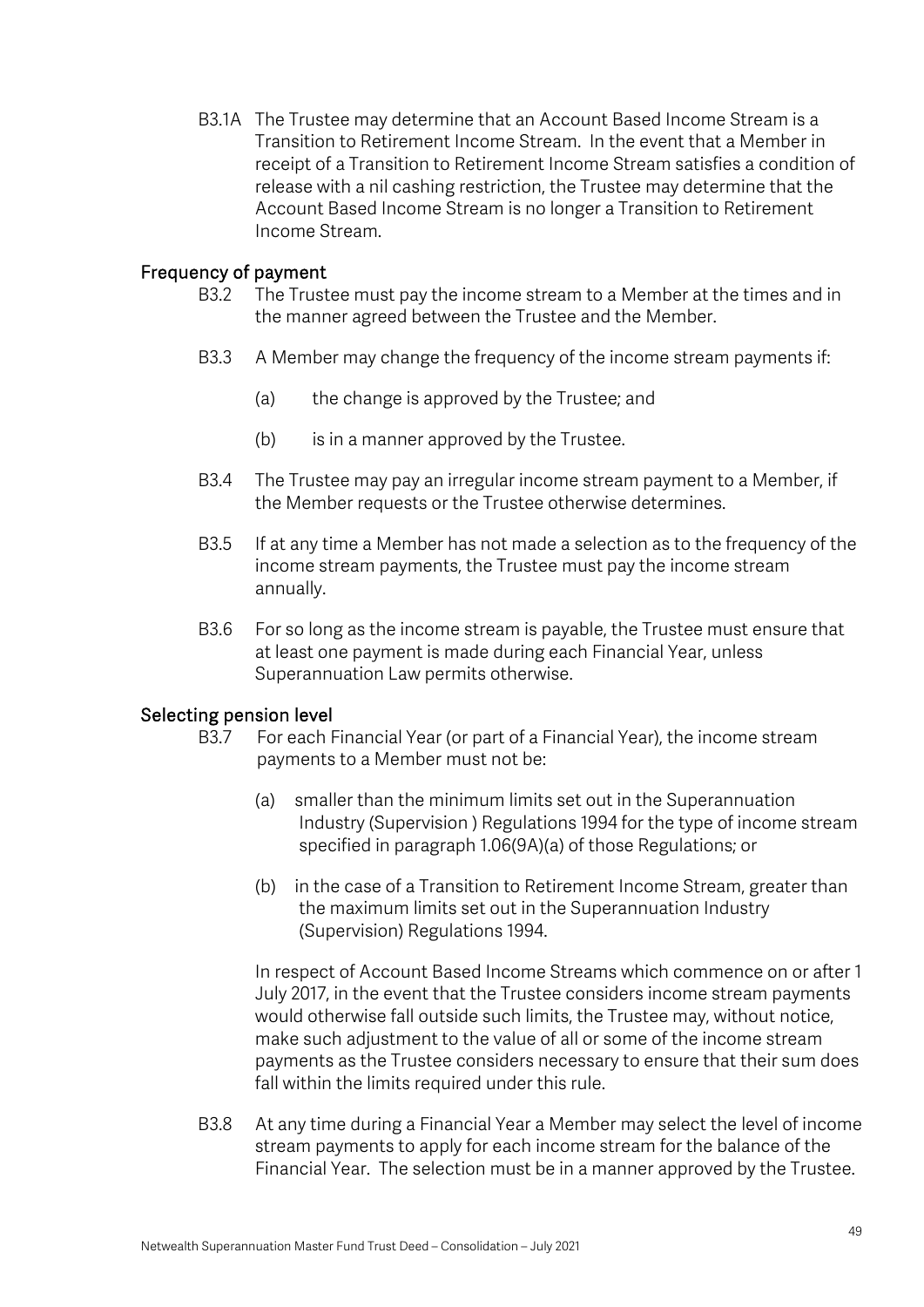## Default pension level

- B3.9 If at any time during a Financial Year, no selection has been made for an income stream for that year under rule B3.8 and that income stream was being paid in the previous Financial Year, the Trustee must either:
	- (a) pay the income stream for the current year calculated according to any existing agreement between the Trustee and the Member; or
	- (b) if there is no agreement, continue to pay an income stream at the level prevailing at the end of the previous Financial Year.

However, the Trustee may adjust the level up to the minimum so as to comply with rule B3.7.

B3.10 If, there is no existing agreement between the Trustee and the Member as to the income stream level and rule B3.9 does not apply, the Trustee must pay an income stream at the minimum level required under rule B3.7.

### **Commutation**

- B3.11 To the extent permitted by Superannuation Law and subject to rule B3.11A, the whole or a part of any Account Based Income Stream of a Member may be commuted by:
	- (a) the Member, if the Trustee approves; or
	- (b) the Trustee, if the balance of the Member's Account Based Income Stream for that income stream falls below any minimum balance determined by the Trustee.
- B3.11A An income stream commencing on or after 1 October 2003 may only be commuted in whole or in part if:
	- (a) the commutation results from the death of the Member or a reversionary beneficiary; or
	- (b) the sole purpose of the commutation is as prescribed by Superannuation Law; or
	- (c) the income stream has paid, in the Financial Year in which the commutation is to take place, at least the minimum amount prescribed by Superannuation Law.
- B3.12 On a Member fully commuting the Member's income stream, the Trustee must pay a lump sum benefit to the Member equal to the balance of the Member's Account Based Income Stream after paying any minimum income stream under rule B3.7.
- B3.13 On a Member partially commuting an income stream, the Trustee must pay a lump sum benefit to the Member equal to the amount commuted which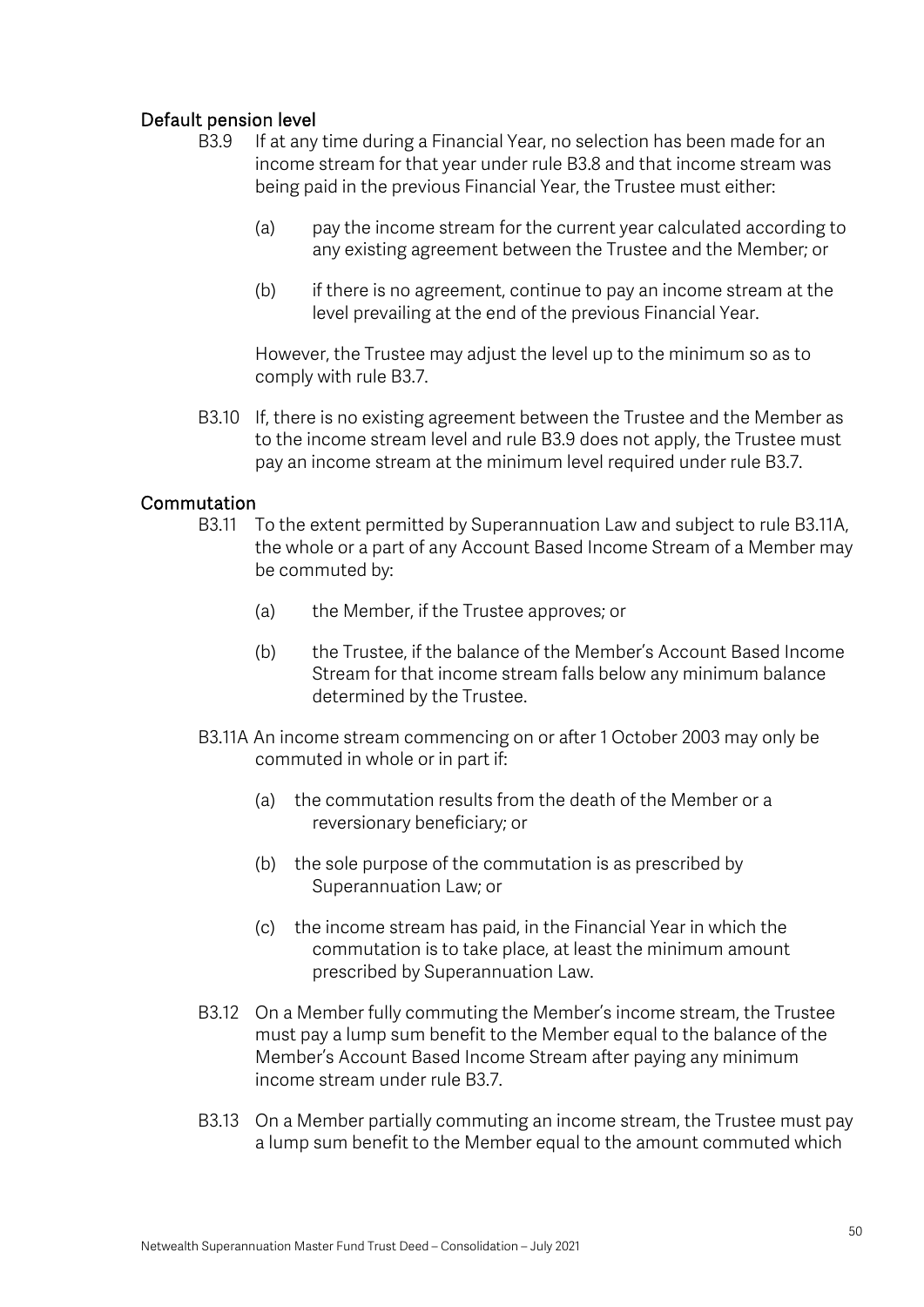must not exceed the balance of the Member's Account Based Income Stream.

### Termination of income stream

- B3.14 The balance of a Death Benefit being paid in the form of an Account Based Income Stream to a child of the deceased Member must be paid as a lump sum on the day the child attains 25 or:
	- (d) earlier if Superannuation Law requires; or
	- (e) later if Superannuation Law permits and the Trustee so determines.
- B3.15 An income stream will terminate in respect of a Member as at the date on which the balance of the Member's Account Based Income Stream reduces to zero.

### Transfer to a Term Allocated Pension

B3.16 A Member in receipt of an Account Based Income Stream may, in writing, request the Trustee to cease paying the Member an Account Based Income Stream pursuant to this rule B3 and commence paying a Term Allocated Pension pursuant to rule D2. The Trustee will only act on the written request if to do so is permitted by Superannuation Law.

## B4. DEATH BENEFIT

## Death Benefit

B4.1 On the death of a Member, a Death Benefit will be payable in respect of each of the Member's Account Based Income Streams equal to the balance of each of the Member's Account Based Income Streams.

#### Death of reversionary pensioner

B4.2 In the event of the death of a reversionary pensioner, the Trustee must pay the balance, if any, of each the reversionary pensioner's Account Based Income Streams to the reversionary pensioner's legal personal representative. If a legal personal representative is not appointed, or the Trustee is unable to identify the legal personal representative, within 90 days of the date of death or any later date the Trustee considers reasonable, the Trustee must pay the whole or the part of the balance to any other person or persons in accordance with Superannuation Law, as the Trustee in its absolute discretion determines.

## B5. MISCELLANEOUS

- B5.1 Where the Trustee pays an income stream under this Account Based Income Stream Category then:
	- (a) the capital value of the income stream and the income from it must not be used as security for a borrowing unless Superannuation Law permits; and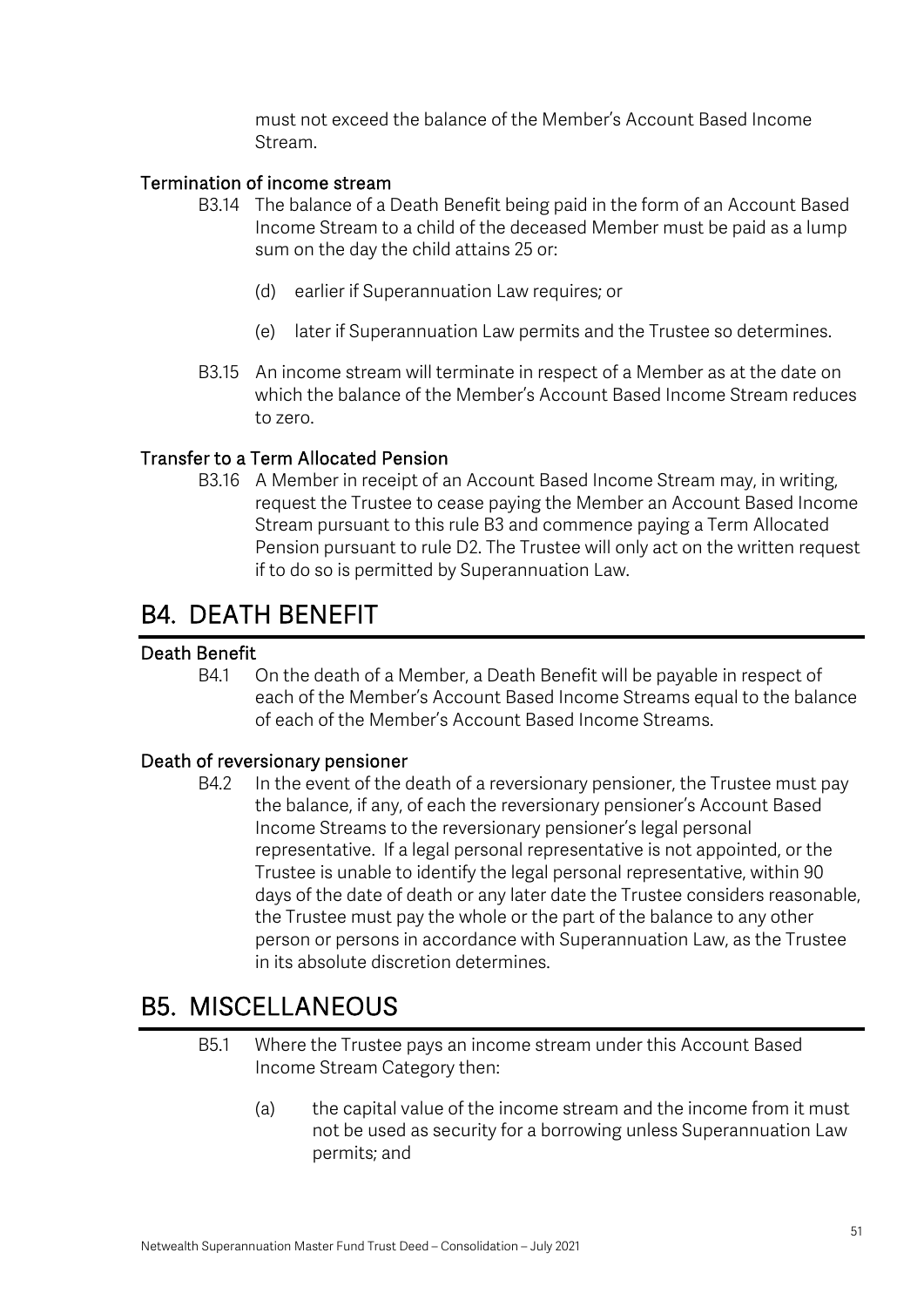(b) the income stream must not be transferred to another person unless permitted by Superannuation Law.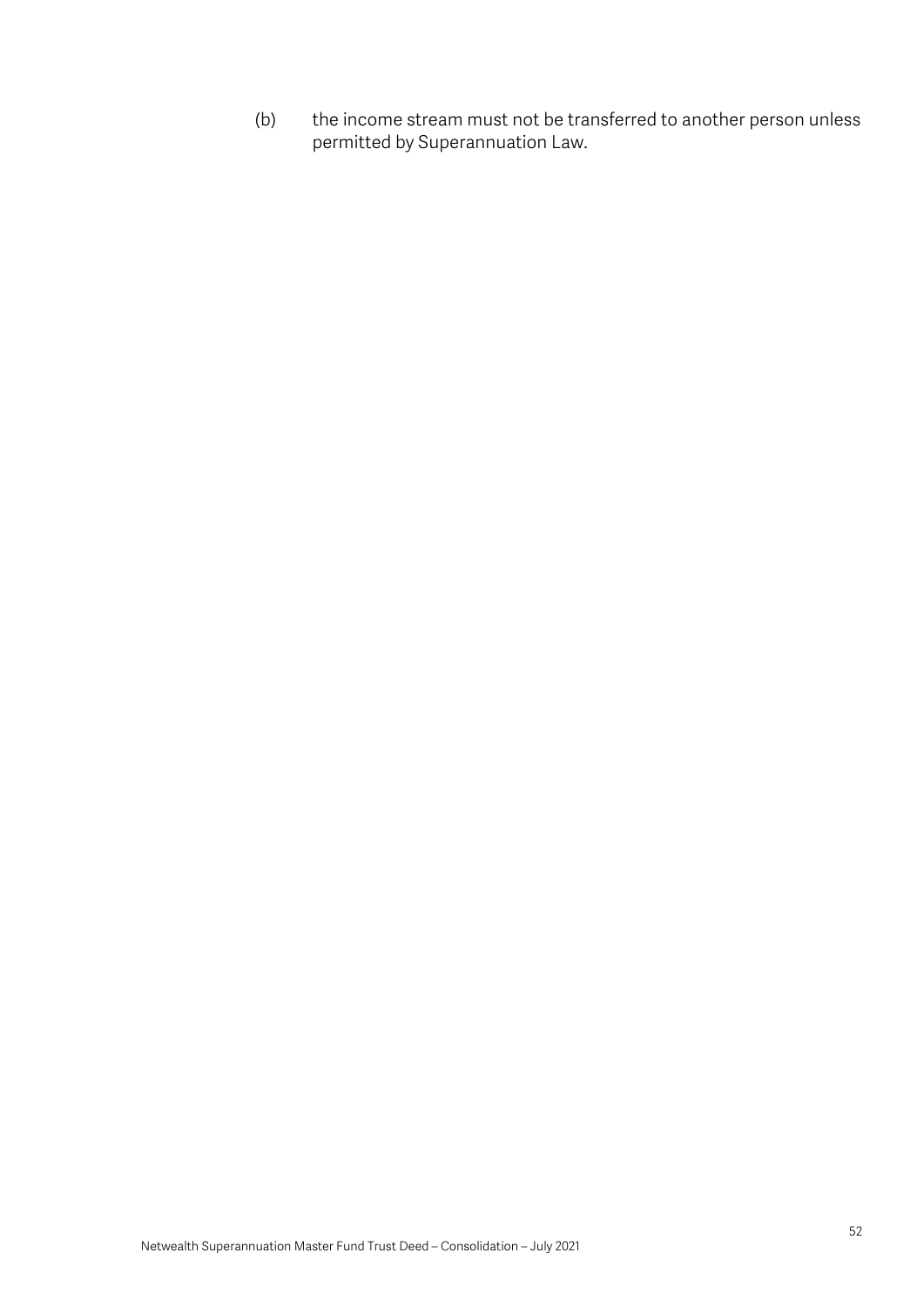## C1. ELIGIBILITY AND PARTICIPATION

### Employer-sponsored Member

- C1.1 An Employee is eligible to become an Employer-sponsored Member if:
	- (a) the Employee applies to the Trustee in accordance with the Employee Application; or
	- (b) the Employer invites the Employee and the Employee applies to the Trustee in accordance with the Employer Application; or
	- (c) the Employer directs the Trustee to admit the Employee without an application and that direction:
		- (i) is in accordance with the Employer Application; and
		- (ii) is permitted by Superannuation Law.
- C1.2 The Employee may be admitted as a Employer-sponsored Member in the type of membership which is set out in the Employer or Employee Application and specified in the invitation or direction. If no type is specified, then as the Trustee determines.

## Employer

- C1.3 An employer who has:
	- (a) applied in a manner approved by the Trustee; and
	- (b) lodged the application with the Trustee either at its registered office or as the Trustee determines; and
	- (c) agreed to be bound by the Rules,

may become an Employer. The employer becomes an Employer once the Trustee has approved its Employer Application.

#### Employer Application

- C1.4 The application of the Employer under rule C1.3(a) must set out all matters agreed between the Trustee and the Employer in relation to:
	- (a) the Employer's participation in the Trust; and
	- (b) benefits for the Employer's Employees.

The agreement must be consistent with the Rules. To the extent of any inconsistency, the Rules prevail.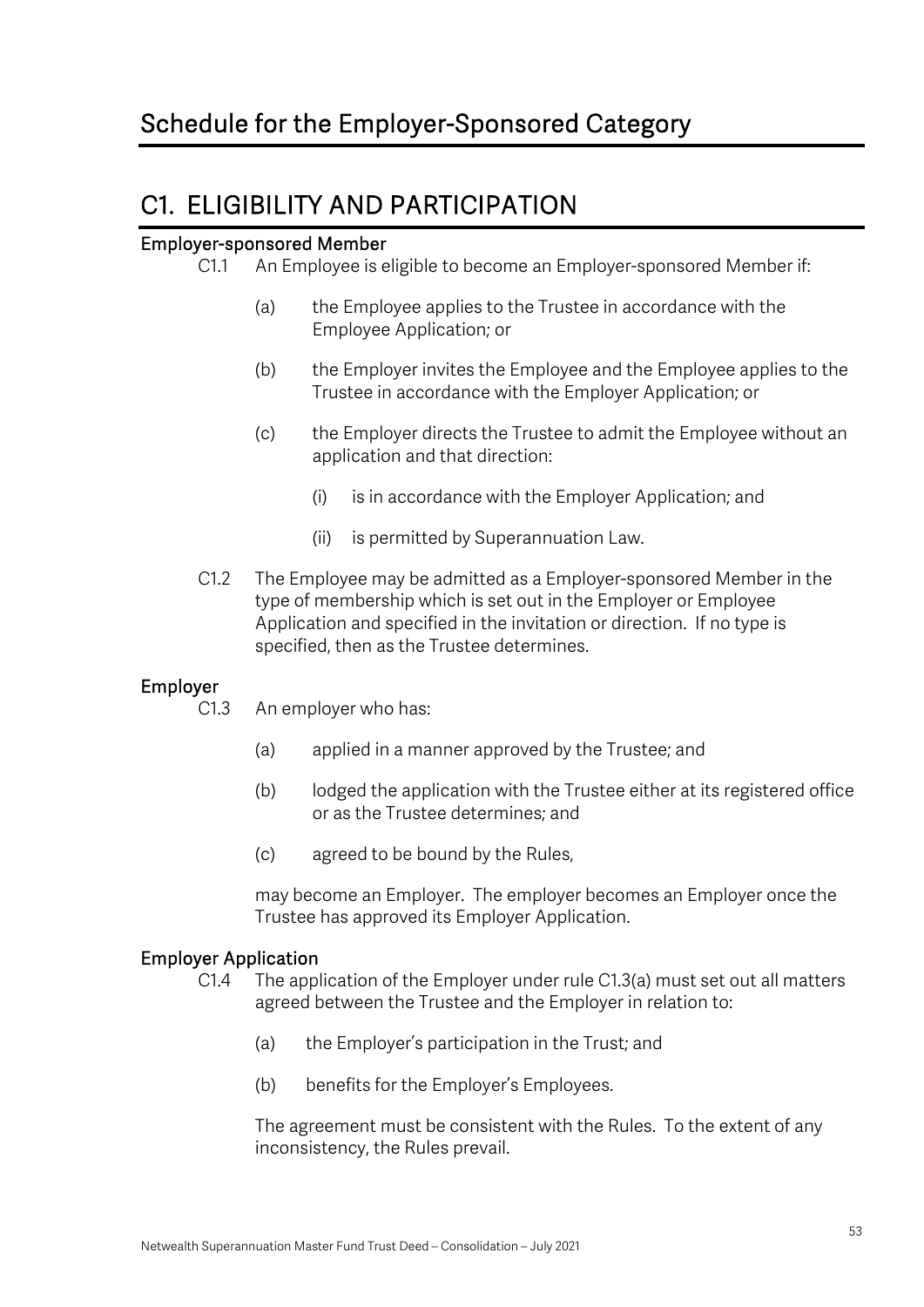C1.5 If the Trustee agrees, the Employer may alter the details set out in its application at any time by notice in writing to the Trustee.

### Ceasing to be an Employer

- C1.6 An employer ceases to be an Employer if:
	- (a) the employer gives written notice of intended termination to the Trustee; or
	- (b) the employer ceases to employ any Employer-sponsored Members.
- C1.7 The termination takes place on a date specified by the Trustee.
- C1.8 On termination:
	- (a) the Employer and its Employer-sponsored Members must immediately pay any arrears of contributions up to the termination date but must make no further contributions; and
	- (b) the Trustee must continue to pay benefits out of the Trust which have become payable on or before the termination date; and
	- (c) the Trustee must transfer the amount representing the Withdrawal Benefits of the Employer-sponsored Members, together with any share of the Employer's Reserve that the Trustee determines, to:
		- (i) another Category nominated by the Employer or the Employer-sponsored Member;
		- (ii) a fund nominated by the Employer; or
		- (iii) if no fund or Category is nominated within 90 days after the termination date, a fund or a Category selected by the Trustee.

## C2. MEMBERSHIP

#### Temporary absences

C2.1 If a Employer-sponsored Member:

- (a) leaves Service, but the Employer believes the Employer-sponsored Member is likely to return to Service within a reasonable period; or
- (b) takes unpaid leave,

the Employer and the Trustee may make arrangements they consider appropriate concerning contributions and benefits for the Employersponsored Member for the period of absence.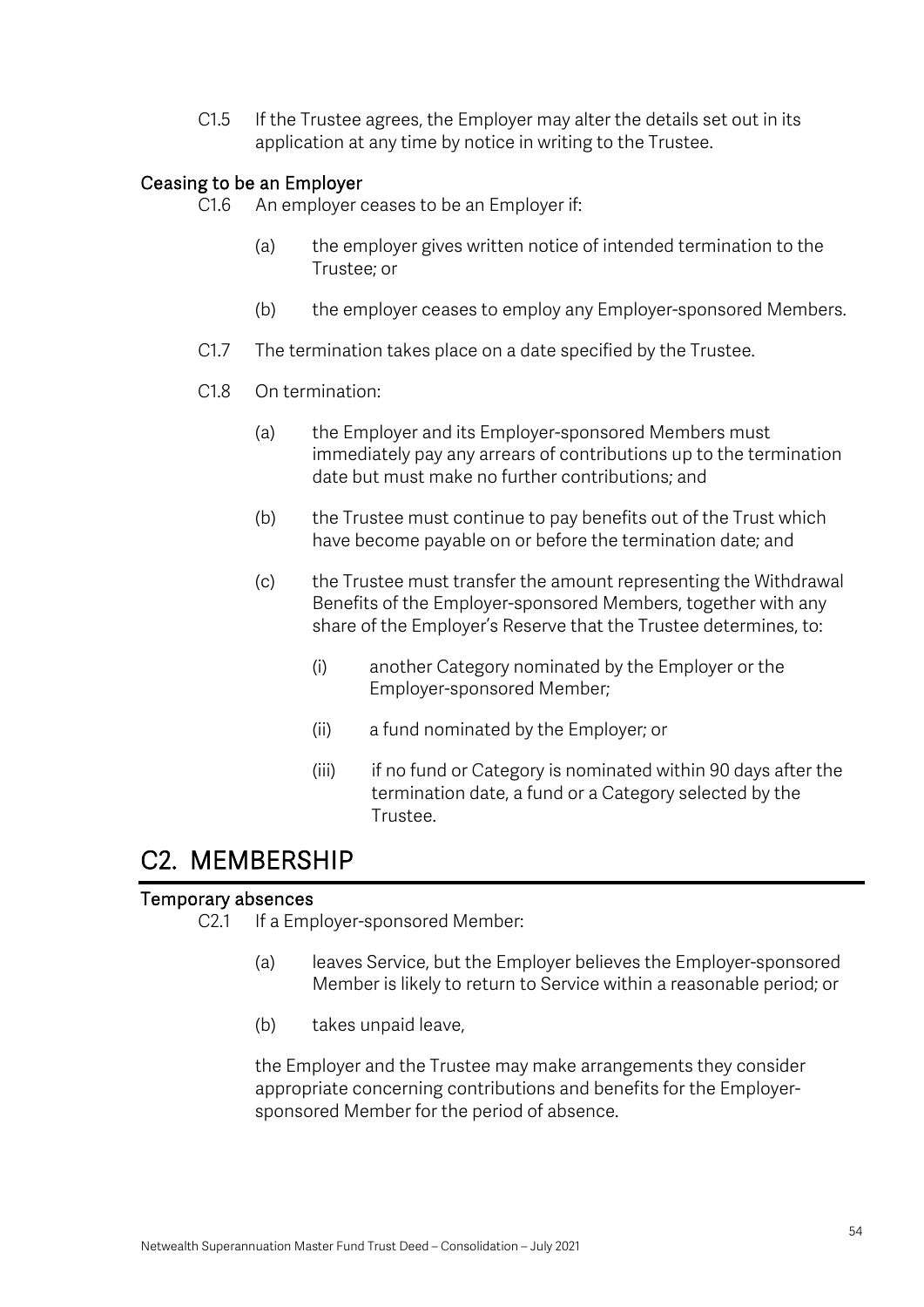## Transfer of Service

C2.2 The transfer of a Employer-sponsored Member from Service with one Employer in a group of Employers (nominated on the Employer or Employee Application) to Service with another Employer is not a termination of Service unless the current Employer and the Trustee declare it to be.

## C3. CONTRIBUTIONS

#### Employer-sponsored Member contributions

- C3.1 A Employer-sponsored Member may contribute at the rate required by the Employer Application.
- C3.2 A Employer-sponsored Member may contribute any further amount if the Trustee and the Employer agree.
- C3.3 Unless the Employer-sponsored Member and the Employer agree otherwise, the Employer may deduct the Employer-sponsored Member's contributions from the Employer-sponsored Member's remuneration. The Employer may pay the contributions to the Trustee:
	- (a) in the manner and at the times agreed between the Employer and the Trustee; and
	- (b) within any time limit imposed by law.

#### Employer contributions

- C3.4 An Employer may contribute to the Trust in respect of a Employersponsored Member at the rate set out in the Employer or Employee Application until:
	- (a) the Employer-sponsored Member leaves Service; or
	- (b) the Superannuation Law prohibits the Trustee accepting a contribution for the Member.
- C3.5 An Employer may contribute any further amount if the Trustee agrees.
- C3.6 An Employer may cease, suspend or reduce its contributions in respect of any Employer-sponsored Member by written notice to the Trustee. The Trustee may notify the Employer-sponsored Member and the Employersponsored Member may cease contributions. The Employer and the Employer-sponsored Member may pay any arrears of contributions.
- C3.7 If an Employer makes contributions to the Trust for a Employer-sponsored Member in relation to a period and:
	- (a) the contributions are intended to satisfy the Employer's obligations under any Award in relation to the period; and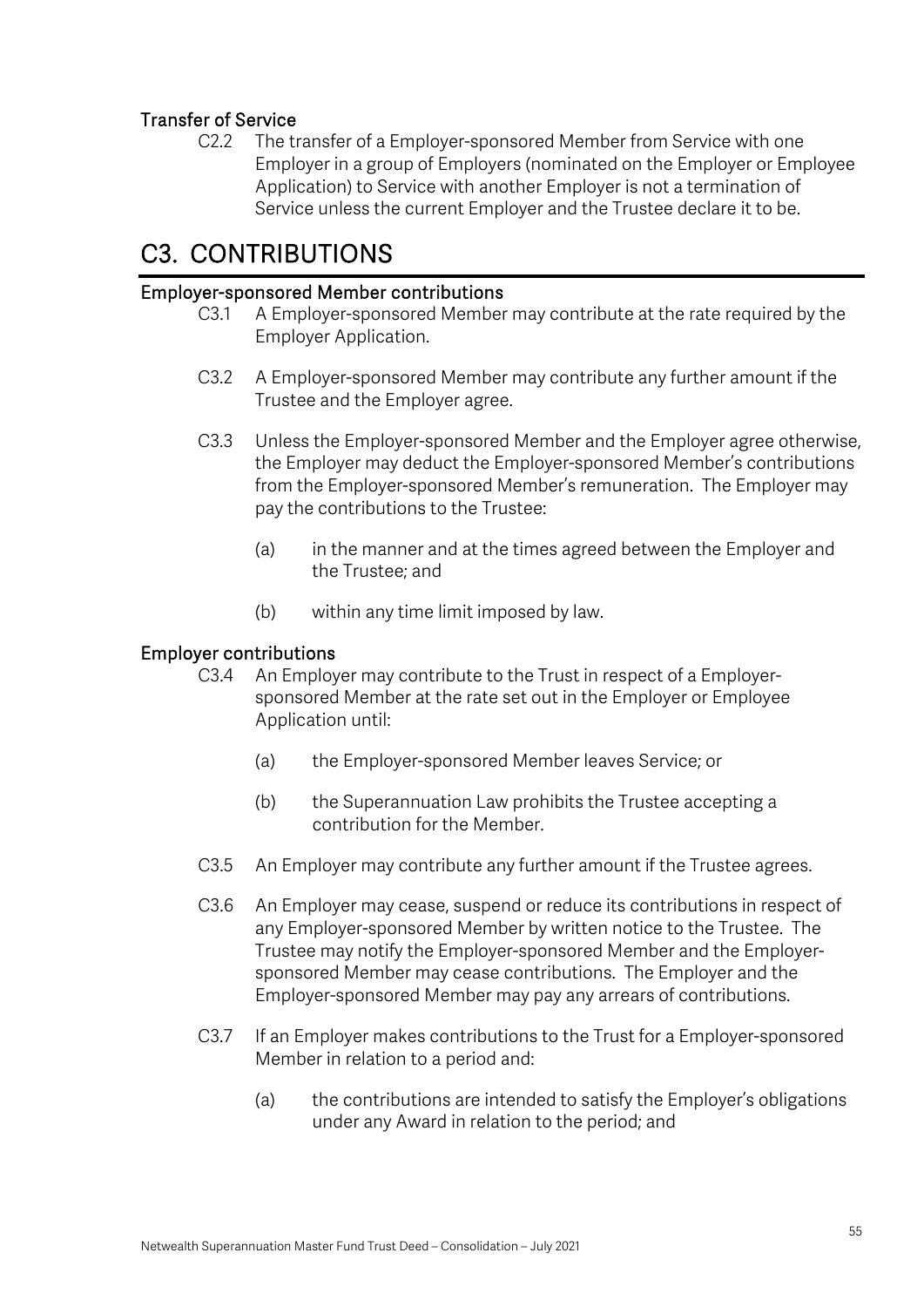- (b) the contributions do not count towards satisfying the Award in relation to the period; and
- (c) Assets have been recorded to the Employer-sponsored Member or other contributions have been recorded in any Beneficiary Account of the Employer-sponsored Member,

then rule C3.8 applies.

- C3.8 If rule C3.7 applies to contributions, the Trustee may transfer the contributions from the Beneficiary Account of the Employer-sponsored Member in relation to the contributions to:
	- (a) the Employer's Reserve; or
	- (b) transfer the contribution to a fund that satisfies the Award,

at the request of the Employer and as Superannuation Law permits. The Trustee may dispose of any Assets recorded in the Beneficiary Account of the Employer-sponsored Member in relation to the contributions.

- C3.9 If any amounts have been transferred to the Trust under rule 3.9 and the Trustee is satisfied that:
	- (a) the contributions towards those amounts were intended to satisfy an Award in relation to a period;
	- (b) those contributions did not count towards satisfying the Award in relation to that period; and
	- (c) the Employer is now liable to contribute additional amounts to satisfy the Award in relation to that period,

then rule C3.10 applies.

- C3.10 If rule C3.9 applies to those amounts, the Trustee may transfer the amounts or Assets recorded in respect of them to:
	- (a) the Employer's Reserve; or
	- (b) transfer the contribution to a fund that satisfies the Award,

at the request of the Employer and as Superannuation Law permits.

- C3.11 If the Employer is required to make contributions to the Trust for a Employer-sponsored Member under rule C3.4 in relation to a period but has not yet made them, and the Employer becomes bound to:
	- (a) make contributions under an Award to another fund for the Employer-sponsored Member in relation to the period; or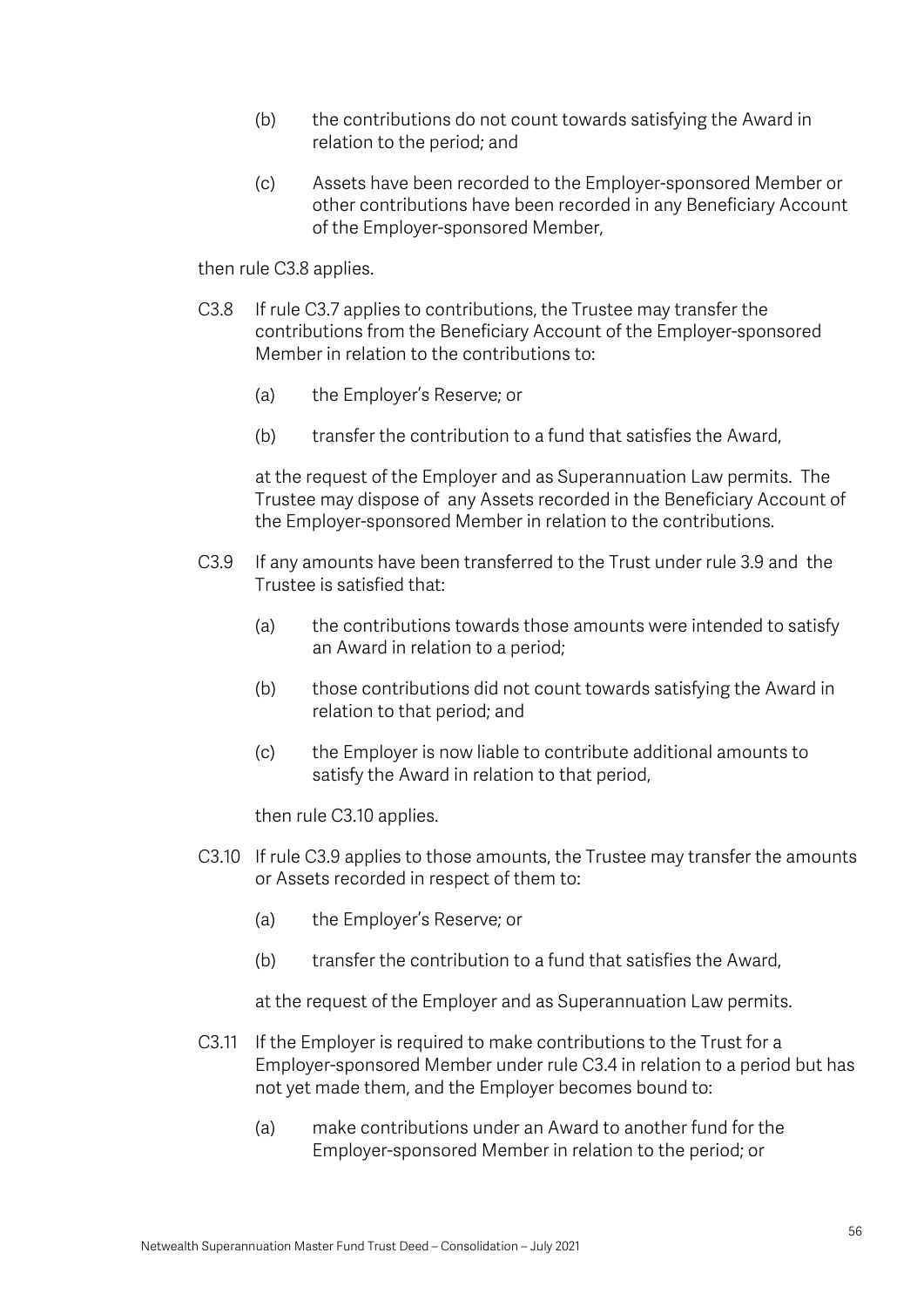(b) pay the Superannuation Guarantee Charge for the Employersponsored Member in relation to the period,

then the Employer's liability to contribute under rule C3.4 is reduced to the extent that the Employer may make the Award contributions or pay the Superannuation Guarantee Charge.

## C4. BENEFIT ENTITLEMENT

#### Death

C4.1 On the death of an Employer-sponsored Member in Service a Death Benefit will be payable in respect of the Employer-sponsored Member for an amount equal to the Employer-sponsored Member's Withdrawal Benefits.

### Leaving Service

C4.2 A Employer-sponsored Member who leaves Service in circumstances other than those described in rule C4.1 is entitled to a benefit equal to the Employer-sponsored Member's Withdrawal Benefit.

### Change of Category

- C4.3 If an Employer-sponsored Member has become entitled to a benefit, the Trustee may transfer that benefit to another Category:
	- (a) as it considers appropriate; and
	- (b) with or without the Employer-sponsored Member's consent.

## Other benefits

C4.4 The Trustee may at any time at the request of a Employer-sponsored Member pay all or part of the Employer-sponsored Member's Withdrawal Benefits in circumstances other than those described in rule C4.1 or C4.2.

## C5. POLICY COMMITTEE

#### Establishment

C5.1 If required by Superannuation Law, the Trustee must establish a policy committee for each group of Employer-sponsored Members required by Superannuation Law.

#### Functions

- C5.2 The functions of a policy committee are determined by agreement between the Employer-sponsored Members of the policy committee and the Trustee. However the Trustee may limit those functions to relate to the part of the Trust involving:
	- (a) a particular Employer; or
	- (b) a particular group of Employer-sponsored Members; or
	- (c) both.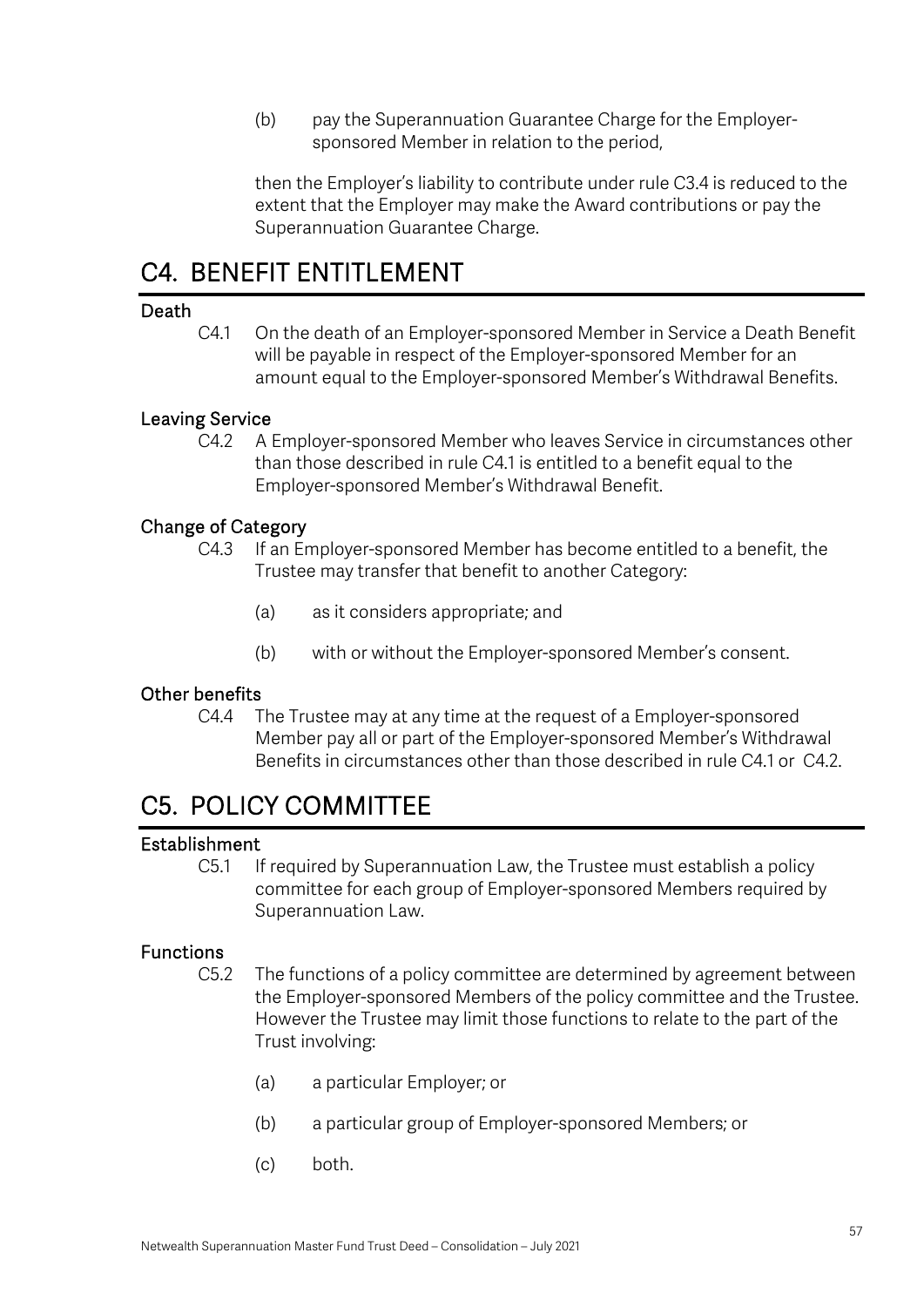### Trustee may attend meetings

C5.3 The Trustee (or its representative) may attend meetings of each policy committee.

### Conduct of Meetings

- C5.4 Each policy committee may regulate its meetings as its members consider appropriate:
	- (a) with the approval of the Trustee; and
	- (b) in accordance with Superannuation Law.

#### Minutes to Trustee

C5.5 Each policy committee must give a copy of the minutes of each meeting of the policy committee to the Trustee.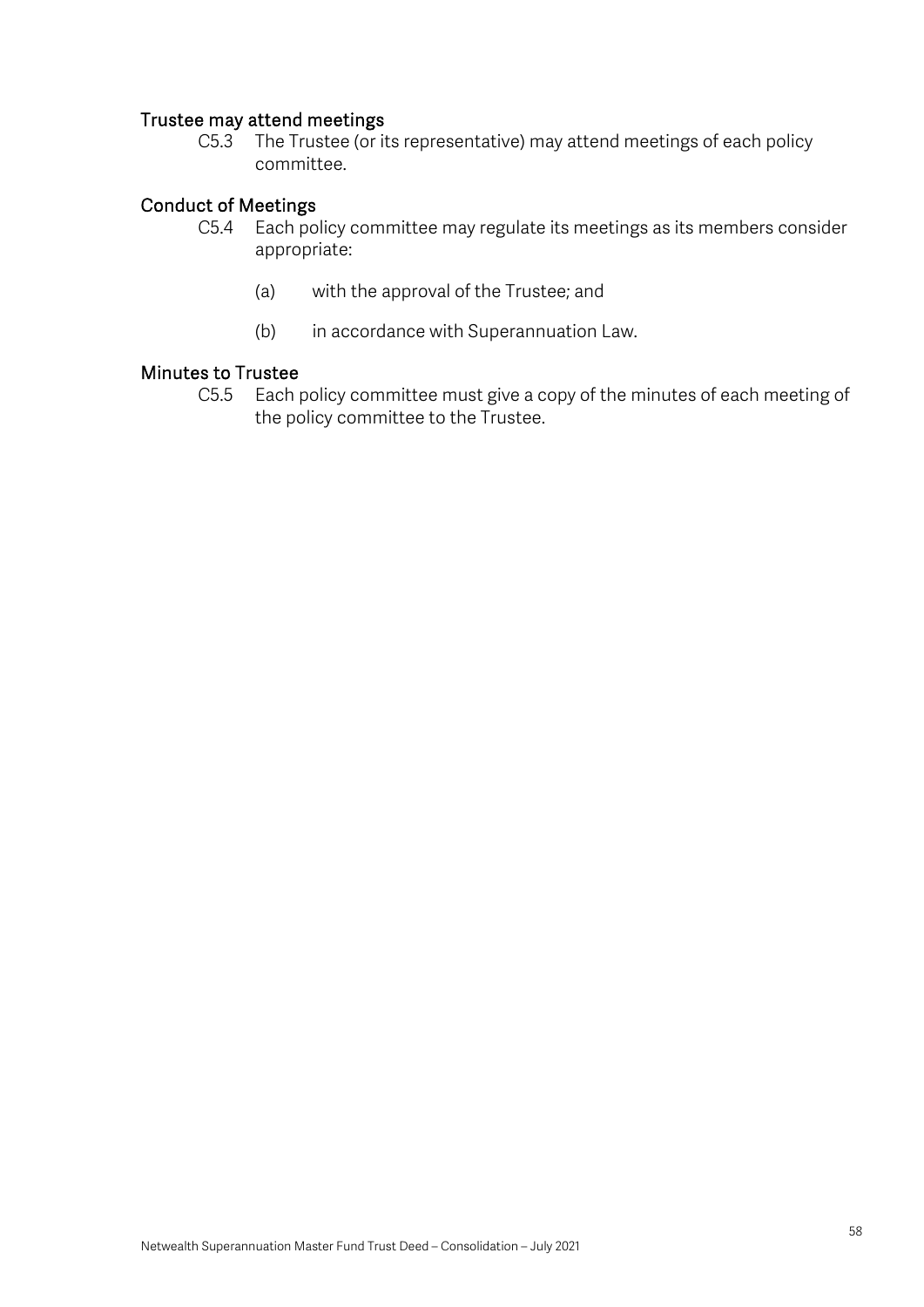## D1. ELIGIBILITY

## **Eligibility**

D1.1 A person may become a Term Allocated Pension Category Member if the Trustee permits.

### Types of pensions

- D1.2 The Trust may provide Term Allocated Pensions to Beneficiaries under this Category.
- D1.3 A reference to a "pension" in rule D2 and D4.2 is a reference to a Term Allocated Pension.

## D2. TERM ALLOCATED PENSION BENEFITS

### Term Allocated Pension

- D2.1 The Trustee must pay each Member a separate pension for each Term Allocated Pension maintained for the Member:
	- (a) commencing on the date agreed between the Member and the Trustee, which must be not later than necessary to comply with Superannuation Law; and
	- (b) until the earlier of:
		- (i) the expiry of the period determined by the Trustee in accordance with Superannuation Law; and
		- (ii) the balance of the Member's Beneficiary Account reaching zero.

## Frequency of payment

- D2.2 The Trustee must pay the pension to a Member at the times and in the manner agreed between the Trustee and the Member.
- D2.3 A Member may change the frequency of the pension payments if:
	- (a) the change is approved by the Trustee; and
	- (b) is in a manner approved by the Trustee.
- D2.4 The Trustee may pay an irregular pension payment to a Member, if the Member requests and the Trustee agrees, or the Trustee otherwise determines.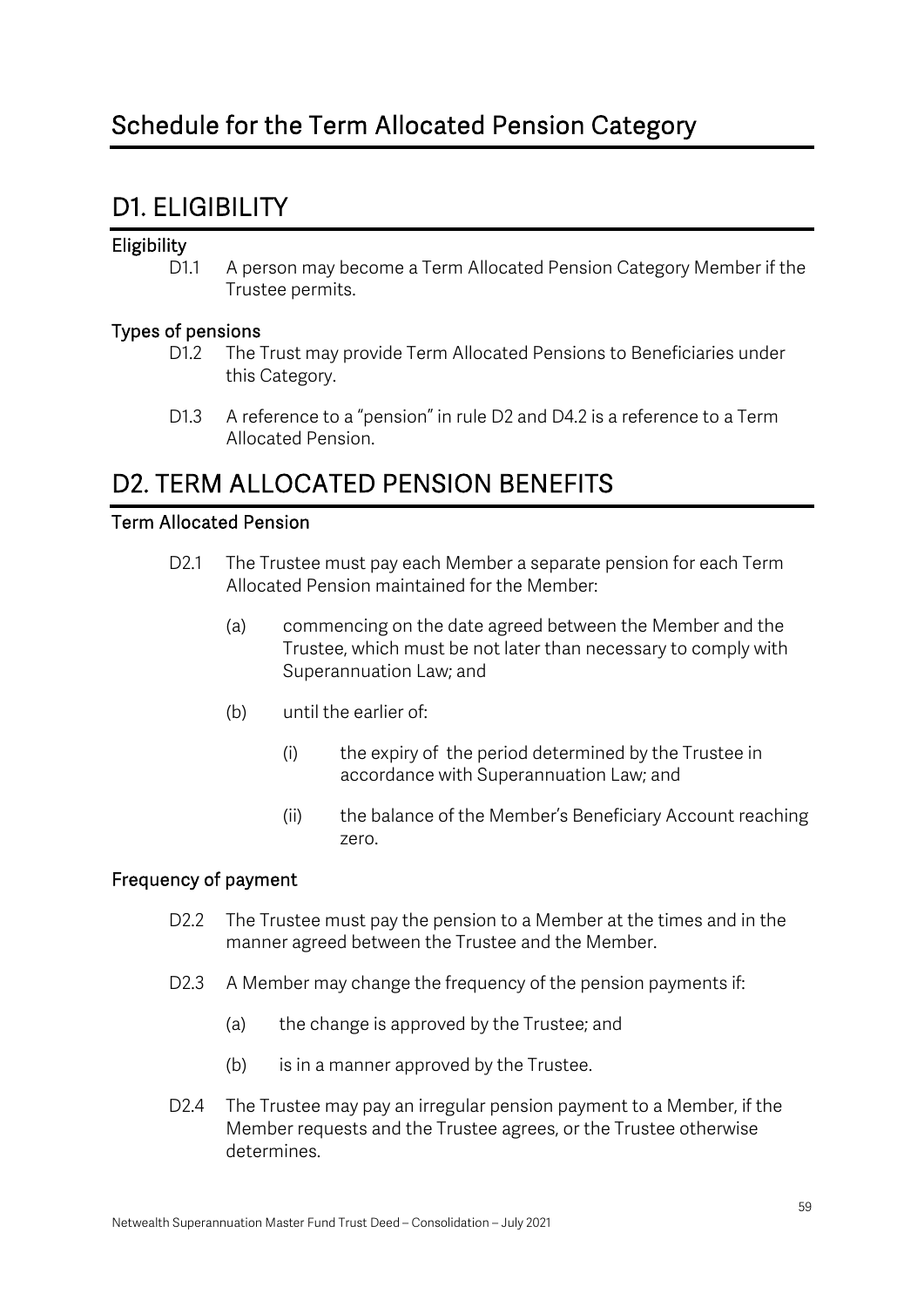- D2.5 If at any time a Member has not made a selection as to the frequency of the pension payments, the Trustee must pay the pension annually.
- D2.6 Subject to D2.7, for so long as the pension is payable, the Trustee must ensure that at least one payment is made during each Financial Year, unless Superannuation Law permits otherwise.
- D2.7 If the first day of the period to which the first payment of a Term Allocated Pension relates is on or after 1 June in a Financial Year, no pension payment is required to be made for that Financial Year.

#### Payment amount

D2.8 For each Financial Year (or part of a Financial Year), the total of the payments of the pension (excluding payments made by commutation but including payments made under a Payment Split) must be calculated in accordance with Schedule 6 of the Superannuation Industry (Supervision) Regulations. However, where a pension commenced on or after 20 September 2007, the minimum pension payment must be increased (if necessary) to the minimum amount determined under Schedule 7 of the Superannuation Industry (Supervision) Regulations.

#### **Commutation**

- D2.9 To the extent not prohibited by Superannuation Law, the whole or a part of any pension of a Member may be commuted by:
	- (a) the Member, if the Trustee approves; or
	- (b) the Trustee, if the value of the Member's Term Allocated Pension for that pension falls below any minimum determined by the Trustee or in exercise of the Trustee's absolute discretion for a purpose consistent with Superannuation Law.
- D2.10 On a Member fully commuting the Member's pension, the Trustee must pay a lump sum benefit in respect of the Member equal to the value of the Member's Term Allocated Pension immediately before the commutation. However, for a pension which commenced on or after 20 September 2007, the amount cannot exceed the amount permitted by the Superannuation Industry (Supervision) Regulations.
- D2.11 On a Member partially commuting a pension, the Trustee must pay a lump sum benefit in respect of the Member equal to the amount commuted which must not exceed the value of the Member's Term Allocated Pension immediately before the commutation. However, for a pension which commenced on or after 20 September 2007, the amount cannot exceed the amount permitted by the Superannuation Industry (Supervision) Regulations.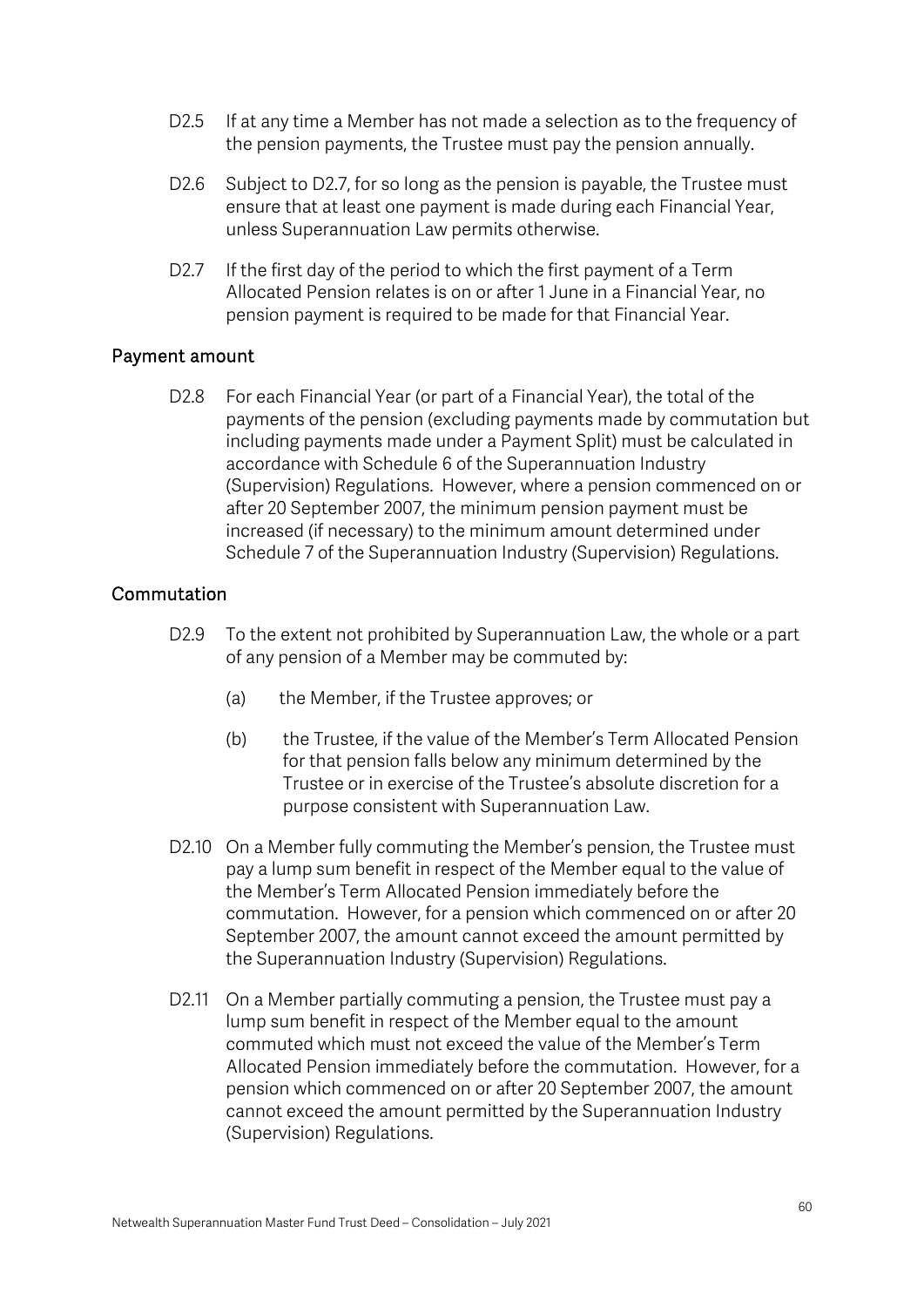- D2.12 If a pension is paid by reference to the life expectancy of a Member's Spouse:
	- (a) the pension cannot be commuted on the death of the Member until the death of both the Member and their Spouse; and
	- (b) rules D3.1 and D3.10 do not apply to the Member or the Member's Spouse until both have died (in which case those rules apply in respect of the later of the two deaths).

### Residual capital value

D2.13 The pension does not have a residual capital value.

## D3. DEATH BENEFIT

## Death Benefit

- D3.1 On the death of a Member, a Death Benefit will be payable in respect of each of the Member's Term Allocated Pensions equal to the balance of each of the Member's Term Allocated Pensions. However, to the extent that the Death Benefit:
	- (a) reverts, the value of the reversionary component must not exceed 100% of the value of the Member's Term Allocated Pension immediately before the reversion;
	- (b) is commuted to pay a lump sum, the amount paid must not exceed the value of the Member's Term Allocated Pension immediately before the commutation.

#### Death of reversionary pensioner

D3.2 In the event of the death of a reversionary pensioner, the Trustee must pay the balance, if any, of each the reversionary pensioner's Term Allocated Pensions to the reversionary pensioner's legal personal representative. If a legal personal representative is not appointed, or the Trustee is unable to identify the legal personal representative, within 90 days of the date of death or any later date the Trustee considers reasonable, the Trustee must pay the whole or the part of the balance to any other person or persons in accordance with Superannuation Law, as the Trustee in its absolute discretion determines.

## D4. MISCELLANEOUS

D4.1 Where the Trustee pays a pension under this Term Allocated Pension Category then: